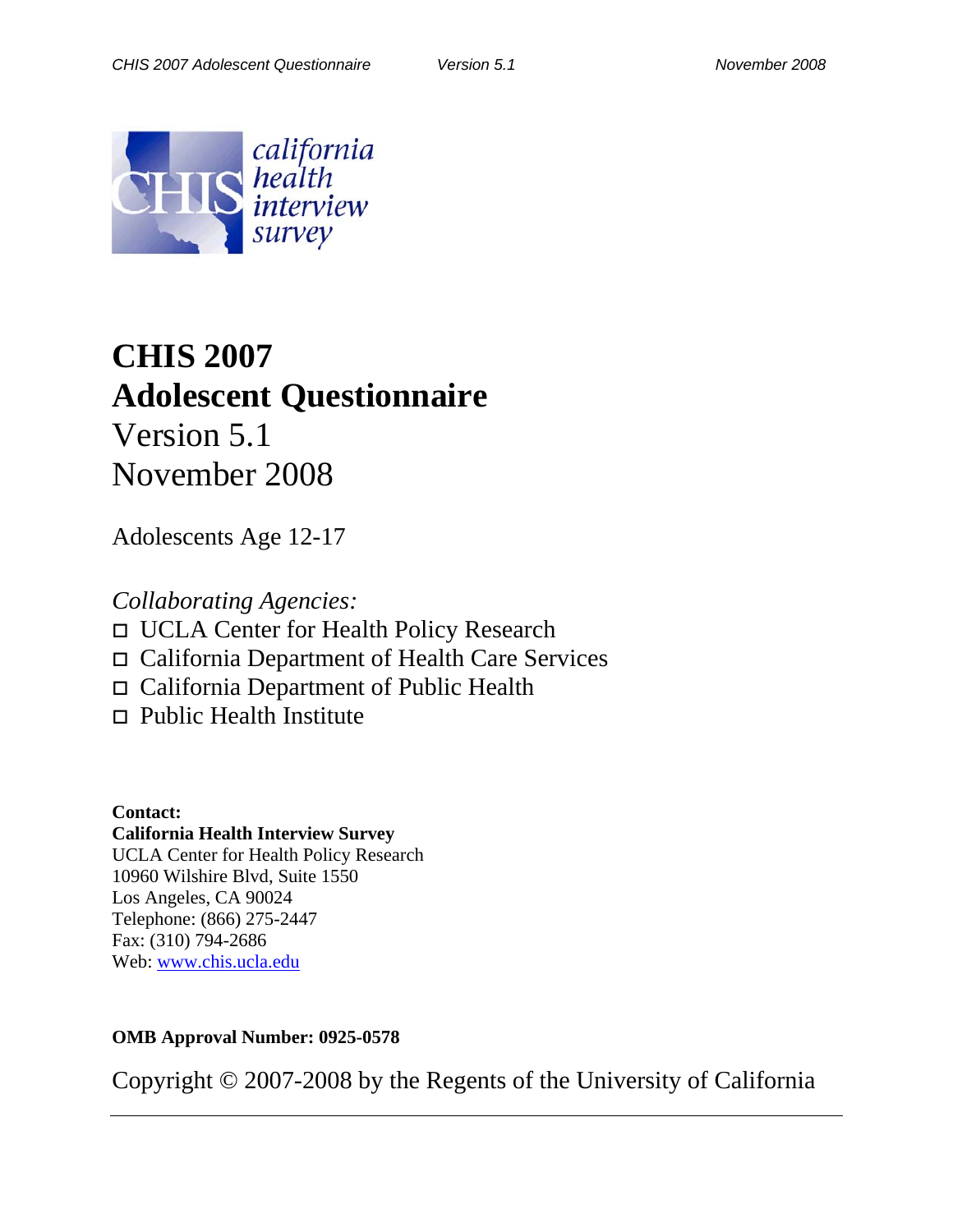# Table of Contents for the CHIS 2007 Teen Questionnaire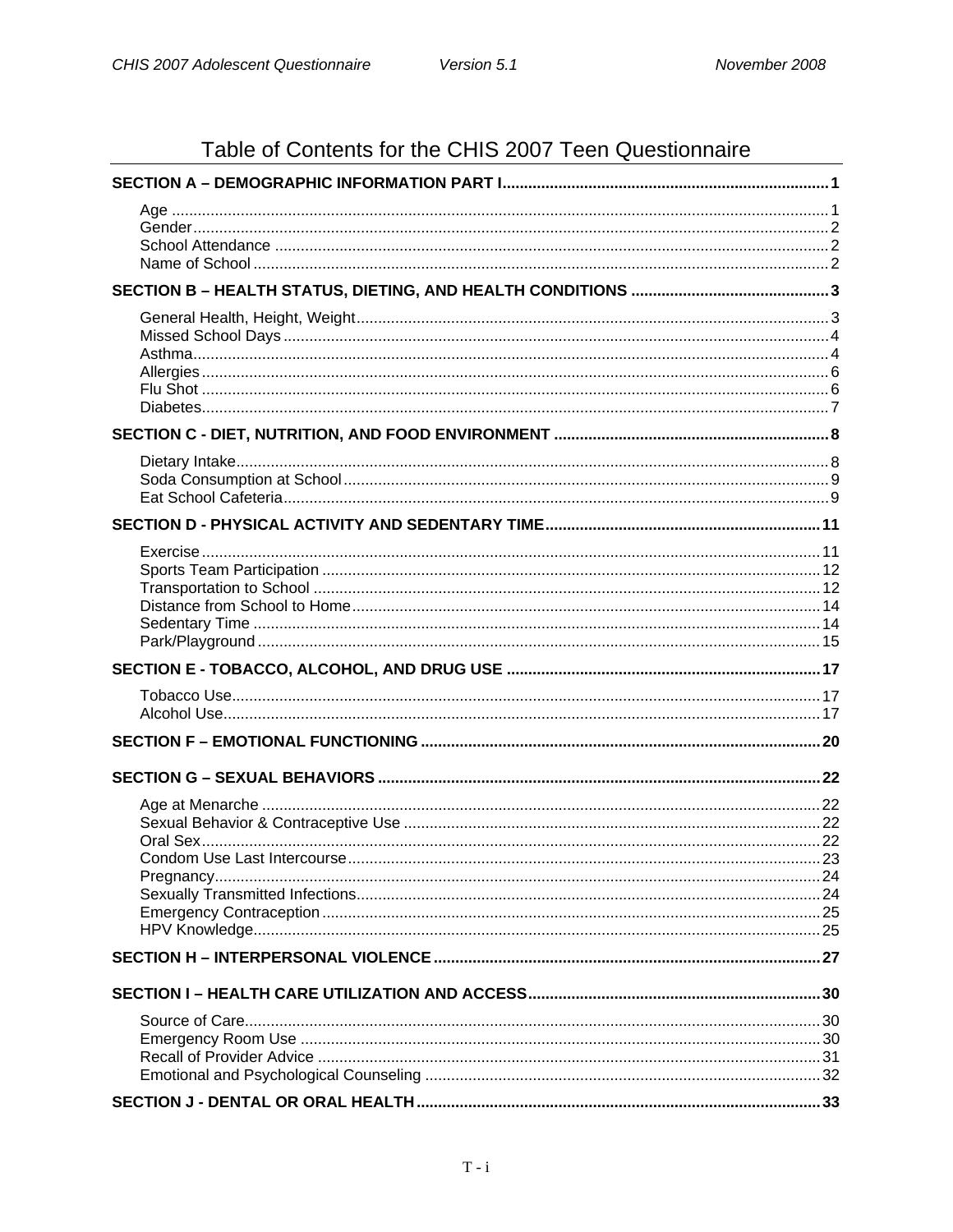NOTE: Each question in the CHIS questionnaires (adult, child, and adolescent) has a unique, sequential question number by section that follows the administration of the survey. In addition, the variable name (in the CHIS data file) associated with a question, appears in a box beneath the question number. Please consult the CHIS 2007 Data Dictionaries for additional information on variables, the population universe answering a specific question, and data file content.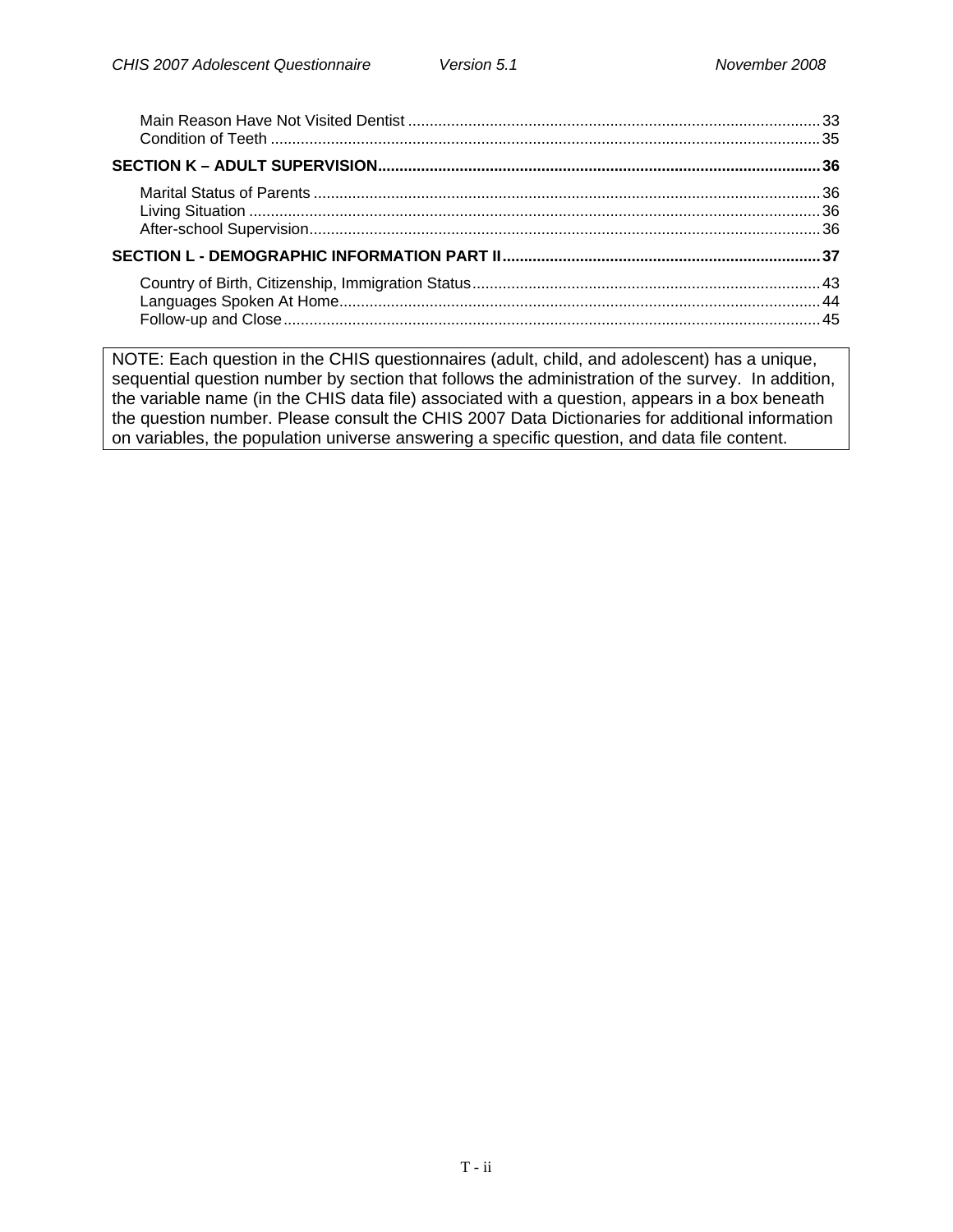### **SECTION A – DEMOGRAPHIC INFORMATION PART I**

<span id="page-3-0"></span>

|                | PROGRAMMING NOTE QT07 A1:<br>SET TADATE = CURRENT DATE (YYYYMMDD);                                                                                            |
|----------------|---------------------------------------------------------------------------------------------------------------------------------------------------------------|
| QT07_A1        | What is your date of birth?                                                                                                                                   |
| <b>TA1MON</b>  |                                                                                                                                                               |
|                | MONTH                                                                                                                                                         |
|                | 1. JANUARY<br>7. JULY<br>2. FEBRUARY<br>8. AUGUST<br>3. MARCH<br>9. SEPTEMBER<br>4. APRIL<br>10. OCTOBER<br>5. MAY<br>11. NOVEMBER<br>6. JUNE<br>12. DECEMBER |
| <b>TA1DAY</b>  |                                                                                                                                                               |
|                | <b>DAY</b>                                                                                                                                                    |
|                |                                                                                                                                                               |
| TA1YR          | <b>YEAR</b>                                                                                                                                                   |
|                |                                                                                                                                                               |
|                | PROGRAMMING NOTE QT07_A2:<br>IF QT07_A1 = -7 OR -8 (REF/DK), CONTINUE WITH QT07_A2 ELSE GO TO QT07_A4;                                                        |
| QT07_A2        | What month and year were you born?                                                                                                                            |
| <b>TA1AMON</b> | <b>MONTH</b>                                                                                                                                                  |
|                | 1. JANUARY<br>7. JULY<br>2. FEBRUARY<br>8. AUGUST<br>9. SEPTEMBER<br>3. MARCH<br>4. APRIL<br>10. OCTOBER<br>11. NOVEMBER<br>5. MAY<br>6. JUNE<br>12. DECEMBER |
| TA1AYR         | <b>EXAMPLE YEAR</b>                                                                                                                                           |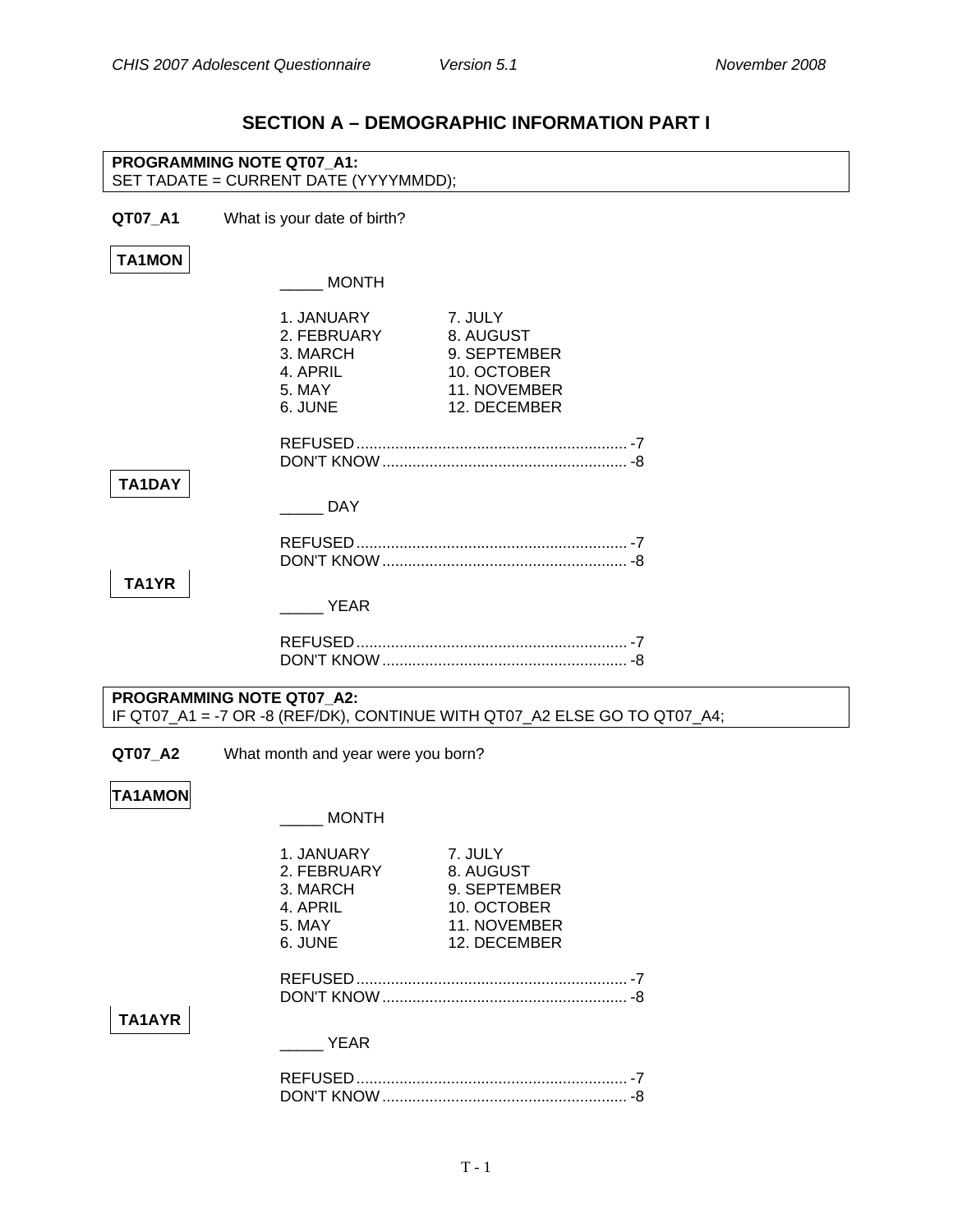<span id="page-4-0"></span>

| ELSE GO TO QT07_A4; | PROGRAMMING NOTE QT07_A3:<br>IF QT07_A2 = -7 OR -8 (REF/DK), CONTINUE WITH QT07_A3; |                                    |
|---------------------|-------------------------------------------------------------------------------------|------------------------------------|
| QT07_A3             | How old are you?                                                                    |                                    |
| TA <sub>2</sub>     | YEARS OF AGE                                                                        |                                    |
|                     |                                                                                     |                                    |
| QT07_A4             | Are you male or female?                                                             |                                    |
| TA <sub>3</sub>     |                                                                                     | [END INTERVIEW]                    |
| QT07_A5             | Did you attend school last week?                                                    |                                    |
| TA4                 |                                                                                     | [GO TO QT07_A6]<br>[GO TO QT07_B1] |
| QT07_A5A            | Did you attend school during the last school year?                                  |                                    |
| TA4C                |                                                                                     | [GO TO QT07_B1]<br>[GO TO QT07_B1] |
| QT07_A6             | What is the name of the school you go to or last attended?                          |                                    |
| TA4B                | [INTERVIEWER NOTE: RECORD VERBATIM]                                                 |                                    |
|                     | NAME OF SCHOOL AND THE SCHOOL ASSESSED.                                             |                                    |
|                     |                                                                                     |                                    |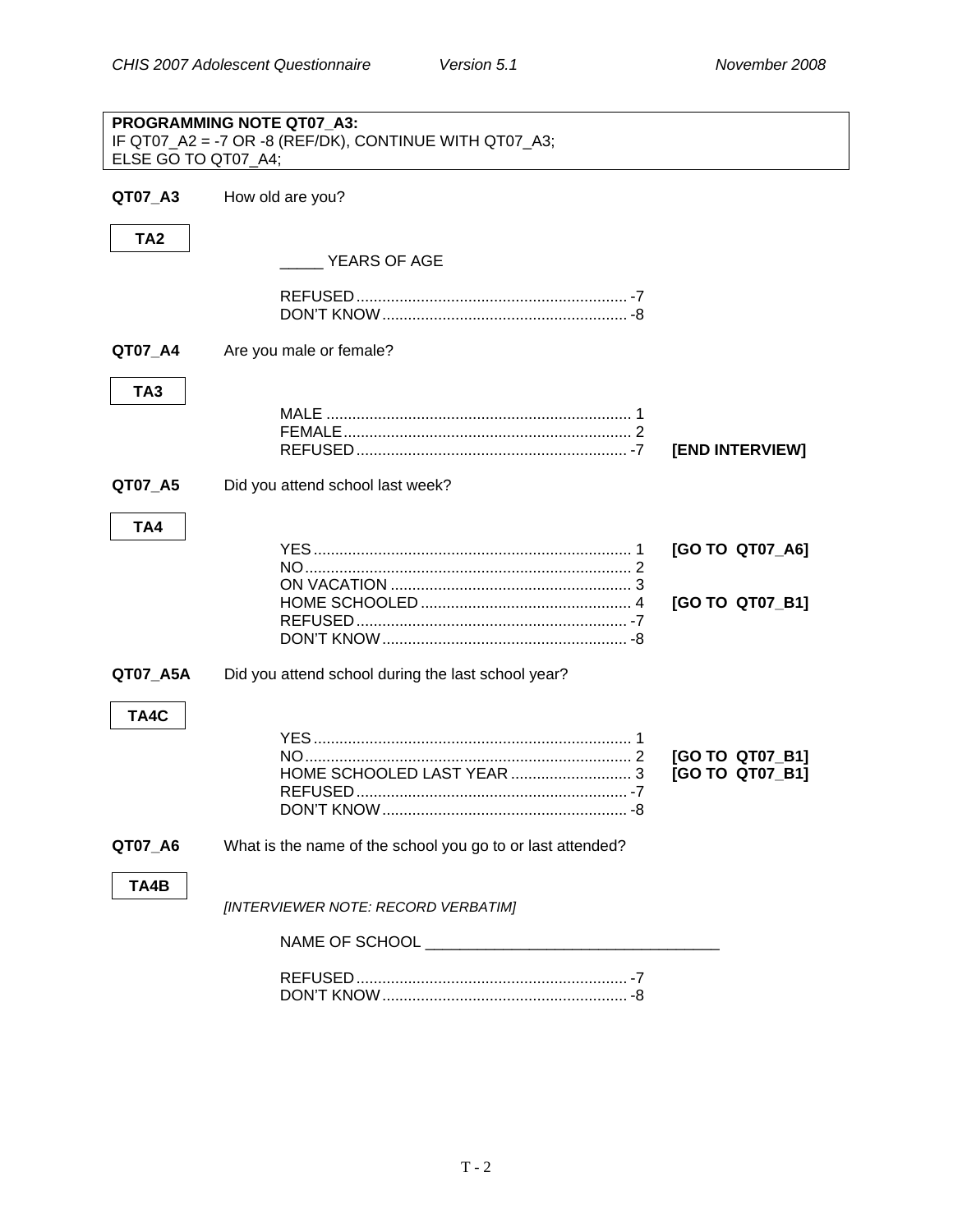### **SECTION B – HEALTH STATUS, DIETING, AND HEALTH CONDITIONS**

<span id="page-5-0"></span>**QT07\_B1** In general, would you say your health is excellent, very good, good, fair or poor?

| QT07 B2         | About how tall are you without shoes?                                                              |
|-----------------|----------------------------------------------------------------------------------------------------|
| TB2F/TB2I       | [INTERVIEWER NOTE: IF NEEDED SAY, "Your best guess is fine."]<br>FEET _____ INCHES                 |
| TB2M/TB2C       | METERS CENTIMETERS                                                                                 |
| <b>TB2FMT</b>   |                                                                                                    |
| QT07_B3         | About how much do you weigh without shoes?                                                         |
| TB <sub>3</sub> | [INTERVIEWER NOTE: IF NEEDED SAY, "Your best guess is fine."]<br><b>POUNDS</b><br><b>KILOGRAMS</b> |
|                 |                                                                                                    |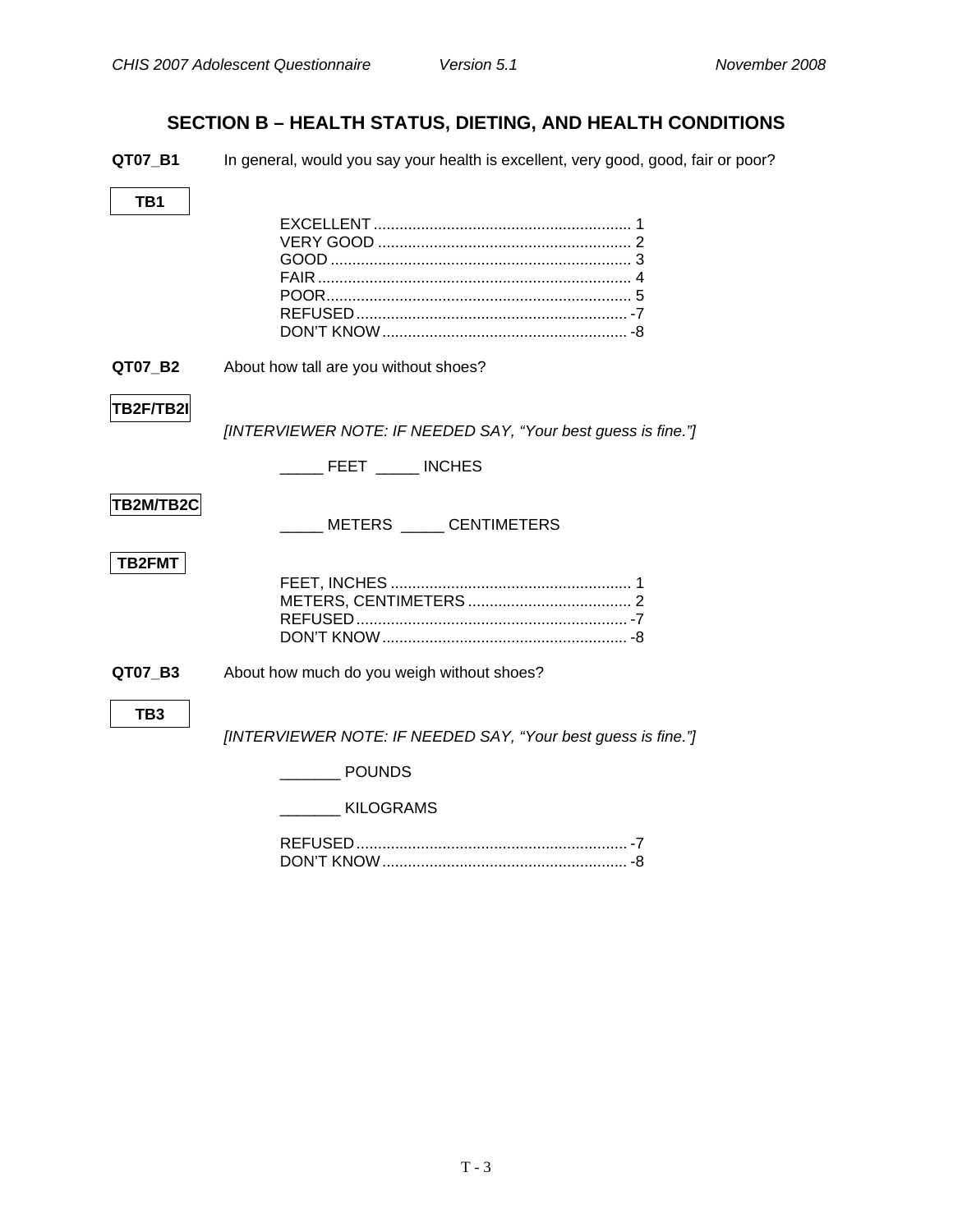<span id="page-6-0"></span>

|                 | PROGRAMMING NOTE QT07 B4:<br>IF QT07_A5= 1 (ATTENDED SCHOOL LAST WEEK) OR 4 (HOME SCHOOLED),                                                                                          |
|-----------------|---------------------------------------------------------------------------------------------------------------------------------------------------------------------------------------|
|                 | CONTINUE WITH QT07_B4; ELSE GO TO QT07_B5;                                                                                                                                            |
| QT07_B4<br>TB4  | During the last four school weeks, how many days of school did you miss because of a<br>health problem?                                                                               |
|                 | [INTERVIEWER NOTE: INCLUDE HOME SCHOOLERS.]                                                                                                                                           |
|                 | <b>DAYS</b>                                                                                                                                                                           |
|                 |                                                                                                                                                                                       |
| QT07_B5         | Has a doctor ever told you or your parents that you have asthma?                                                                                                                      |
| TB <sub>5</sub> | [GO TO QT07_B17]<br>[GO TO QT07_B17]<br>[GO TO QT07_B17]                                                                                                                              |
| QT07_B6         | Do you still have asthma?                                                                                                                                                             |
| <b>TB17</b>     |                                                                                                                                                                                       |
| QT07_B7         | During the past 12 months, have you had an episode of asthma or an asthma attack?                                                                                                     |
| <b>TB18</b>     |                                                                                                                                                                                       |
|                 | <b>PROGRAMMING NOTE QT07_B8:</b><br>IF QT07_B6=2, -7, or -8 (NO, REFUSED, DON'T KNOW) AND QT07_B7 = 2, -7 or -8 (NO, REF, DON'T<br>KNOW), GO TO QT07_B11; ELSE CONTINUE WITH QT07_B8. |
| QT07_B8<br>TB7  | During the past 12 months, how often have you had asthma symptoms such as<br>coughing, wheezing, shortness of breath, chest tightness, or phlegm? Would you say                       |
|                 |                                                                                                                                                                                       |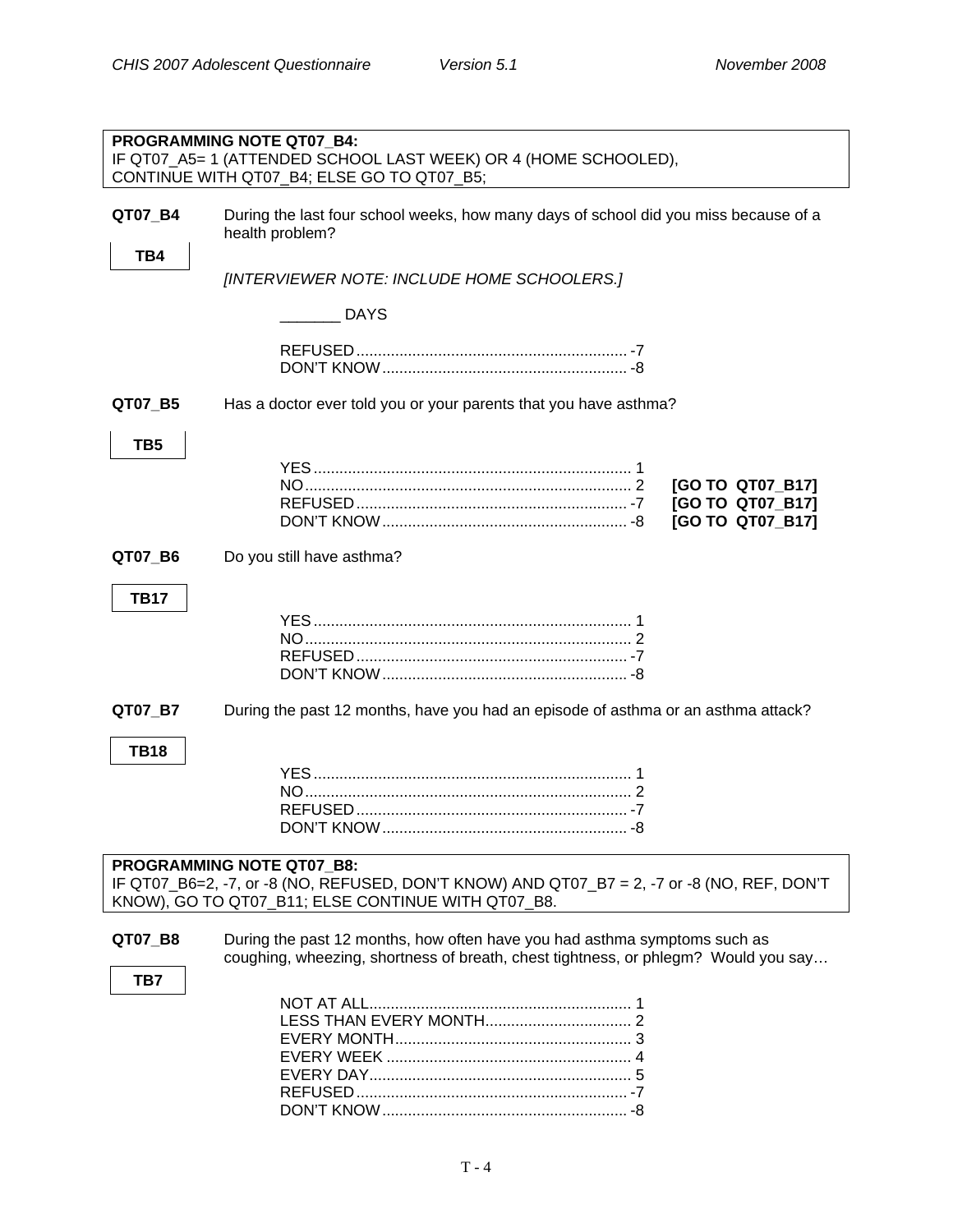**QT07\_B9** During the past 12 months, have you had to visit a hospital emergency room or urgent care clinic because of your asthma? **TB19**  YES .......................................................................... 1 NO............................................................................ 2 REFUSED............................................................... -7 DON'T KNOW. **QT07\_B10** During the past 12 months**,** were you admitted to a hospital overnight or longer for your asthma? **TF4A**  YES .......................................................................... 1 NO............................................................................ 2 REFUSED............................................................... -7 DON'T KNOW......................................................... -8 **QT07\_B11** Are you now taking a daily medication to control your asthma that was prescribed or given to you by a doctor? **TB6**  *[INTERVIEWER NOTE: IF NEEDED SAY," This includes both oral medicine and inhalers. This is different from inhalers used for quick relief."]*  YES .......................................................................... 1 NO............................................................................ 2 REFUSED............................................................... -7 DON'T KNOW......................................................... -8 **PROGRAMMING NOTE QT07\_B12:**  IF QT07\_B6 = 1 (YES, STILL HAVE ASTHMA) OR QT07\_B7 = 1 (YES, EPISODE IN PAST 12 MONTHS) GO TO QTR07\_B15; ELSE CONTINUE WITH QT07\_B12; **QT07 B12** During the past 12 months, how often have you had asthma symptoms such as coughing, wheezing, shortness of breath, chest tightness, or phlegm? Would you say… **TB27**  NOT AT ALL............................................................. 1 LESS THAN EVERY MONTH.................................. 2 EVERY MONTH....................................................... 3 EVERY WEEK ......................................................... 4 EVERY DAY............................................................. 5 REFUSED............................................................... -7 DON'T KNOW......................................................... -8 **QT05 B13** During the past 12 months, have you had to visit a hospital emergency room or urgent care clinic because of your asthma? **TB28**  YES .......................................................................... 1 NO............................................................................ 2 REFUSED............................................................... -7 DON'T KNOW.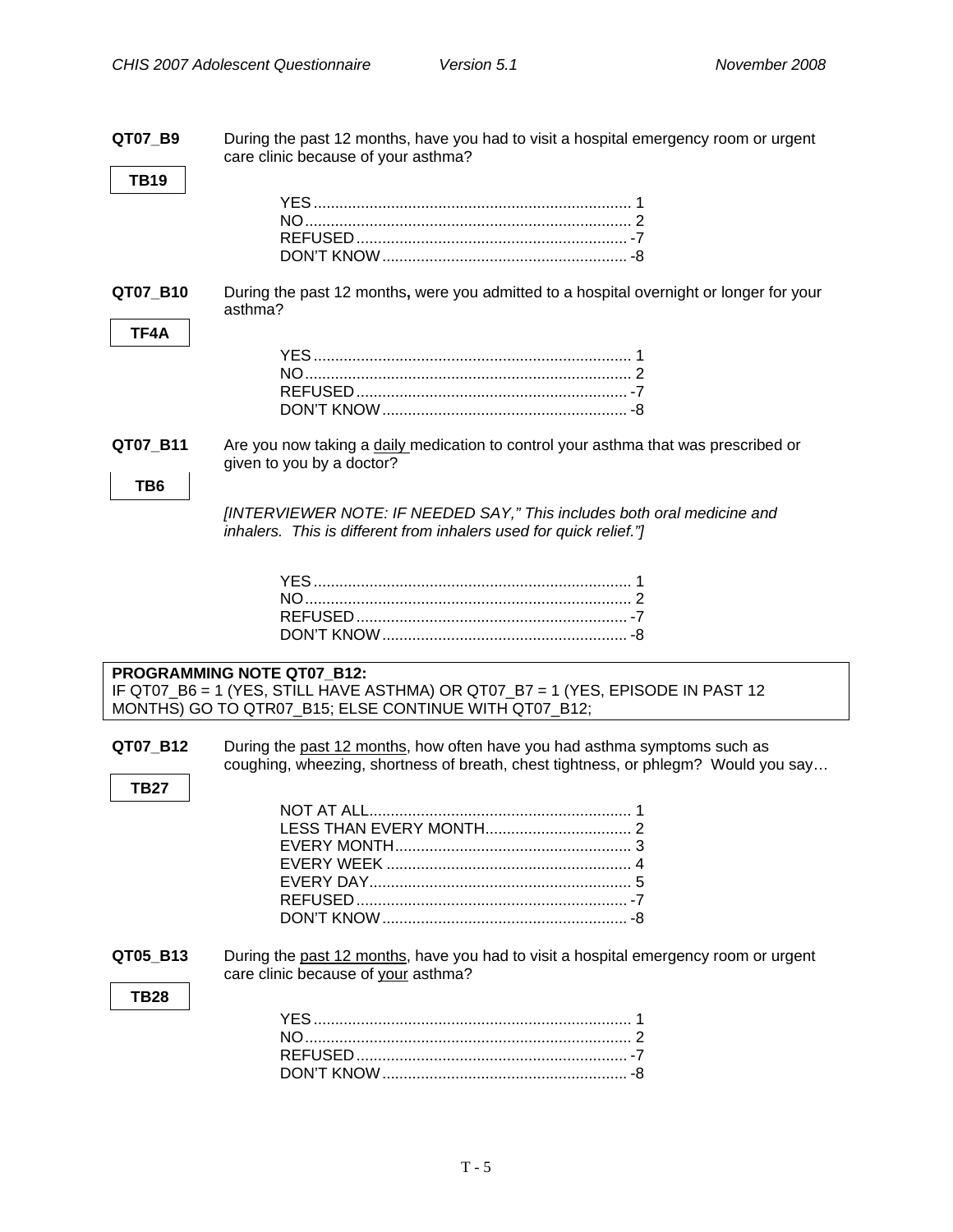<span id="page-8-0"></span>**QT07\_B14** During the past 12 months**,** were you admitted to a hospital overnight or longer for your asthma? **TB29**  YES .......................................................................... 1 NO............................................................................ 2 REFUSED............................................................... -7 DON'T KNOW......................................................... -8 **QT07\_B15** During the past 12 months, how many days of school did you miss due to asthma? **TB24**  \_\_\_\_\_\_\_ DAYS NOT GOING TO SCHOOL .................................. 996 REFUSED............................................................... -7 DON'T KNOW ......................................................... -8 **QT07 B16** Has a doctor or other health professional ever given you an asthma management plan? **TB20**  *[INTERVIEWER NOTE: IF NEEDED SAY "An asthma management plan is a printed form that tells when to change the amount or type of medicine, when to call the doctor for advice, and when to go to the emergency room." INCLUDE NURSES, ASTHMA EDUCATORS]*  YES .......................................................................... 1 NO............................................................................ 2 REFUSED............................................................... -7 DON'T KNOW ......................................................... -8 **QT07 B17** Has a doctor ever told you or your parents that you have allergies? **TB30**  YES .......................................................................... 1 NO............................................................................ 2 REFUSED............................................................... -7 DON'T KNOW ......................................................... -8 **QT07 B18** During the past 12 months, have you had a flu shot? **TB26 [INTERVIEWER NOTE: IF R SAYS HE/SHE HAD FLUMIST SPRAY VACCINE, CODE** *YES]*  YES .......................................................................... 1 NO............................................................................ 2 REFUSED............................................................... -7

DON'T KNOW ......................................................... -8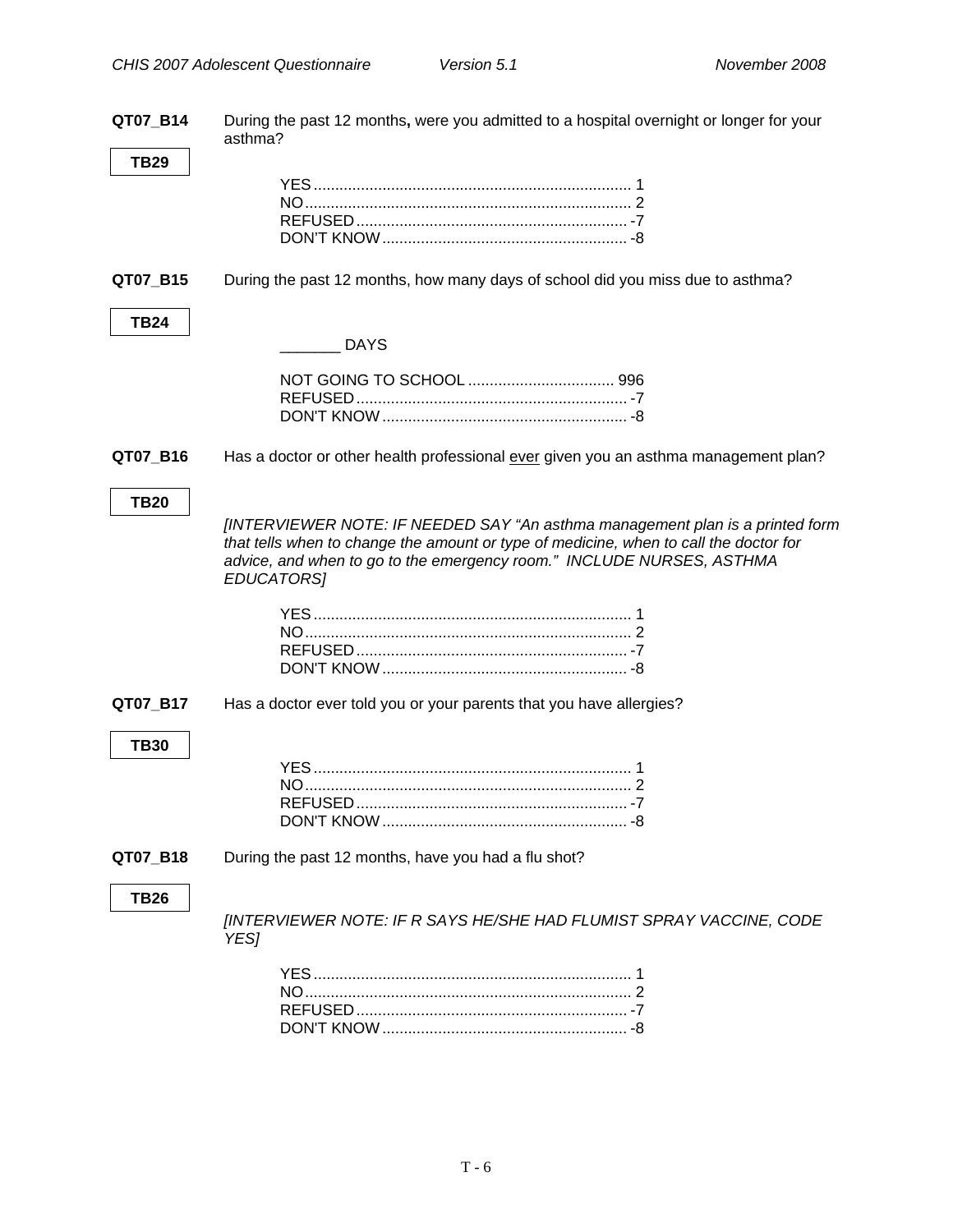#### <span id="page-9-0"></span>**QT07\_B19** Has a doctor ever told you or your parents that you have diabetes or sugar diabetes?

#### **TB10**

**QT07\_B20** Were you told you have Type 1 or Type 2 diabetes?

#### **TB10A**

*[INTERVIEWER NOTE: (DO NOT READ. INFO ONLY) TYPE 1 DIABETES RESULTS FROM THE BODY'S FAILURE TO PRODUCE INSULIN AND IS USUALLY DIAGNOSED IN CHILDREN AND YOUNG ADULTS. TYPE 2 DIABETES RESULTS FROM INSULIN RESISTANCE AND IS THE MOST COMMON FORM OF DIABETES.]*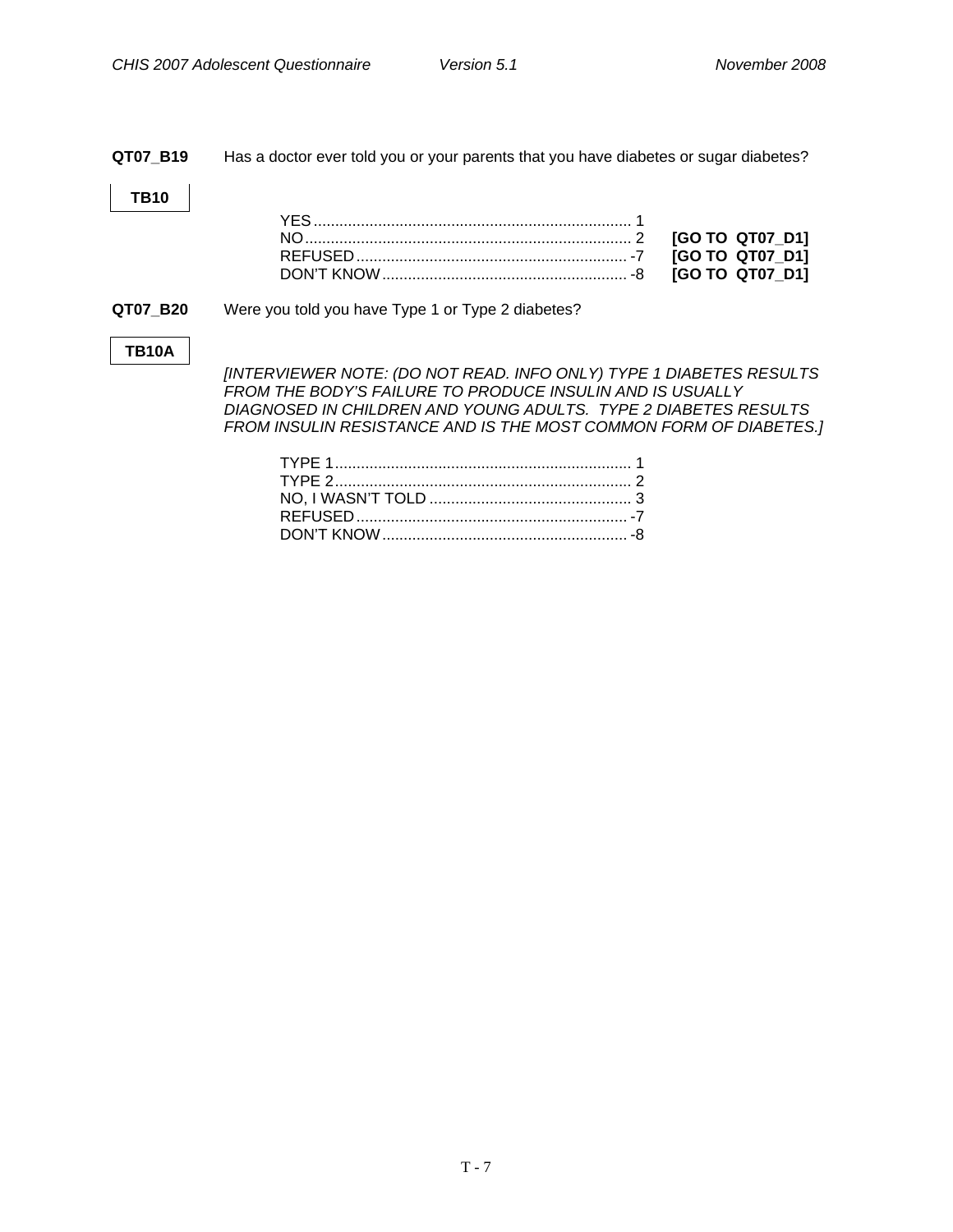<span id="page-10-0"></span>**QT07\_C1** Now, I'm going to ask about the foods you ate yesterday, including both meals and snacks.

> Yesterday, how many glasses of 100% fruit juice, such as orange or apple juice, did you drink?

|                 | umm:                                                                                                                                                                                              |
|-----------------|---------------------------------------------------------------------------------------------------------------------------------------------------------------------------------------------------|
| TE <sub>1</sub> |                                                                                                                                                                                                   |
|                 | [INTERVIEWER NOTE: IF NEEDED SAY," Only include 100% pure juices." ALSO,<br>PART OF A GLASS COUNTS AS 1 GLASS. ASK R TO ESTIMATE NUMBER<br>OF GLASSES IF DRINKING FROM A BOTTLE, CAN, OR CARTON.] |
|                 | <b>GLASSES</b>                                                                                                                                                                                    |
|                 |                                                                                                                                                                                                   |
| QT07_C2         | Yesterday, how many servings of fruit, such as an apple or banana, did you eat?                                                                                                                   |
| TE4             | [INTERVIEWER NOTE: IF NEEDED SAY, "A serving is whatever it means to you."]                                                                                                                       |
|                 | <b>SERVINGS</b>                                                                                                                                                                                   |
|                 |                                                                                                                                                                                                   |
| QT07_C3         | Yesterday, how many servings of French fries, home fries, or hash browns did you eat?                                                                                                             |
| <b>TD14</b>     | [INTERVIEWER NOTE: IF RESPONDENT ASKS SAY: "Do not include potato chips."]                                                                                                                        |
|                 | <b>SERVINGS</b>                                                                                                                                                                                   |
|                 |                                                                                                                                                                                                   |
| QT07_C4         | Yesterday, how many servings of other vegetables like green salad, green beans, or<br>potatoes did you have? Do not include fried potatoes.                                                       |
| TE <sub>6</sub> | __ SERVINGS                                                                                                                                                                                       |
|                 |                                                                                                                                                                                                   |
|                 |                                                                                                                                                                                                   |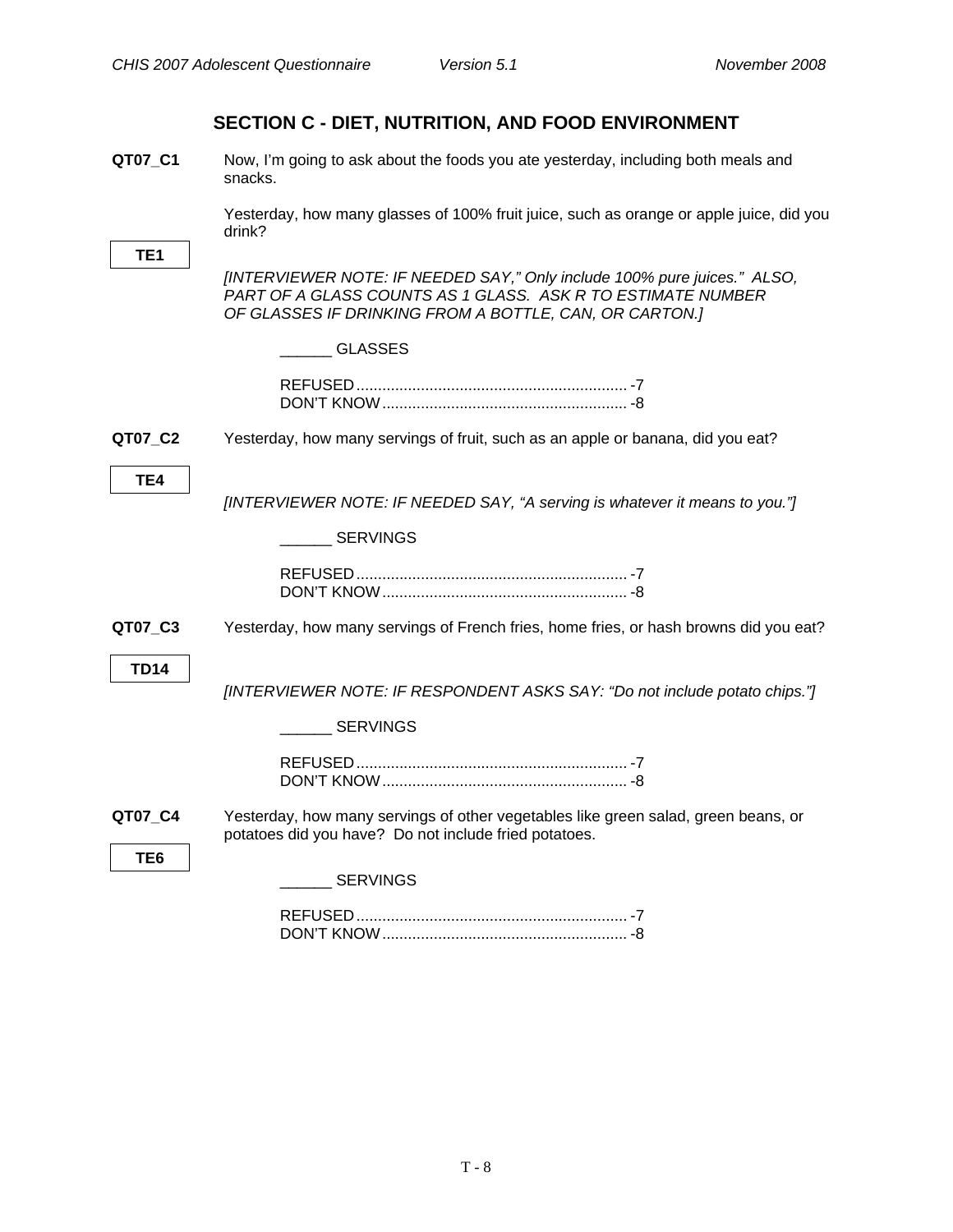<span id="page-11-0"></span>**QT07\_C5** {Yesterday}, how many glasses or cans of soda, such as Coke, or other sweetened drinks, such as fruit punch or sports drinks did you drink? Do not count diet drinks.

**TC28** 

*[INTERVIEWER NOTE: THIS ALSO INCLUDES ANY DRINKS WITH ADDED SUGAR, SUCH AS SUNNY DELIGHT, ICED TEA DRINKS, TAMPICO, HAWAIIAN PUNCH, CRANBERRY COCKTAIL, HI-C, SNAPPLE, SUGAR CANE JUICE, GATORADE, SWEETENED WATER DRINKS, AND ENERGY DRINKS.]* 

\_\_\_\_\_ GLASSES, CANS OR BOTTLES

| <b>MON'T KNOW</b> |  |
|-------------------|--|

#### **PROGRAMMING NOTE QT07\_C6:**

IF QT07\_A5 = 4 or QT07\_A5A =3 (HOME SCHOOLED), GO TO QT07\_C8; IF QT07\_A5 = 2 (NO, NOT IN SCHOOL LAST WEEK) OR 3 (ON VACATION), DISPLAY: "DURIGN A TYPICAL WEEK, HOW MANY TIMES DO"; ELSE DISPLAY "NOW THINK ABOUT THE PAST WEEK. IN THE PAST 7 DAYS, HOW MANY TIMES DID" AND CONTINUE WITH QT07\_C6;

**QT07\_C6** [During a typical week, how many times do /Now think about the past week. In the past 7 days, how many times did] you buy a soda or other sweetened drink *at school*? Do not include diet drinks.

**TD23** 

*[INTERVIEWER NOTE: IF NEEDED SAY, "Such as drinks you bought from a school vending machine, school store, or cafeteria. Do not include sodas you bought outside of school." THIS ALSO INCLUDES ANY DRINKS WITH ADDED SUGAR, SUCH AS SUNNY DELIGHT, ICED TEA DRINKS, TAMPICO, HAWAIIAN PUNCH, CRANBERRY COCKTAIL, HI-C, SNAPPLE, SUGAR CANE JUICE, GATORADE, SWEETENED WATER DRINKS, AND ENERGY DRINKS.]* 

#### \_\_\_\_\_\_ TIMES IN PAST 7 DAYS

| <b>DON'T KNOW</b> |  |
|-------------------|--|

#### **PROGRAMMING NOTE QT07\_C7:**

IF QT07  $A5 = 4$  or QT07  $A5A = 3$  (HOME SCHOOLED), GO TO QT07 C8; IF QT07\_A5 = 2 (NO, NOT IN SCHOOL LAST WEEK) OR 3 (ON VACATION), DISPLAY: "DURING A TYPICAL WEEK, HOW MANY TIMES DO"; ELSE DISPLAY "IN THE PAST 7 DAYS, HOW MANY TIMES DID" AND CONTINUE WITH QT07\_C7;

**QT07 C7** [During a typical week, how many times do/In the past 7 days] how many times did you eat the lunch served in the school cafeteria?

| ۰. |
|----|
|----|

\_\_\_\_\_ TIMES

| ווא דיוור |  |
|-----------|--|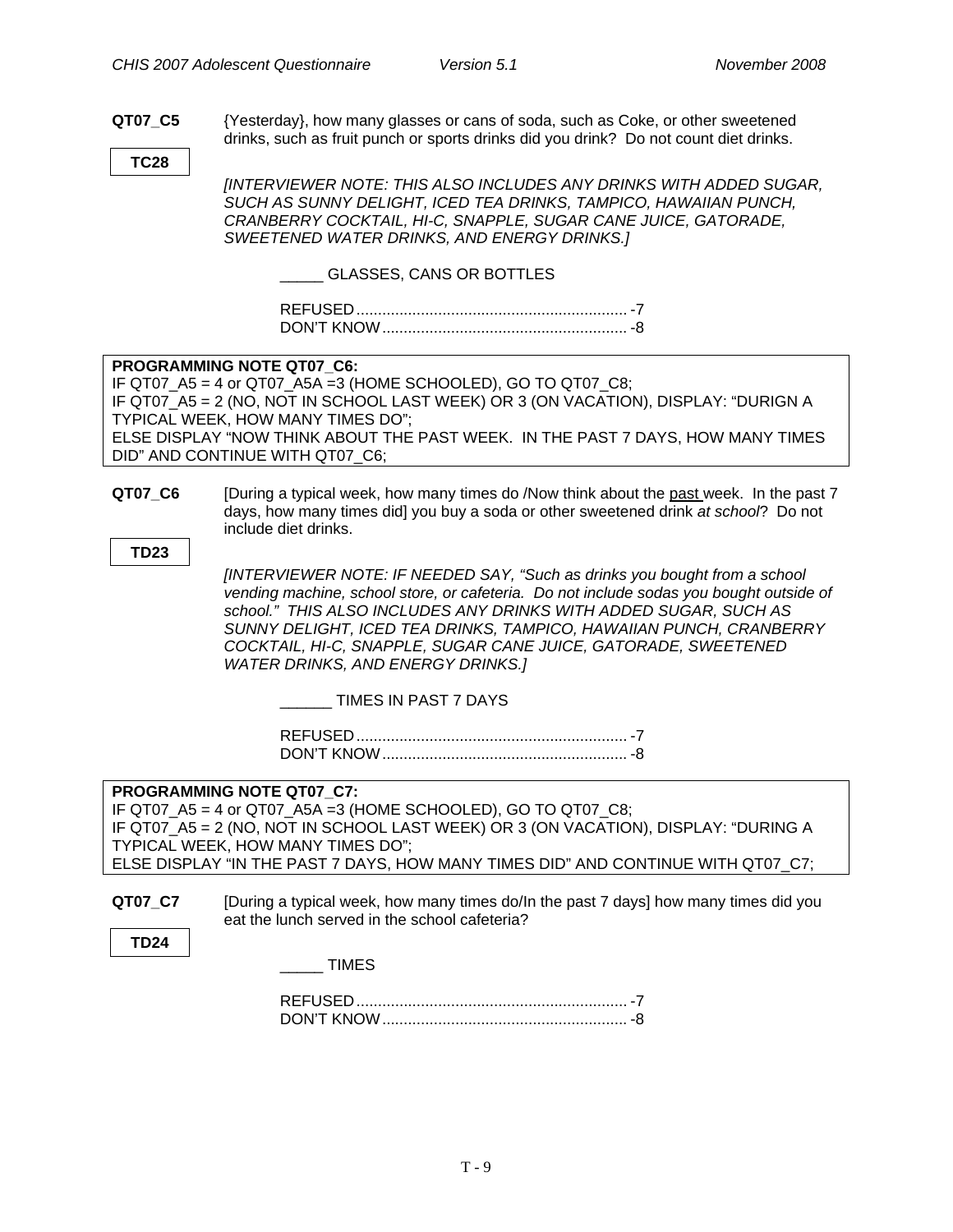**QT07\_C8** In the past 7 days, how many times did you eat fast food? Include fast food meals eaten at school, at home or at fast-food restaurants, carryout, or drive thru.

**TD25** 

 $\frac{1}{2}$  TIMES

| ᄃ <i>ᄂ</i>        |  |
|-------------------|--|
| <b>DON'T KNOW</b> |  |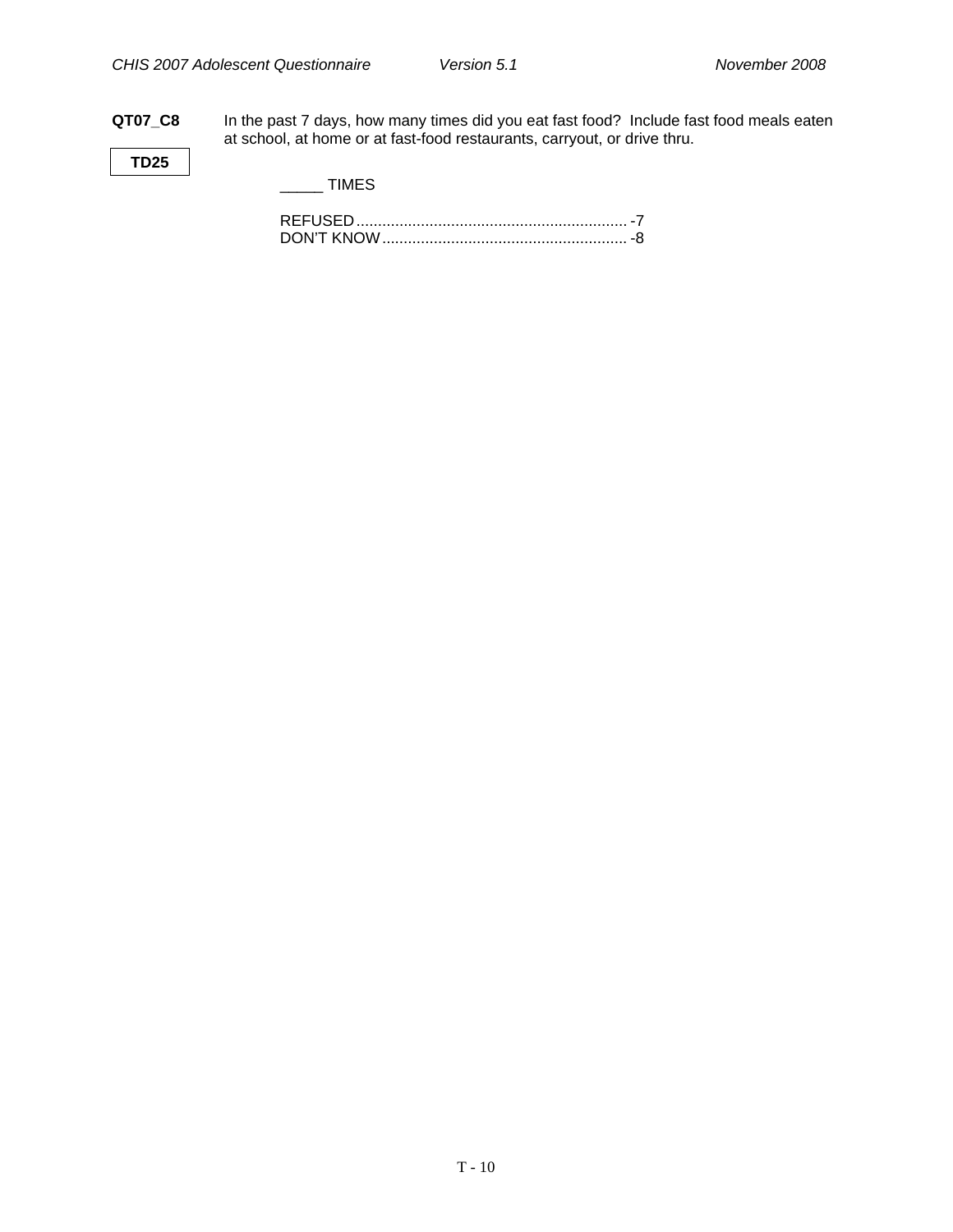#### **SECTION D - PHYSICAL ACTIVITY AND SEDENTARY TIME**

<span id="page-13-0"></span>**QT07 D1** These next questions are about physical activity such as running, walking fast, biking, dancing, and playing sports.

> Not including school PE, in the past 7 days, on how many days were you physically active for at least 60 minutes total per day?

*[INTERVIEWER NOTE: IF NEEDED SAY, "Add up the time you were active for each day of the past 7. Then tell me how many days you were active for at least 60 minutes."]* 

\_\_\_\_\_\_ DAYS

| <b>DON'T KNOW</b> |  |
|-------------------|--|

**QT07 D2** During a typical week, on how many days are you physically active for at least 60 minutes total per day? Do not include PE.

**TE49** 

*[INTERVIEWER NOTE: IF NEEDED SAY, "Just in case the past week was unusual."]* 

 $\_$  DAYS

#### **PROGRAMMING NOTE QT07\_D3:**

IF QT07\_A5 = 4 or QT07\_A5A = 3 (HOME SCHOOLED), GO TO QT07\_E6; IF QT07 A5 = 2 (NO, NOT IN SCHOOL LAST WEEK) OR 3 (ON VACATION), CONTINUE TO QT07\_D6 AND SAY,"DURING THE SCHOOL YEAR, DO YOU TAKE"; ELSE CONTINUE WITH QT07\_D3 AND SAY, "ARE YOU CURRENTLY TAKING";

**QT07 D3** [During the school year, do you take/Are you currently taking] PE at school?

**TE57** 

*[INTERVIEWER NOTE: IF NEEDED SAY, "PE is physical education classes."]*

| <b>IGO TO QT07 D61</b> |
|------------------------|
| <b>IGO TO QT07 D61</b> |
| <b>IGO TO QT07 D61</b> |
|                        |

**QT07 D4** How many days a week do you have PE?

**TE58** 

#### \_\_\_\_\_\_\_\_\_\_\_\_NUMBER OF DAYS

| DON'T KNOW |  |
|------------|--|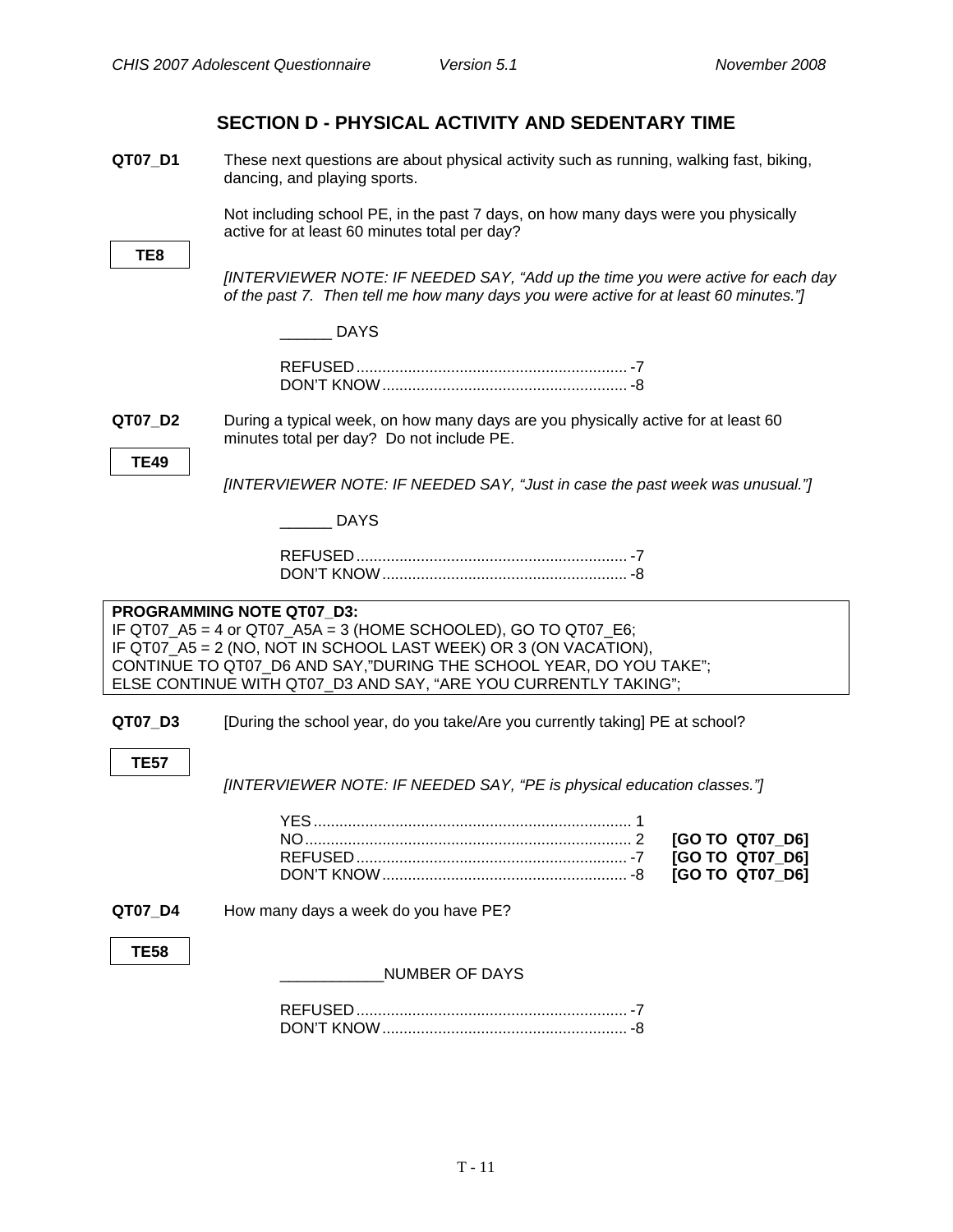<span id="page-14-0"></span>

| QT07 D5     | In a typical PE class, how many minutes do you usually spend actually exercising or<br>playing sports?                                                                                                                                                          |
|-------------|-----------------------------------------------------------------------------------------------------------------------------------------------------------------------------------------------------------------------------------------------------------------|
| <b>TE59</b> |                                                                                                                                                                                                                                                                 |
|             |                                                                                                                                                                                                                                                                 |
| QT07_D6     | During the past 12 months, were you a member of any sports teams at school, such as<br>soccer, basketball, or volleyball?                                                                                                                                       |
| <b>TE50</b> | [INTERVIEWER NOTE: IF RESPONDENT ASKS, OTHER TEAMS, SUCH AS DANCE<br>AND CHEERLEADING TEAMS, CAN ALSO BE INCLUDED.]                                                                                                                                             |
|             |                                                                                                                                                                                                                                                                 |
|             | PROGRAMMING NOTE QT07 D7:<br>IF QT07_A5 = 4 or QT07_A5A = 3 (HOME SCHOOLED), GO TO QT07_D12;<br>IF QT07_A5 = 2 (NO, NOT IN SCHOOL LAST WEEK) OR 3 (ON VACATION), CONTINUE WITH<br>QA07_D7 AND GO TO OPTION B;<br>ELSE CONTINUE WITH QA07_D7 AND GO TO OPTION A; |
| QC05_D7     | A) How many days in the past week did you walk, bicycle, or skateboard to school?                                                                                                                                                                               |
| <b>TE53</b> | B) During the school year, on how many days during a typical week do you walk, bicycle,<br>or skateboard to school?                                                                                                                                             |
|             | <b>JINTERVIEWER NOTE: THIS INCLUDES KIDS WHO RIDE ROLLERBLADES,</b><br>ROLLERSHOES, OR NON-MOTORIZED SCOOTERS TO SCHOOL.]                                                                                                                                       |
|             | <b>DAYS</b>                                                                                                                                                                                                                                                     |
|             |                                                                                                                                                                                                                                                                 |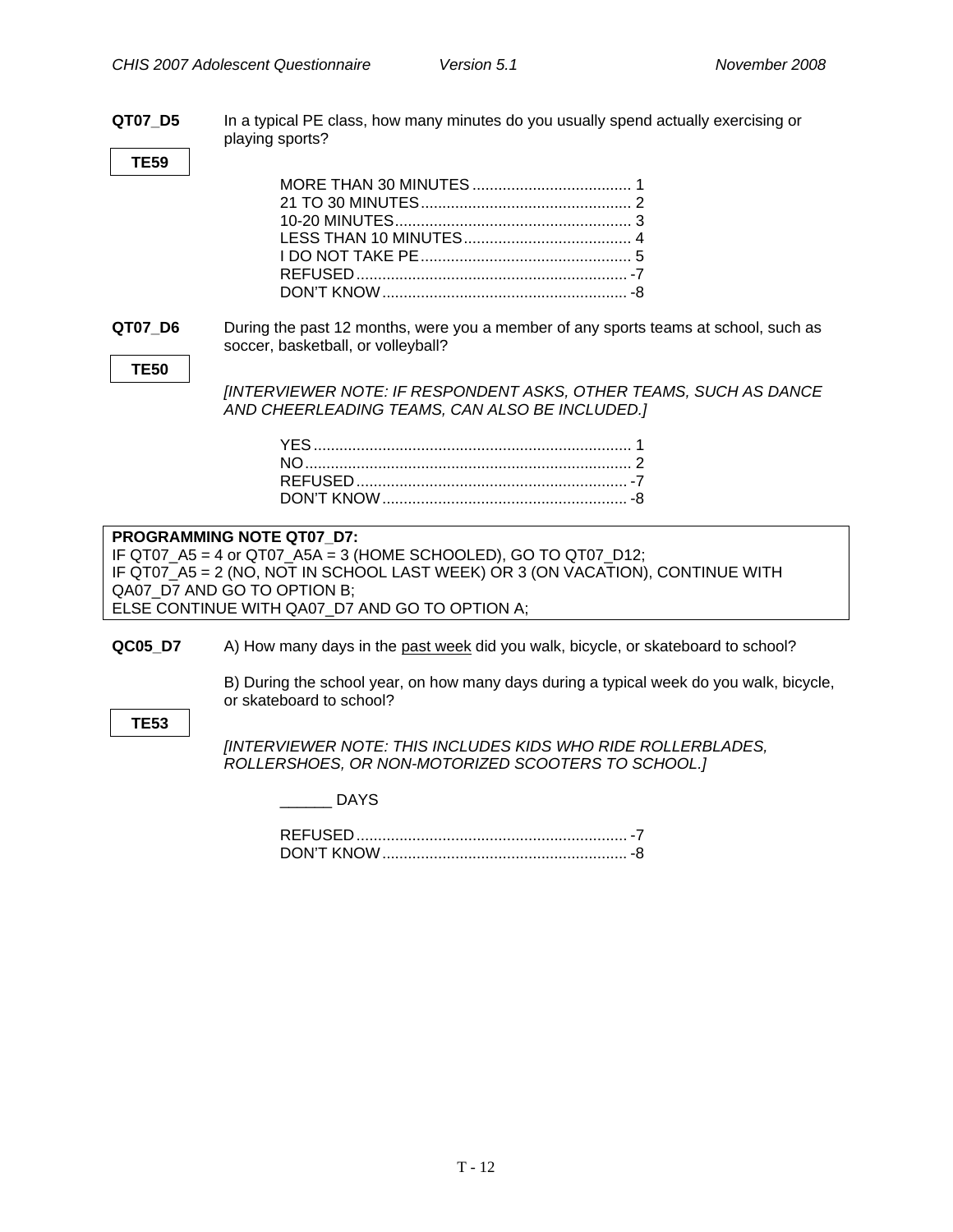**PROGRAMMING NOTE QT07\_D8:**  IF QT07\_D7 = 0 DAYS, -7 OR -8, GO TO QT07\_D9; ELSE IF QT07\_D7 > 0 DAYS, CONTINUE WITH QT07\_D8 IF QT07  $A5 = 2$ , SAY: "DID IT"; IF QT07\_A5A = 1, SAY: "DOES IT";

**QT07 D8** About how many minutes [did it/does it] take you without any stops?

**TE54** 

*[INTERVIEWER NOTE: IF NEEDED SAY, "TO TALK, BICYCLE, OR SKATEBOARD TO SCHOOL."]* 

\_\_\_\_\_\_ MINUTES

| REELISED |  |
|----------|--|
|          |  |

#### **PROGRAMMING NOTE QT07\_D7:**

IF QT07\_A5 = 2 (NO, NOT IN SCHOOL LAST WEEK) OR 3 (ON VACATION), CONTINUE WITH QA07\_D9 AND GO TO OPTION B; ELSE CONTINUE WITH QA07\_D7 AND GO TO OPTION A;

**QC05\_D9** A) How many days *in the past week* did you walk, bicycle, or skateboard home from school?

> B) During the school year, on how many days during a typical week do you walk, bicycle, or skateboard home from school?

#### **TE55**

*[INTERVIEWER NOTE: THIS INCLUDES KIDS WHO RIDE ROLLERBLADES, ROLLERSHOES, OR NON-MOTORIZED SCOOTERS HOME FROM SCHOOL. IF R DOES NOT GO DIRECTLY HOME FROM SCHOOL, INCLUDE # OF DAYS WALKED, ETC. ELSEWHERE, SUCH AS TO CHILDCARE, RELATIVE'S HOME, AFTER-SCHOOL PROGRAM, ETC.]* 

\_\_\_\_\_\_ DAYS

 REFUSED............................................................... -7 DON'T KNOW......................................................... -8

#### **PROGRAMMING NOTE QT07\_D10:**

IF QT07\_D9 = 0, -7 OR -8 (NO DAYS, REF/DK) AND IF QC05\_D7 = 0, -7, -8 (NO DAYS, REF/DK) GO TO QT07\_D11 ELSE IF QT07 D9 = 0, -7 OR -8 (NO DAYS, REF/DK) AND IF QC05  $E7 > 0$ ), GO TO QT07 D12; ELSE IF QT07\_D9 > 0 (ONE OR MORE DAYS), CONTINUE WITH QT07\_D10;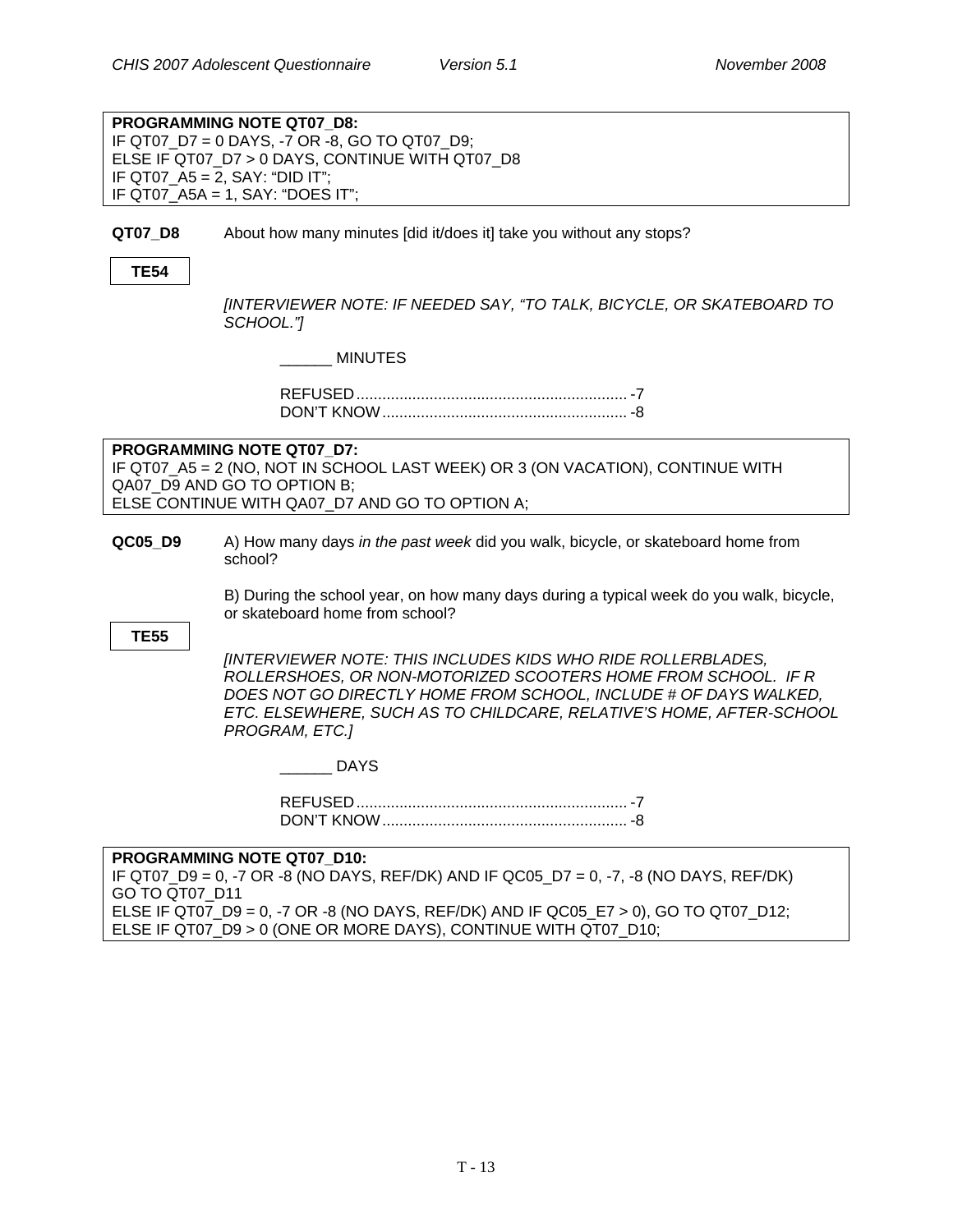#### <span id="page-16-0"></span>**QT07\_D10** About how many minutes [did it/does it] take you without any stops?

#### **TE56**

*[INTERVIEWER NOTE: IF NEEDED SAY, "To walk, bicycle or skateboard home from school."]* 

#### $\_$  MINUTES

| ᄃ <i>ᄂ</i>        |  |
|-------------------|--|
| <b>DON'T KNOW</b> |  |

| <b>PROGRAMMING NOTE QT07 D11:</b>                  |  |
|----------------------------------------------------|--|
| IF QT07_D9 > 0 (ONE OR MORE DAYS), GO TO QT07_D12; |  |
| ELSE CONTINUE WITH QT07 D11;                       |  |

**QT07\_D11** Could you walk or bike home from school in 30 minutes or less?

**TE61** 

#### **QT07\_D12** Thinking about your free time on MONDAY THROUGH FRIDAY, on a typical day, about how many hours do you usually watch TV or play video games?

**TE12** 

**TE13** 

 *[INTERVIEWER NOTE: IF > 0, BUT < 1, ENTER "94". IF NO TV, ENTER "93"]* 

\_\_\_\_\_\_ HOURS PER DAY

| MORE THAN ZERO, LESS THAN 1 HOUR 94 |  |
|-------------------------------------|--|
|                                     |  |
|                                     |  |

**QT07\_D13** And about how many hours per day on MONDAY THROUGH FRIDAY do you use a computer for fun, not schoolwork?

*[INTERVIEWER NOTE: IF > 0, BUT < 1, ENTER "94"]* 

\_\_\_\_\_\_ HOURS

| MORE THAN ZERO, LESS THAN 1 HOUR 94 |  |
|-------------------------------------|--|
|                                     |  |
|                                     |  |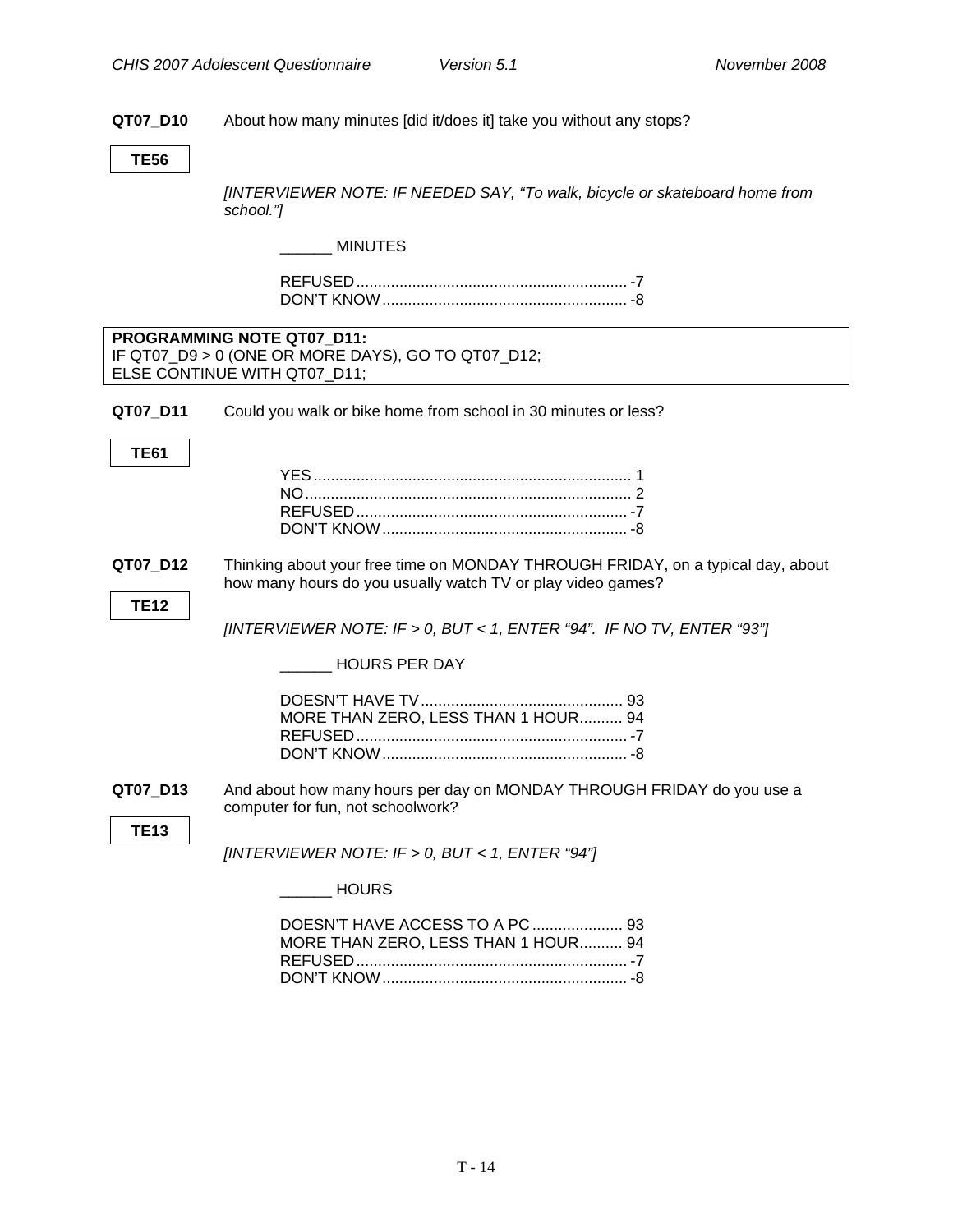<span id="page-17-0"></span>**QT07\_D14** Now, thinking about a typical SATURDAY AND SUNDAY, about how many hours per day do you usually watch TV or play video games?

**TE14** 

*[INTERVIEWER NOTE: IF > 1 HOUR, VERIFY: "That's {xx} hours PER DAY?" IF > 0, BUT < 1, ENTER "94"]* 

\_\_\_\_\_\_ HOURS

| MORE THAN ZERO, LESS THAN 1 HOUR 94 |  |
|-------------------------------------|--|
|                                     |  |
|                                     |  |
|                                     |  |

## **PROGRAMMING NOTE QT07\_D15:**

IF QT07\_D13 = 93 (DOESN'T HAVE ACCESS TO A PC), AUTOCODE AS "93" AND GO TO QT07\_D16; ELSE CONTINUE WITH QT07\_D15;

**QT07\_D15** And about how many hours per day on a typical SATURDAY OR SUNDAY do you use a computer for fun, not schoolwork?

**TE15** 

*[INTERVIEWER NOTE: IF > 1 HOUR, VERIFY: "That's {xx} hours PER DAY?" IF > 0, BUT < 1, ENTER "94"]*

\_\_\_\_\_\_ HOURS PER DAY

| MORE THAN ZERO, LESS THAN 1 HOUR 94 |  |
|-------------------------------------|--|
|                                     |  |
|                                     |  |

**QT07\_D16** In the past 30 days, did you go to a park, playground or open space?

#### **TE62**

**QT07\_D17** The last time you went to a park, playground or open space, were you physically active while you were there?

**TE63**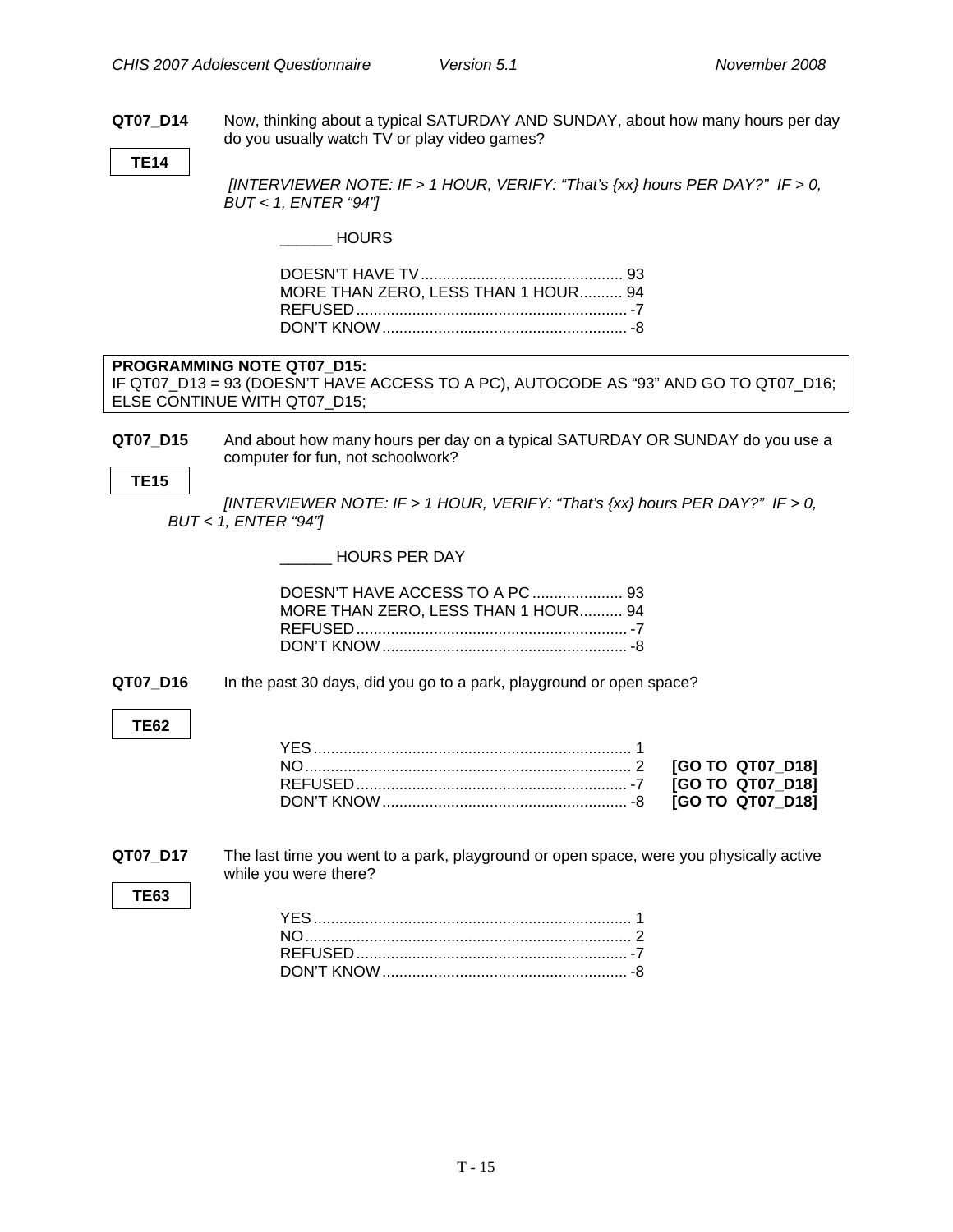**QT07\_D18** Is there a park, playground, or open space within walking distance of your home?

#### **TC42**

**QT07\_D19** Do you strongly agree, agree, disagree, or strongly disagree with the following statements?

The park or playground closest to where I live is safe during the day.

#### **TC25**

*[INTERVIEWER NOTE: IF NEEDED SAY, "Do you strongly agree, agree, disagree, or strongly disagree?"]* 

**QT07\_D19** The park or playground closest to where I live is safe at night.

#### **TC26**

*[INTERVIEWER NOTE: IF NEEDED SAY, "Do you strongly agree, agree, disagree, or strongly disagree?"]*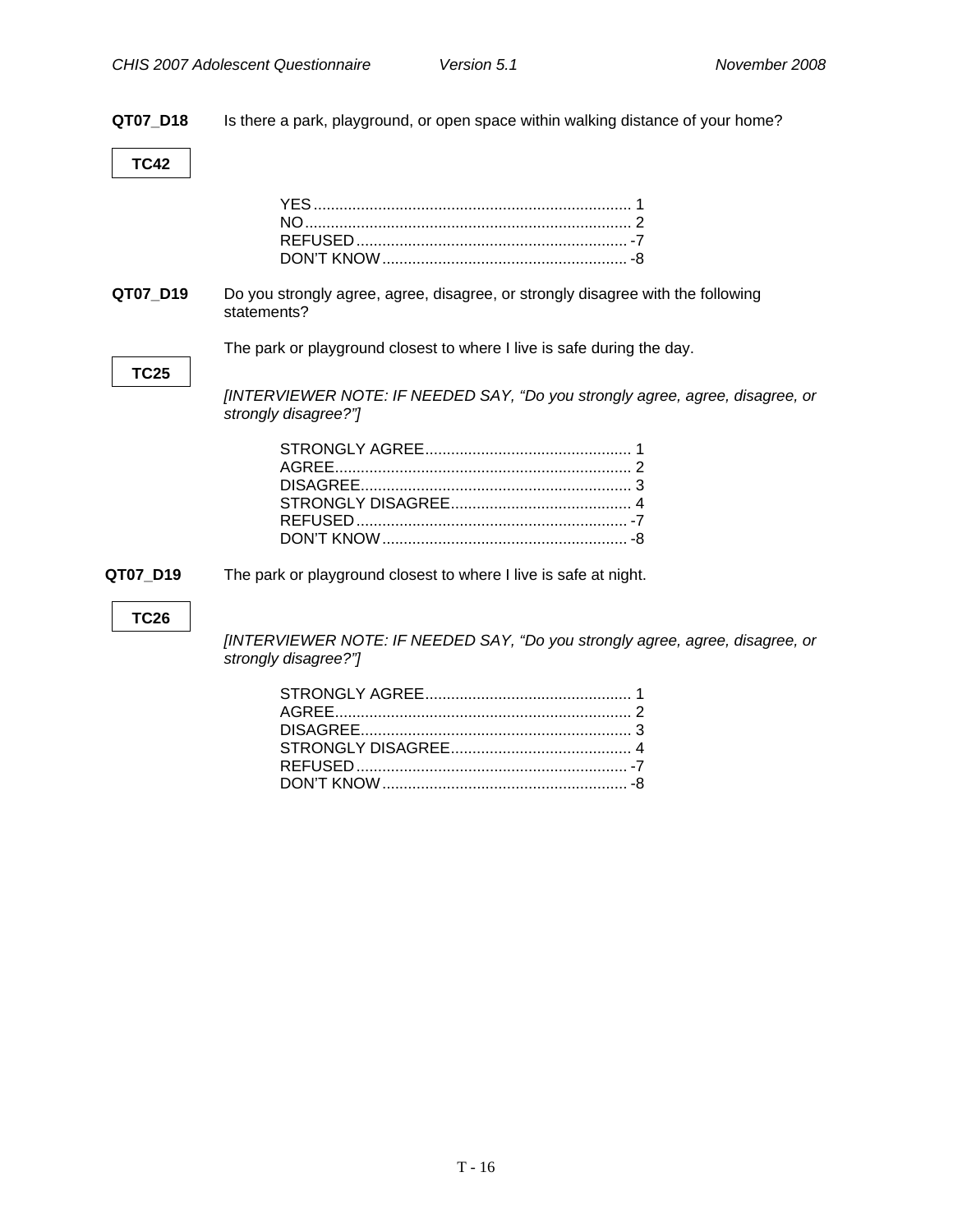#### **SECTION E - TOBACCO, ALCOHOL, AND DRUG USE**

<span id="page-19-0"></span>**QT07 E1** Now I'm going to ask about smoking.

Have you ever smoked cigarettes, even 1 or 2 puffs?

### **TC38**  YES .......................................................................... 1 NO............................................................................ 2 **[GO TO QT07\_E4]**  REFUSED............................................................... -7 **[GO TO QT07\_E4]**  DON'T KNOW......................................................... -8 **[GO TO QT07\_E4] QT07 E2** In the past 30 days, on how many days did you smoke cigarettes? **TE19**  NONE....................................................................... 0 **[GO TO QT07\_E4]**  1 OR 2 DAYS........................................................... 1 3-5 DAYS ................................................................. 2 6-9 DAYS ................................................................. 3 10-19 DAYS ............................................................. 4 20-29 DAYS ............................................................. 5 30 DAYS ................................................................. 6 REFUSED............................................................... -7 DON'T KNOW......................................................... -8 **QT07 E3** In the past 30 days, when you smoked, about how many cigarettes did you smoke per day? **TE20**  *[INTERVIEWER NOTE: IF NEEDED SAY, "On average." IF NEEDED SAY, "On the days you smoked?" IF R SAYS "A Pack", CODE THIS AS 20 CIGARETTES]*  \_\_\_\_\_\_\_\_\_ NUMBER OF CIGARETTES REFUSED............................................................... -7 DON'T KNOW......................................................... -8 **QT07 E4** Did you ever have more than a few sips of any alcoholic drink, like beer, wine, mixed drinks, or liquor? **TE22**  YES .......................................................................... 1 NO............................................................................ 2 **[GO TO QT07\_E9]**  REFUSED............................................................... -7 **[GO TO QT07\_E9]**  DON'T KNOW......................................................... -8 **[GO TO QT07\_E9]**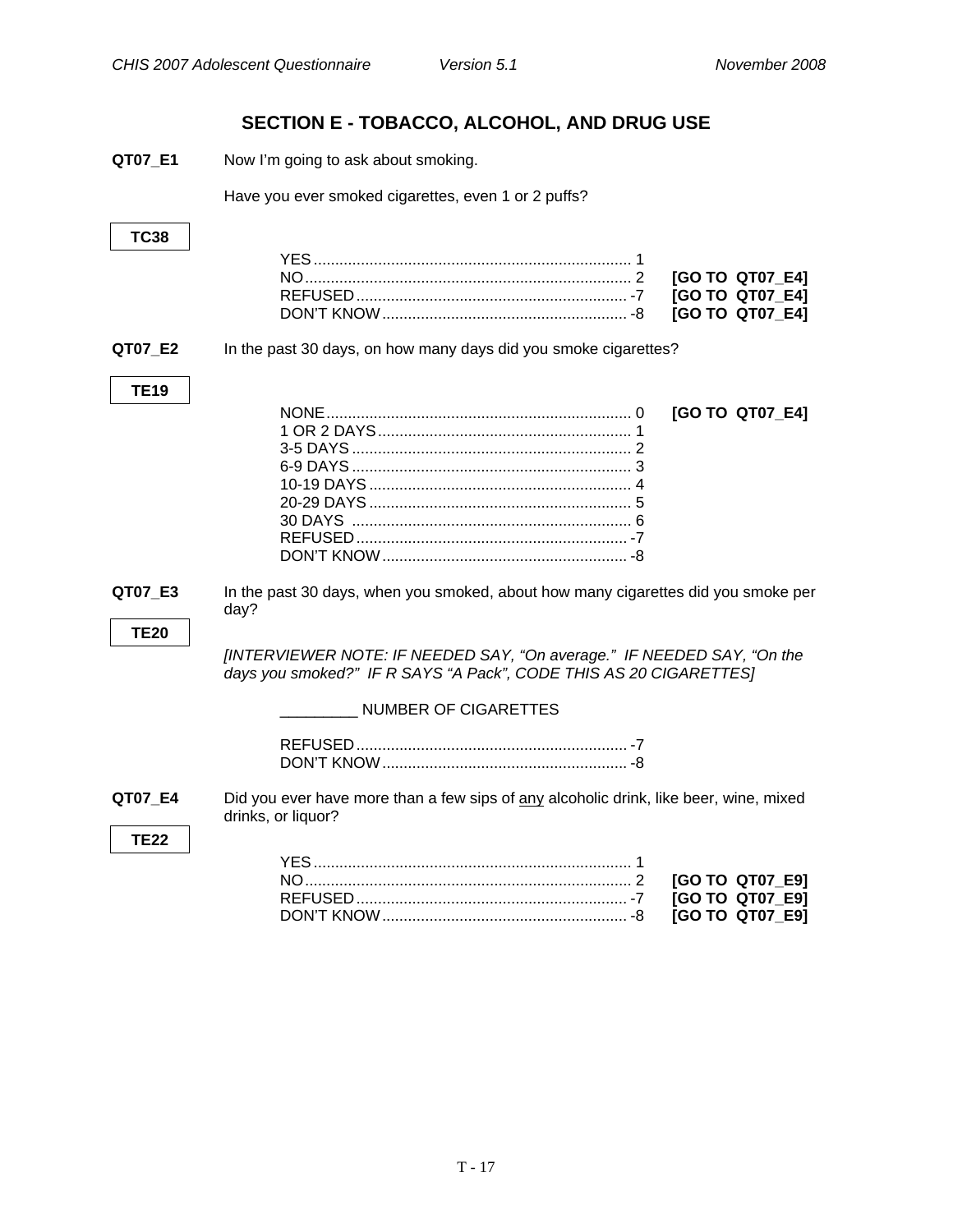QT07\_E5 If we consider one drink to be a can or bottle of beer, a glass of wine, a shot of liquor, or one mixed drink, on how many days in the past 30 days did you have at least one drink of alcohol?

**TE23** 

| 30 DAYS $\ldots$ 6 |  |
|--------------------|--|
|                    |  |
|                    |  |

#### PROGRAMMING NOTE QT07\_E6: IF QT07\_A4 = 1 (MALE) GO TO QT07\_E7; ELSE CONTINUE WITH QT07\_F6;

QT07\_E6 How many days in the past 30 days did you have four or more drinks in a row, that is within a couple of hours?

#### **TE24A**

#### PROGRAMMING NOTE QT07 E7: IF QT07\_A4=2 (FEMALE) GO TO QT07\_E8;

QT07 E7 How many days in the past 30 days did you have five or more drinks in a row, that is within a couple of hours?

**TE24**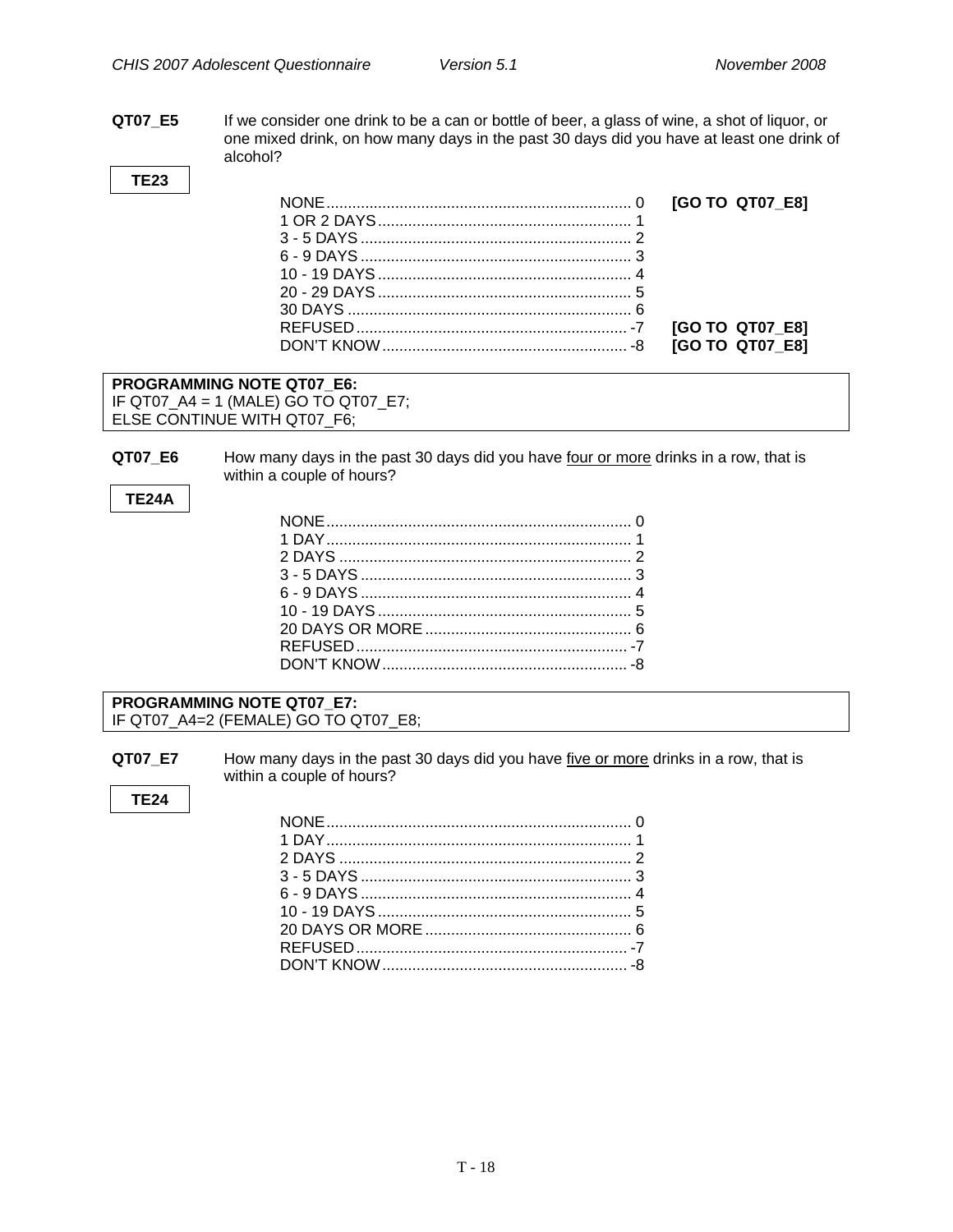**QT07\_E8** When you drink alcohol, about how many drinks do you usually have?

### **TE25**

|         | <b>PROGRAMMING NOTE QT07 E9:</b>                                           |
|---------|----------------------------------------------------------------------------|
|         | IF PARENT/LEGAL GUARDIAN REQUESTED THAT TEEN NOT BE ASKED QUESTIONS ABOUT  |
|         | DRUGS, SKIP TO SECTION F:                                                  |
|         | ELSE CONTINUE WITH QT07 E9:                                                |
|         |                                                                            |
| QT07 E9 | Have you ever tried marijuana, cocaine, sniffing glue, or any other drugs? |

#### **TE28**

#### **QT07\_E10** In the past 12 months have you used marijuana?

#### **TC39**

#### **QT07\_E11** In the past 30 days, on how many days did you use marijuana?

#### **TE29**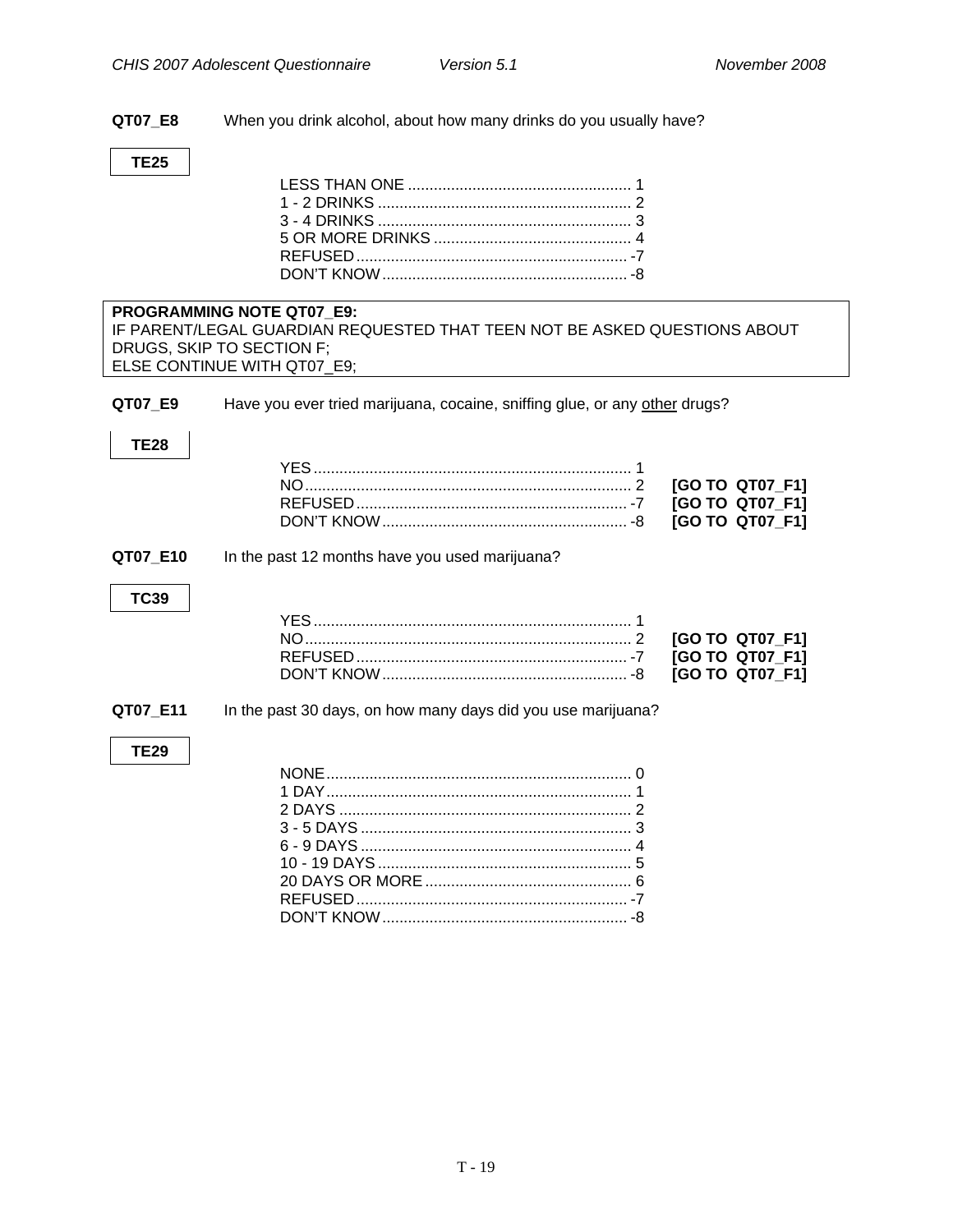<span id="page-22-0"></span>

|             | <b>SECTION F - EMOTIONAL FUNCTIONING</b>                                                                                                                                      |
|-------------|-------------------------------------------------------------------------------------------------------------------------------------------------------------------------------|
| QT07_F1     | The next questions are about how you have been feeling during the past 30 days.                                                                                               |
|             | About how often during the past 30 days did you feel nervous—Would you say all of the<br>time, most of the time, some of the time, a little of the time, or none of the time? |
| <b>TG11</b> |                                                                                                                                                                               |
| QT07_F2     | During the past 30 days, about how often did you feel hopeless—all of the time, most of<br>the time, some of the time, a little of the time, or none of the time?             |
| <b>TG12</b> |                                                                                                                                                                               |
| QT07_F3     | During the past 30 days, about how often did you feel restless or fidgety?                                                                                                    |
| <b>TG13</b> | [INTERVIEWER NOTE: IF NEEDED SAY, "All of the time, most of the time, some of the<br>time, a little of the time, or none of the time?"]                                       |
| QT07 F4     | How often did you feel so depressed that nothing could cheer you up?                                                                                                          |
| <b>TG14</b> | [INTERVIEWER NOTE: IF NEEDED SAY, "All of the time, most of the time, some of the<br>time, a little of the time, or none of the time?"]                                       |

DON'T KNOW ......................................................... -8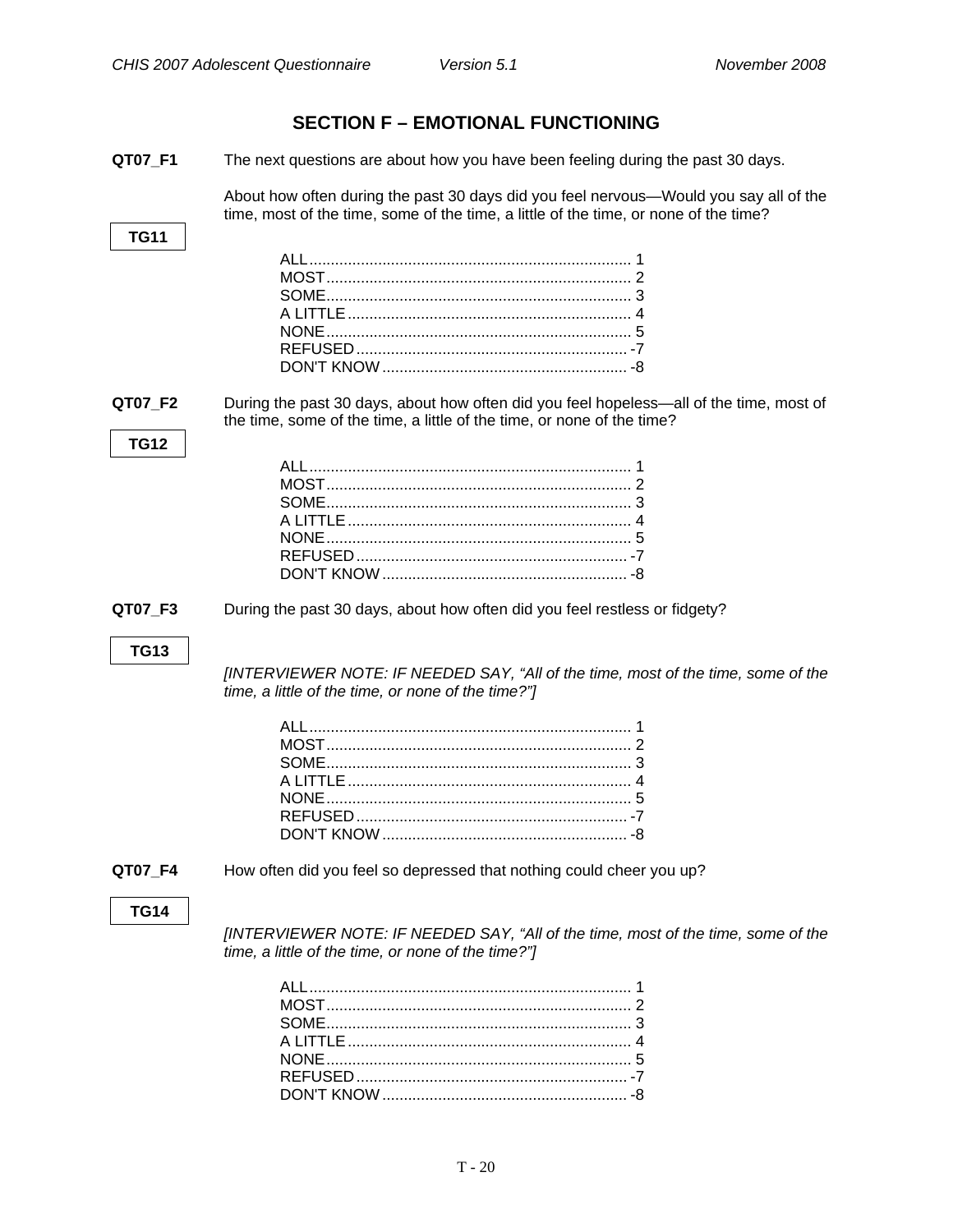**QT07\_F5** During the past 30 days, about how often did you feel that everything was an effort?

#### **TG15**

*[INTERVIEWER NOTE: IF NEEDED SAY, "All of the time, most of the time, some of the time, a little of the time, or none of the time?"]* 

**QT07\_F6** During the past 30 days, about how often did you feel worthless?

#### **TG16**

*[INTERVIEWER NOTE: IF NEEDED SAY, "All of the time, most of the time, some of the time, a little of the time, or none of the time?"]*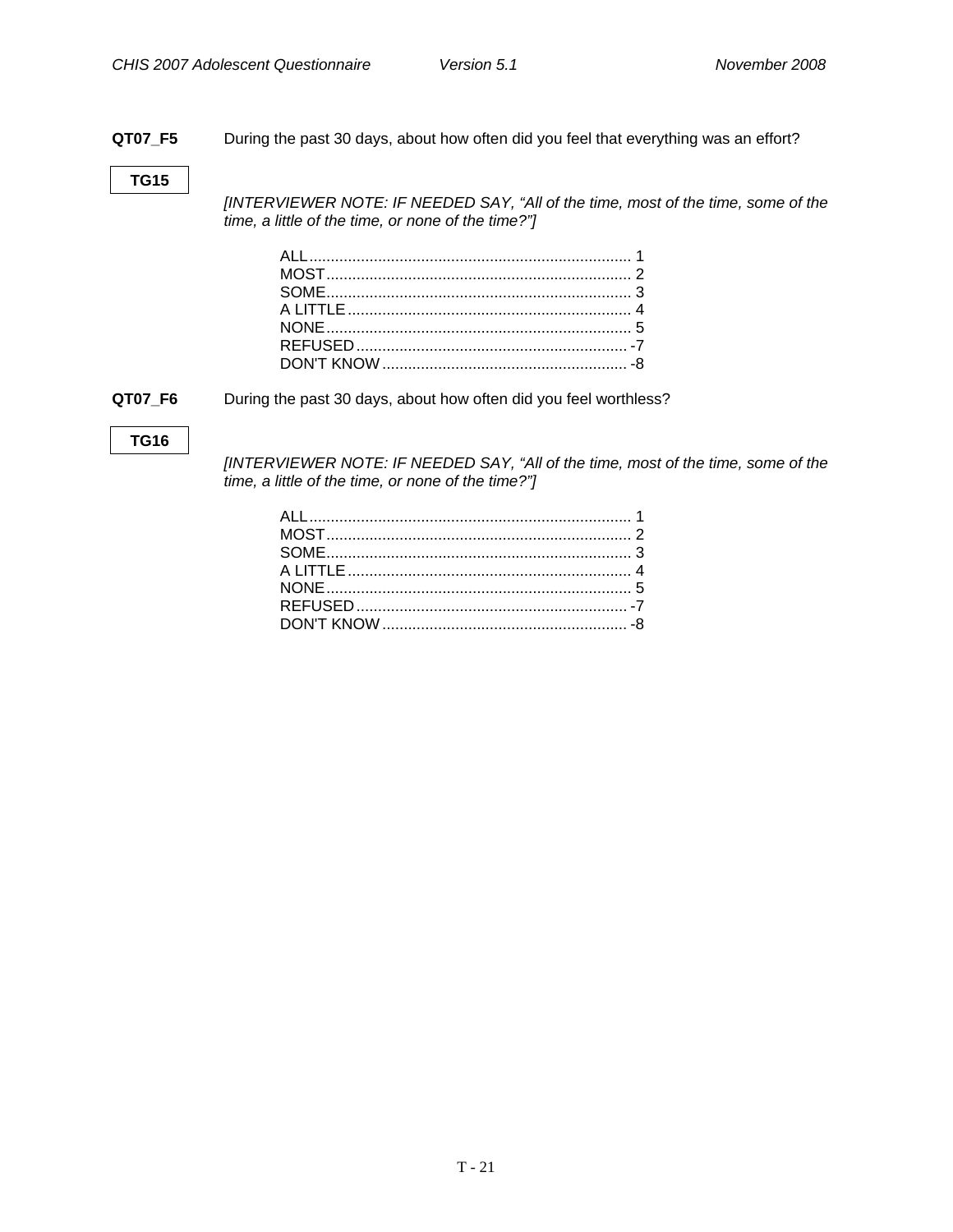### **SECTION G – SEXUAL BEHAVIORS**

<span id="page-24-0"></span>

|                      | PROGRAMMING NOTE QT07 G1:<br>IF QT07_A4 = 1 (MALE) GO TO QT07_G2;                                     |
|----------------------|-------------------------------------------------------------------------------------------------------|
|                      |                                                                                                       |
| QT07_G1              | How old were you when you had your first menstrual period?                                            |
|                      |                                                                                                       |
| <b>TH27</b>          | [INTERVIEWER NOTE: CODE "0" IF HAVEN'T STARTED MENSES YET]                                            |
|                      |                                                                                                       |
|                      | <b>AGE IN YEARS</b>                                                                                   |
|                      |                                                                                                       |
|                      |                                                                                                       |
|                      |                                                                                                       |
|                      | PROGRAMMING NOTE QT07_G2:                                                                             |
|                      | IF PARENT/GUARDIAN DID NOT ALLOW RESPONDENT TO ANSWER SEXUAL BEHAVIOR                                 |
|                      |                                                                                                       |
|                      | QUESTIONS, GO TO QT07_G17;                                                                            |
|                      | ELSE CONTINUE WITH QUESTION QT07_G2;                                                                  |
|                      |                                                                                                       |
|                      | The next questions are about sexual behaviors. All answers will be kept private and you can refuse to |
| answer any question. |                                                                                                       |
|                      |                                                                                                       |
| QT07_G2              | Have you ever had oral sex?                                                                           |
|                      |                                                                                                       |
|                      | [INTERVIEWER NOTE: IF NEEDED SAY, "Oral sex is mouth to genital sexual contact,                       |
|                      | such as mouth to penis or mouth to vagina."]                                                          |
|                      |                                                                                                       |
| <b>TH34</b>          |                                                                                                       |
|                      |                                                                                                       |
|                      |                                                                                                       |
|                      |                                                                                                       |
|                      |                                                                                                       |
|                      |                                                                                                       |
|                      |                                                                                                       |
| QT07_G3              | Have you ever had sexual intercourse?                                                                 |
|                      |                                                                                                       |
|                      | [INTERVIEWER NOTE: IF NEEDED SAY, "By sexual intercourse, we mean sex with a                          |
|                      | penis in a vagina or an anus or rectum."]                                                             |
| <b>TE32</b>          |                                                                                                       |
|                      | <b>YES</b><br>1                                                                                       |
|                      | [GO TO QT07_G15]                                                                                      |
|                      | [GO TO QT07_G15]                                                                                      |
|                      |                                                                                                       |
|                      | [GO TO QT07_G15]                                                                                      |
|                      |                                                                                                       |
| QT07_G4              | How old were you when you had sexual intercourse for the first time?                                  |
|                      |                                                                                                       |
| <b>TE33</b>          |                                                                                                       |
|                      | <b>YEARS OLD</b>                                                                                      |
|                      |                                                                                                       |
|                      |                                                                                                       |
|                      |                                                                                                       |
|                      |                                                                                                       |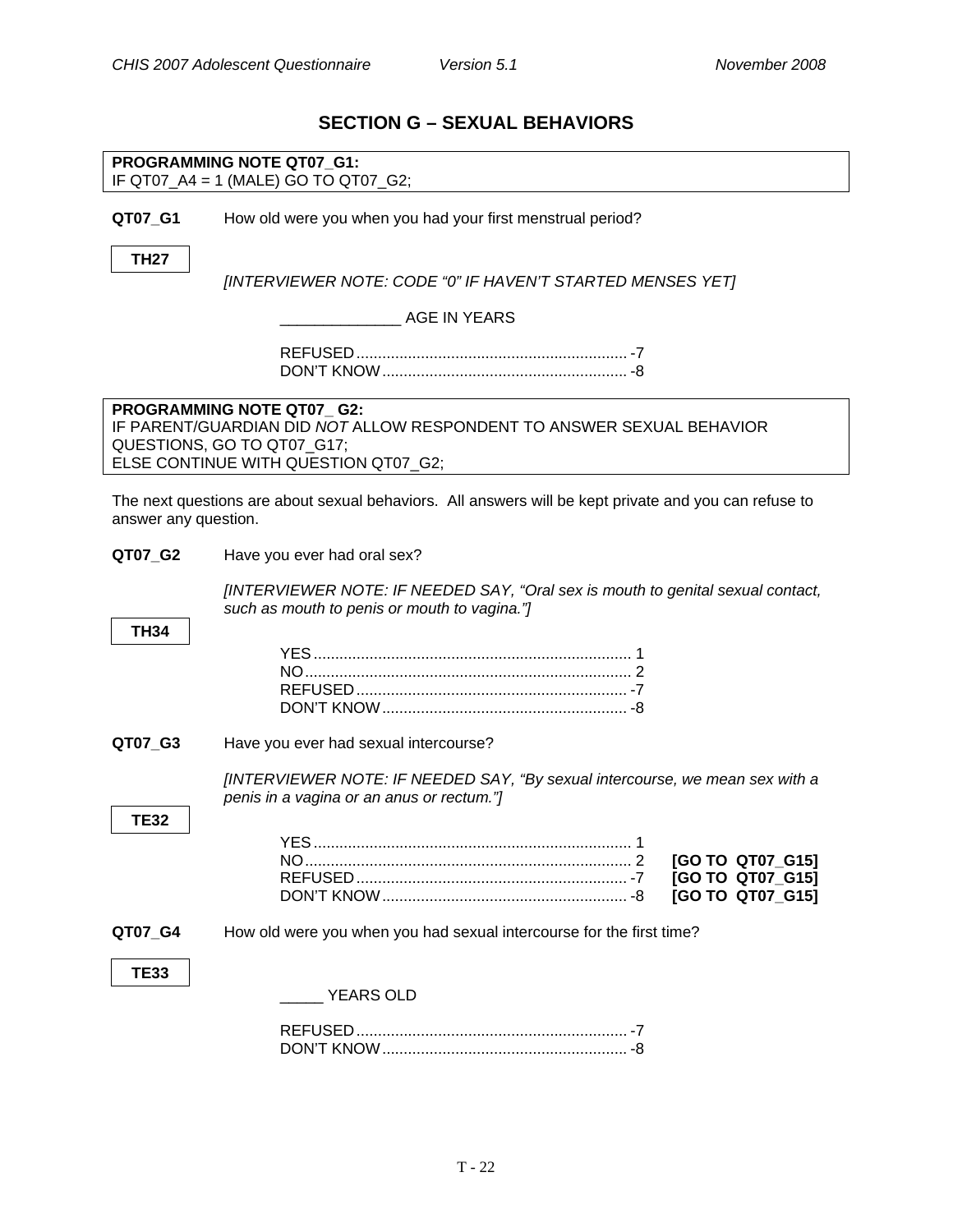<span id="page-25-0"></span>**QT07\_G5** In the past 12 months, how many different people did you have sexual intercourse with?

**TE36** 

| PERSON/PEOPLE |
|---------------|
|               |

|                        | PROGRAMMING NOTE QT07_G6:<br>IF QT07_G5 = 0, -7, -8 (NO SEXUAL PARTNERS, PAST 12 MONTHS/REF/DK) GO TO QT07_G8;<br>ELSE CONTINUE WITH QT07 G6.<br>IF QT07_HG = 1, SAY "IS THAT PARTNER MALE OR FEMALE?";<br>ELSE, SAY "IN THE PAST 12 MONTHS"; |
|------------------------|-----------------------------------------------------------------------------------------------------------------------------------------------------------------------------------------------------------------------------------------------|
| QT07_G6<br><b>TH29</b> | {Is that partner male or female?} In the past 12 months, have your sexual partners been<br>male, female, or both male and female?                                                                                                             |
| QT07_G7<br><b>TH30</b> | Have you had sexual intercourse in the past 3 months?                                                                                                                                                                                         |
| QT07_G8<br><b>TH35</b> | The last time you had sexual intercourse, did you or your partner use a condom?                                                                                                                                                               |
| QT07_G9<br><b>TE37</b> | The last time you had sexual intercourse, did you or your partner use any other method<br>to prevent pregnancy or disease?<br>[GO TO QT07_G11]<br>[GO TO QT07_G11]<br>[GO TO QT07 G11]                                                        |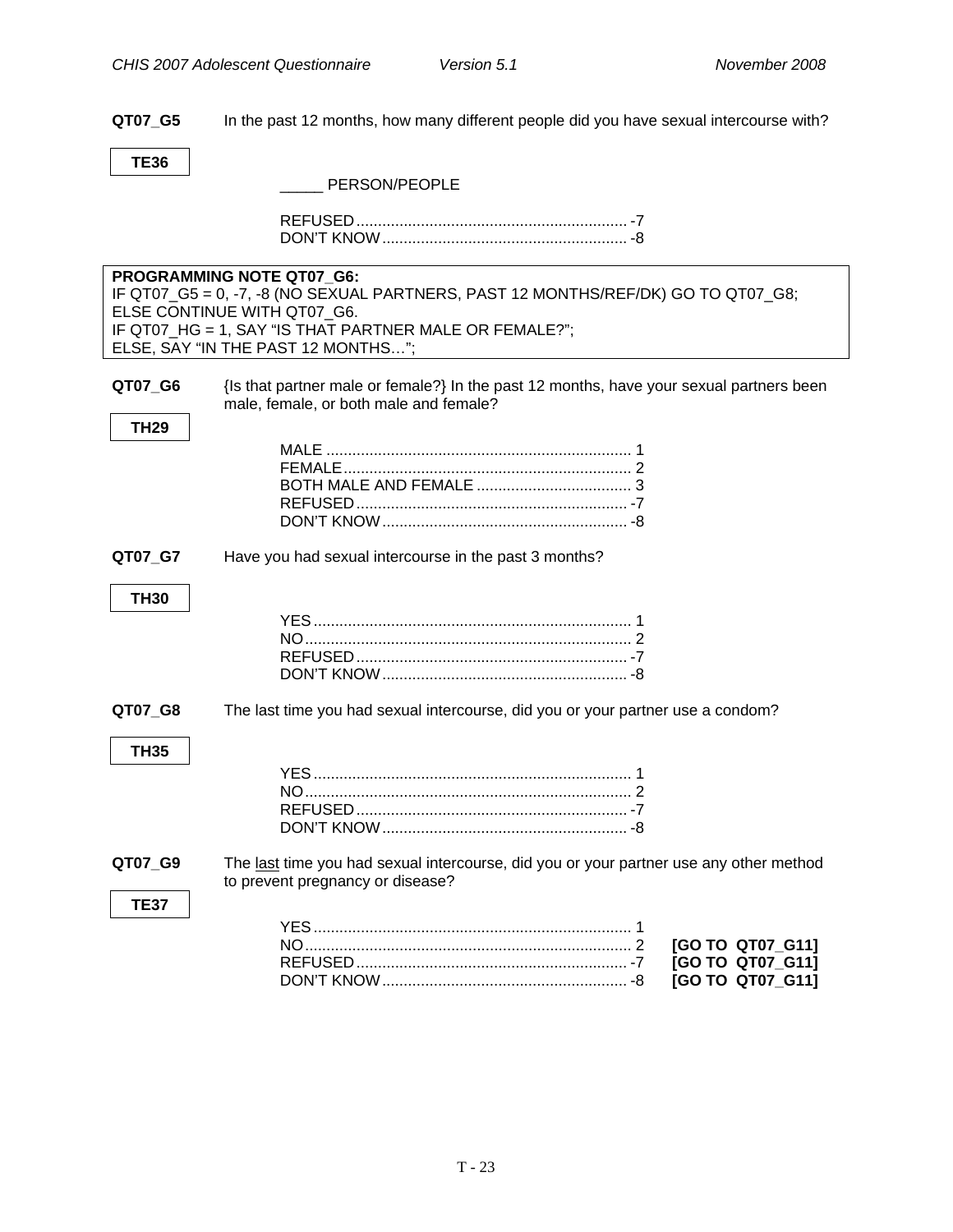<span id="page-26-0"></span>**QT07\_G10** What method did you use? Do you want to tell me or shall I read from my list?

#### **TE38**

*[INTERVIEWER NOTE: CODE ALL THAT APPLY. PROBE: "Any Others?"]* 

| LUNELLE/DEPO PROVERA OR THE SHOT  2 |  |
|-------------------------------------|--|
|                                     |  |
|                                     |  |
|                                     |  |
|                                     |  |
|                                     |  |
|                                     |  |
|                                     |  |
|                                     |  |
|                                     |  |
|                                     |  |

**PROGRAMMING NOTE QT07\_G11:**  IF MALE, SAY, "HAVE YOU EVER GOTTEN SOMEONE"; ELSE IF FEMALE, SAY "HAVE YOU EVER BEEN";

**QT07\_G11** {Have you ever gotten someone/Have you ever been} pregnant?

**TE39** 

**QT07\_G12** Have you ever been tested for HIV, the virus that causes AIDS?

#### **TH31**

**TE43** 

| וח או דיחר זר |  |
|---------------|--|

**QT07 G13** Now thinking about other sexually transmitted diseases, besides HIV, in the past 12 months, have you been tested for a sexually transmitted disease?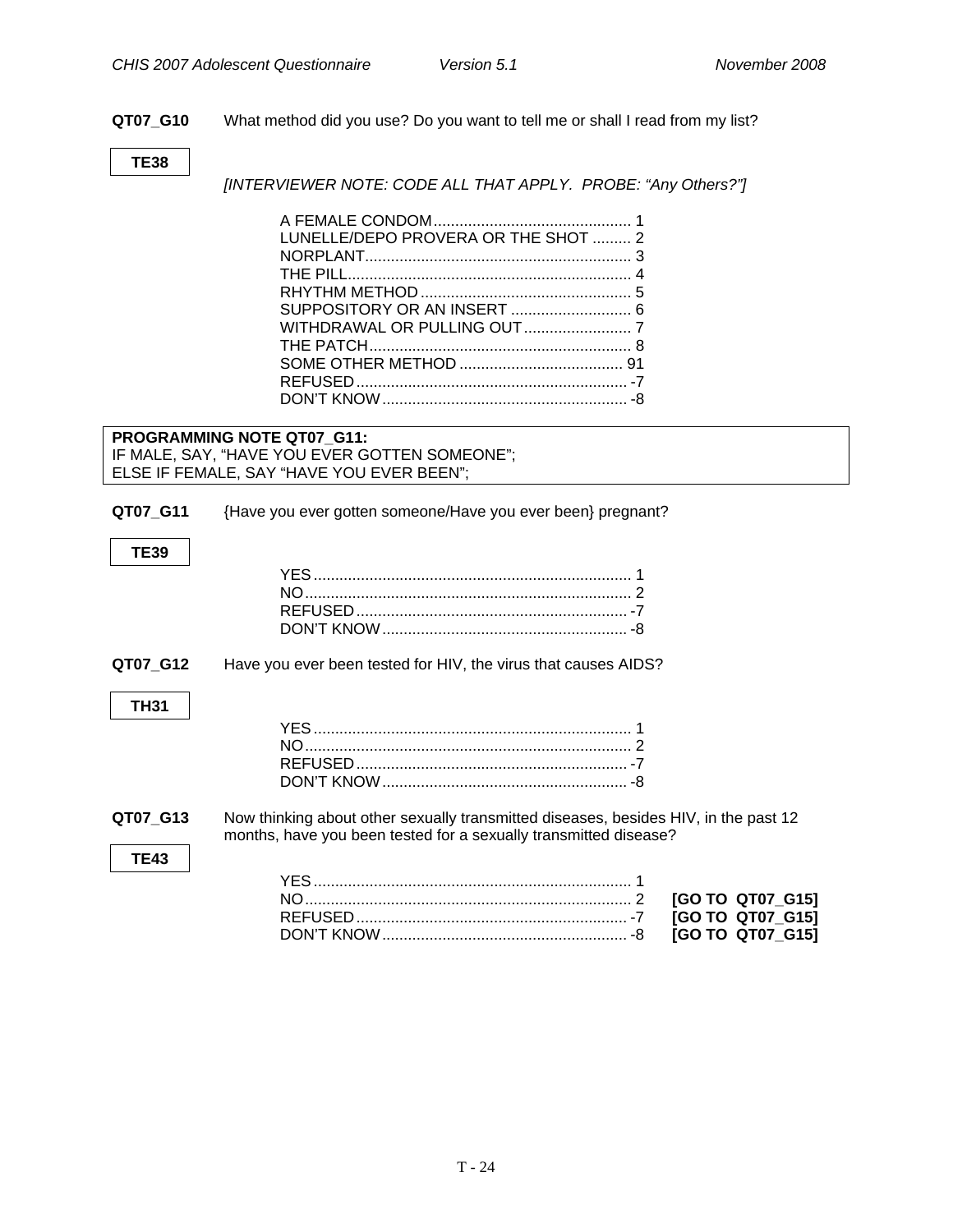#### <span id="page-27-0"></span>**QT07\_G14** What were you tested for?

#### **TH32**

*[INTERVIEWER NOTE: CODE ALL THAT APPLY. PROBE: "Any others?"]* 

| TRICH (TRICHOMONAS, TRICHOMONIASIS)  5 |  |
|----------------------------------------|--|
|                                        |  |
|                                        |  |
|                                        |  |

#### **PROGRAMMING NOTE QT07\_G15:**  IF RESPONDENT IS MALE GO TO SECTION L; ELSE IF RESPONDENT IS FEMALE CONTINUE WITH QT07\_G15;

**QT07\_G15** Can you get emergency contraception pills or the "morning after pill" over the counter from a drug store pharmacist without phoning or seeing a doctor first?

**TH36** 

|  | [GO TO QT07 G17] |  |
|--|------------------|--|

#### **PROGRAMMING NOTE QT07\_G16:**  IF QT07\_G3 = 2 (NEVER SEXUAL INTERCOURSE), GO TO QT07\_G17; ELSE CONTINUE WITH QT07\_G16;

**QT07\_G16** In the past 12 months, have you used emergency contraception pills or the "morning after pill"?

**TE48** 

*[INTERVIEWER NOTE: IF NEEDED SAY, "Emergency contraception pills can prevent pregnancy if taken within 72 hours of unprotected sex or contraceptive failure. It is not RU486, also known as the 'abortion pill'".]* 

**QT07\_G17** Have you ever heard of HPV? HPV stands for Human Papillomavirus.

#### **TH37**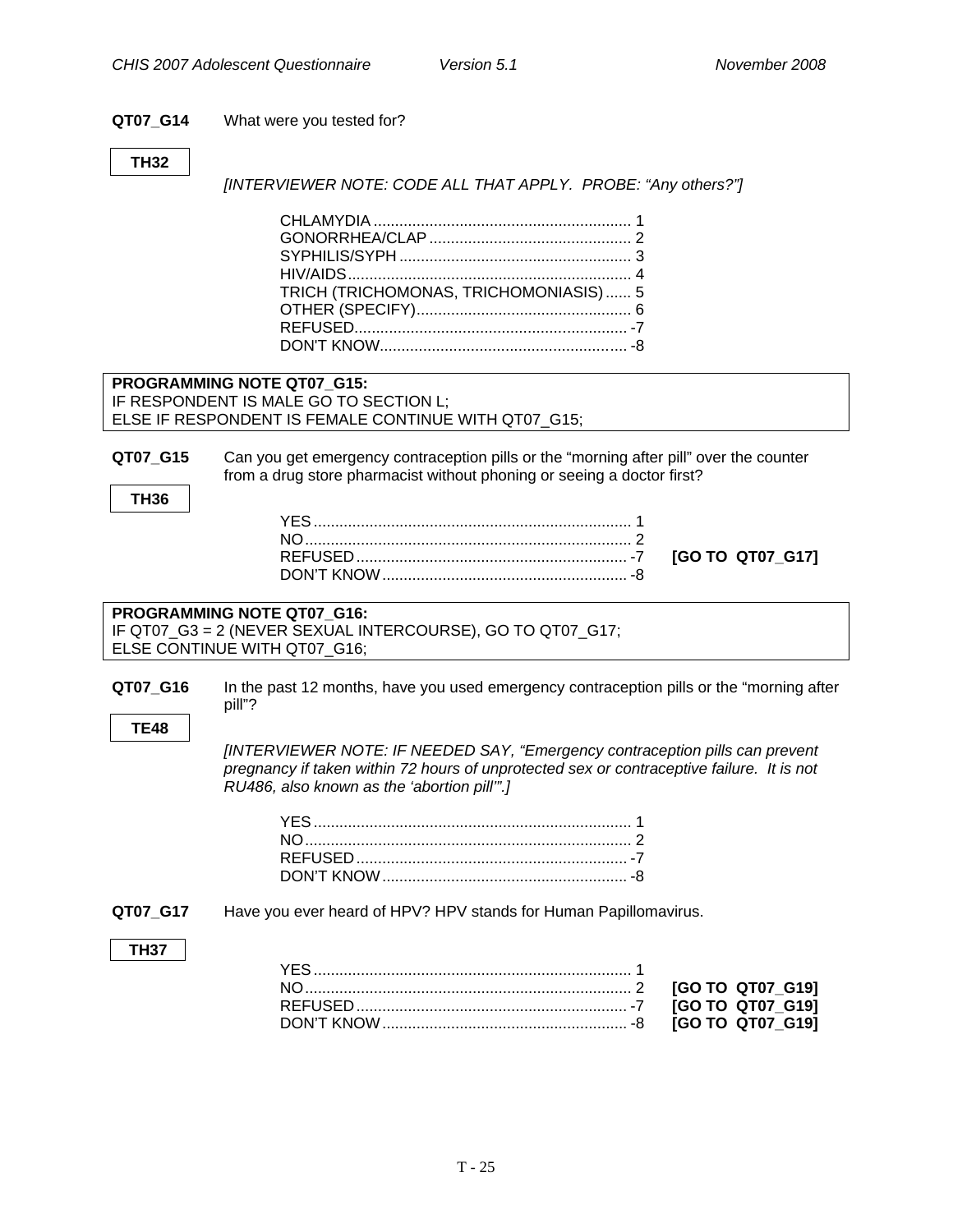### **QT07\_G18** Where did you hear about HPV?

#### **TH38**

*[INTERVIEWER NOTE: CODE ALL THAT APPLY]* 

| QT07_G19                | Have you ever heard of a vaccine or shot to prevent cervical cancer?                                                                                                              |                                                                          |
|-------------------------|-----------------------------------------------------------------------------------------------------------------------------------------------------------------------------------|--------------------------------------------------------------------------|
| <b>TH39</b>             | [INTERVIEWER NOTE: IF TEEN ASKS WHAT CERVICAL CANCER IS, SAY: "Cervical<br>cancer is cancer of the lower end of the uterus or womb."]                                             | [GO TO QT07_H1]<br>[GO TO QT07_H1]<br>[GO TO QT07 H1]                    |
| QT07_G20                | Did you ever get the HPV vaccine or HPV shots?                                                                                                                                    |                                                                          |
| <b>TH40</b>             |                                                                                                                                                                                   |                                                                          |
|                         |                                                                                                                                                                                   | [GO TO QT07_G21]<br>[GO TO QT07_G21]<br>[GO TO QT07_G21]                 |
| QT07_G20A               | Did you get all three doses of the HPV vaccine?                                                                                                                                   |                                                                          |
| <b>TH42</b>             |                                                                                                                                                                                   | [GO TO QT07_H1]<br>[GO TO QT07_H1]<br>[GO TO QT07_H1]<br>[GO TO QT07 H1] |
| QT07_G21<br><b>TH41</b> | HPV is a virus that can cause cervical cancer. A vaccine that protects against HPV has<br>been approved for females ages 9 to 26. Would you be interested in getting the vaccine? |                                                                          |
|                         |                                                                                                                                                                                   |                                                                          |

DON'T KNOW......................................................... -8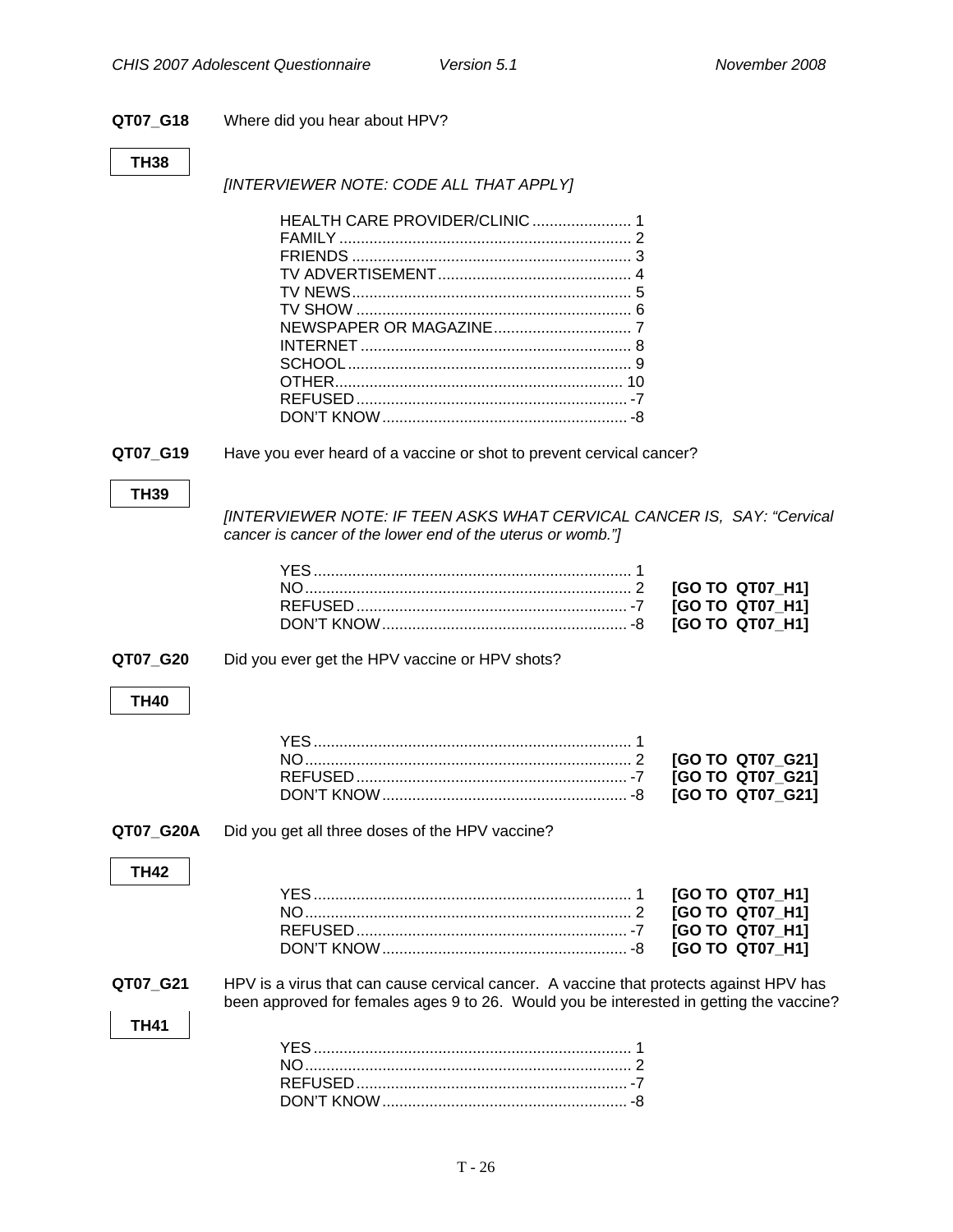### <span id="page-29-0"></span>**QT07 H1** The next questions are about your relationships with people around your age. I'll ask about fighting, unwanted sexual experiences, and your personal safety. Your answers will be kept private and you can refuse to answer any question. In the past 12 months, about how many times did someone about your age threaten to hurt you or threaten to beat you up? **TG1**  \_\_\_\_\_\_\_\_\_\_\_\_\_\_ TIMES REFUSED............................................................... -7 DON'T KNOW......................................................... -8 **QT07\_H2** In the past 12 months, about how many times were you actually in a physical fight with a guy or girl, or a group of people around your age? **TG3**  \_\_\_\_\_\_\_\_\_\_\_\_\_\_ TIMES REFUSED............................................................... -7 DON'T KNOW......................................................... -8 **QT07\_H3** Have you ever been slapped, kicked, or physically hurt by a boyfriend or girlfriend, not just a friend? **TL3**  *[INTERVIEWER NOTE: IF NEEDED SAY, "This could be someone you see casually or someone you had a relationship with over time."]*  YES .......................................................................... 1 NO............................................................................ 2 **[GO TO QT07\_H8]**  REFUSED............................................................... -7 **[GO TO QT07\_H8]**  DON'T KNOW......................................................... -8 **[GO TO QT07\_H8] QT07\_H4** Has this happened at all in the past 12 months? **TL4**  YES .......................................................................... 1 NO............................................................................ 2 **[GO TO QT07\_H8]**  REFUSED............................................................... -7 **[GO TO QT07\_H8]**  DON'T KNOW......................................................... -8 **[GO TO QT07\_H8] QT07\_H5** In the past 12 months, did this happen more than once? **TL5**  YES .......................................................................... 1 NO............................................................................ 2 REFUSED............................................................... -7 DON'T KNOW......................................................... -8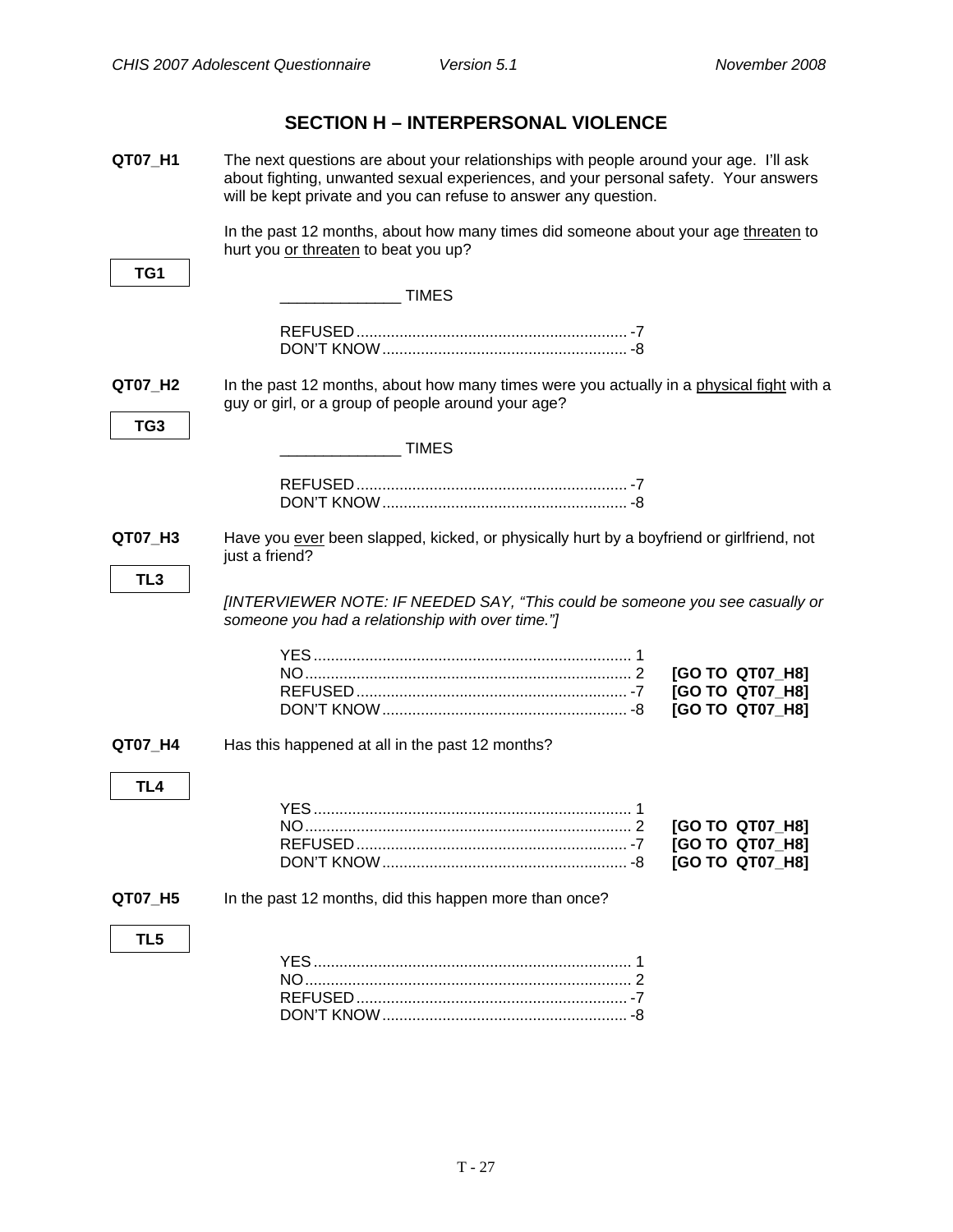**QT07\_H6** The last time this happened, did you talk to anyone about it?

**QT07\_H7** Did you get medical care because of any injuries?

#### **TL7**

#### **PROGRAMMING NOTE QT07\_ H8**  IF PARENT/GUARDIAN REFUSED PERMISSION TO ASK SEX QUESTIONS, GO TO PROGRAMMING NOTE AFTER QT07\_H9; ELSE CONTINUE WITH QUESTION QT07 H8;

**QT07\_H8** Have you ever been physically forced to have sex when you did not want to?

#### **TL8**

*[INTERVIEWER NOTE: IF NEEDED SAY, "This includes being forced to have oral sex or sexual intercourse."]* 

#### **PROGRAM NOTE QT07\_H9:**  IF QT07\_H8 = 2 (NO), -7 (REF), -8 (DK), GO TO PROGRAM NOTES AFTER QT07\_H9; ELSE ASK QT07\_H9;

**QT07\_H9** Did you talk to anyone about what happened?

**TL9**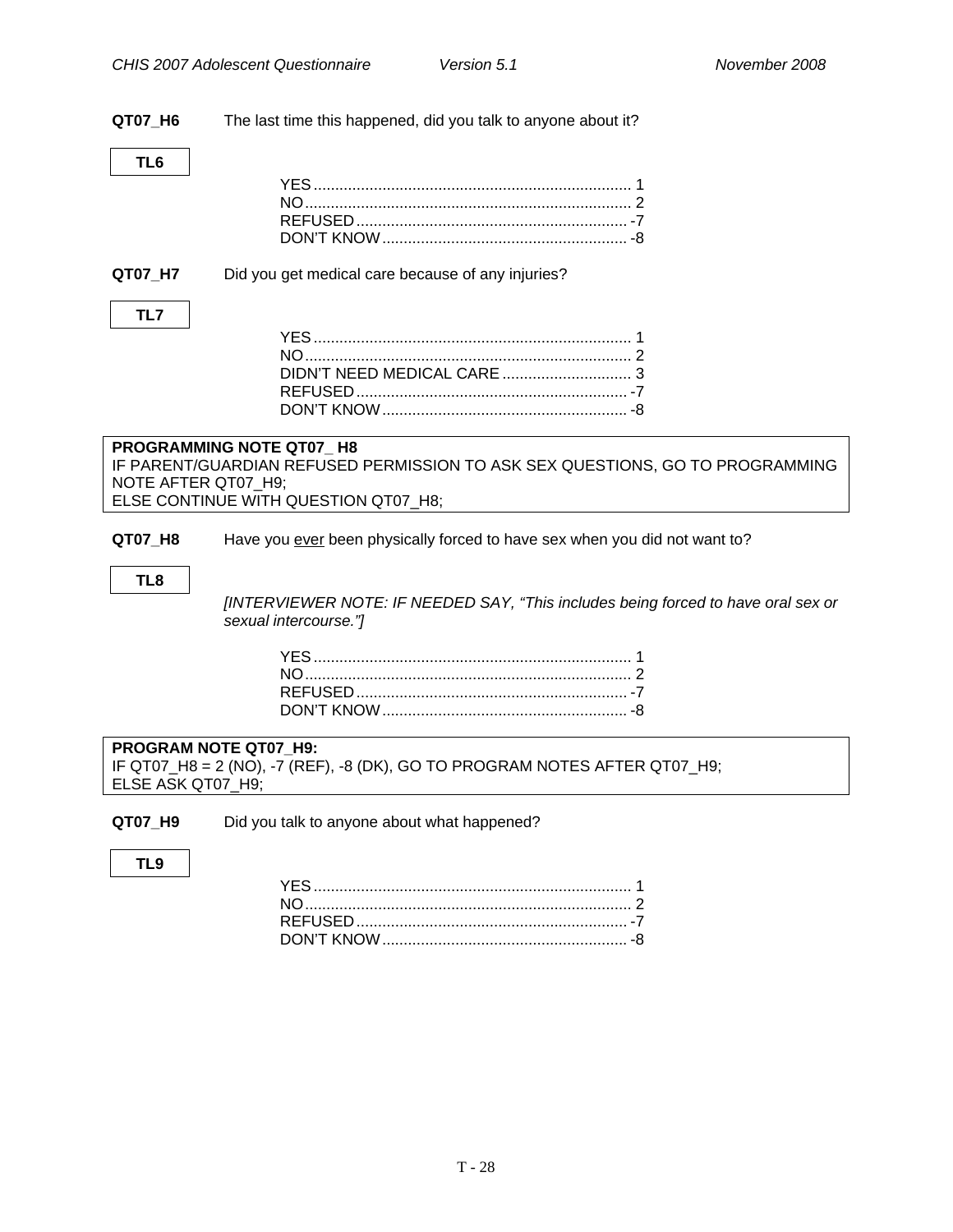**IF QT07\_H4 = 1 (YES) OR IF QT07\_H8 = 1 (YES), SAY: We have a toll-free number you can call if you'd like to talk to someone about what happened to you. Someone is available 24 hours a day to provide local information to help you. Would you like the toll-free number? [GIVE OUT 1-800- 799-7233; TTY 1-800-787-3224 TOLL-FREE NUMBER IF REQUESTED. THIS IS THE NATIONAL DOMESTIC VIOLENCE HOTLINE.]** 

**ELSE IF QT07\_H4 = -7(REF), -8 (DK) OR IF QT07\_H8 = -7(REF), -8 (DK), SAY: We have a toll free number you can call if you'd like to talk to someone about these issues. Someone is available 24 hours a day to provide local information that might be a help to you. Would you like the toll-free number? [GIVE OUT 1-800-799-7233; TTY 1-800-787-3224 TOLL FREE NUMBER IF REQUESTED. THIS IS THE NATIONAL DOMESTIC VIOLENCE HOTLINE.]**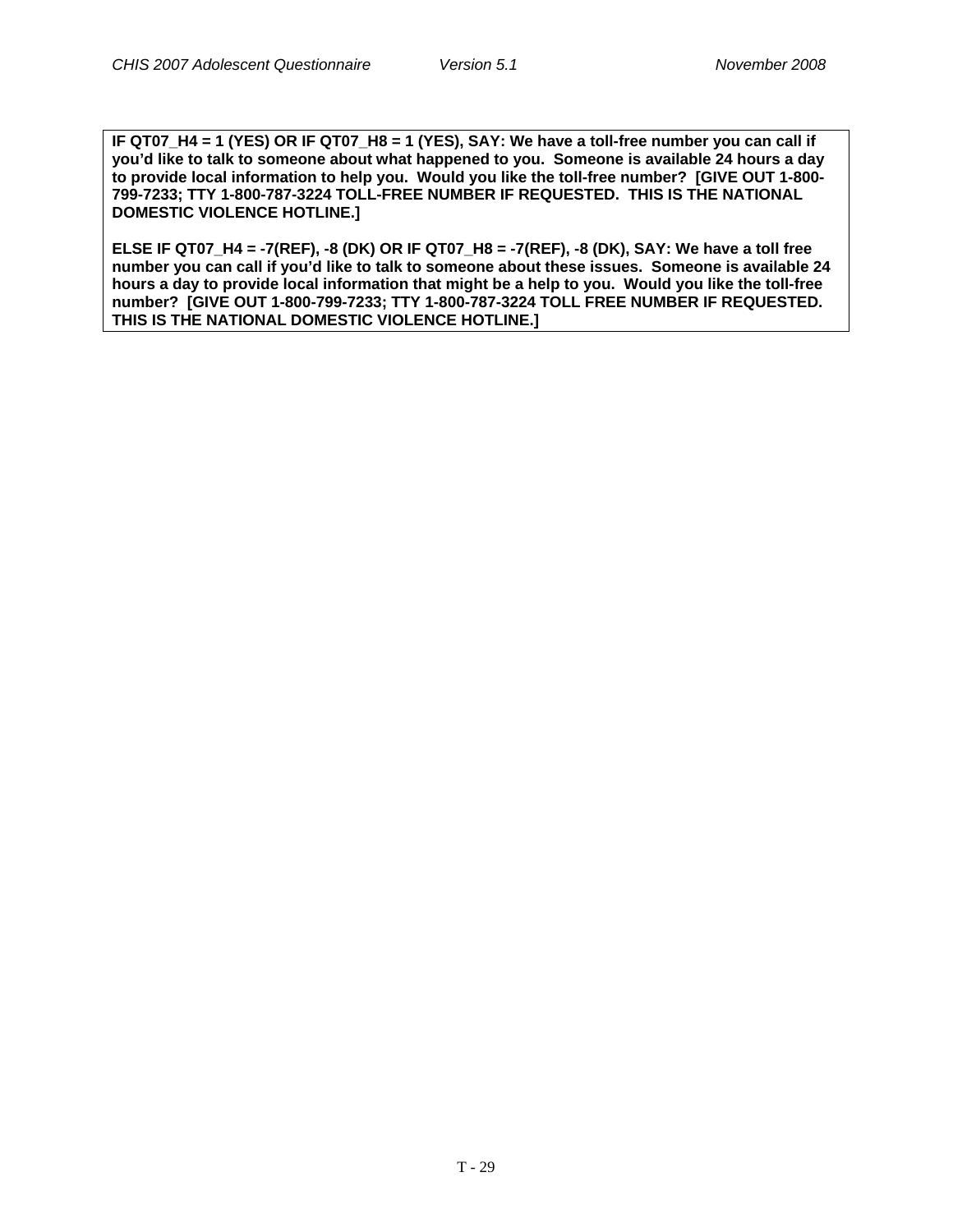### **SECTION I – HEALTH CARE UTILIZATION AND ACCESS**

<span id="page-32-0"></span>**QT07 I1** Now I'm going to ask about health care visits. Is there a place that you USUALLY go to when you are sick or need advice about your health?

> YES .......................................................................... 1 NO............................................................................ 2 **[GO TO QT07\_I3]**  DOCTOR/MY DOCTOR .......................................... 3 KAISER .................................................................... 4 MORE THAN ONE PLACE...................................... 5 REFUSED............................................................... -7 **[GO TO QT07\_I3]**  DON'T KNOW......................................................... -8 **[GO TO QT07\_I3]**

### **PROGRAMMING NOTE QT07\_ I2:**

IF QT07  $11 = 4$  (KAISER), FILL IN QT07  $12 = 1$  AND GO TO QT07  $13$ ; ELSE IF QT07\_I1 = 3 (DOCTOR/MY DOCTOR), DISPLAY "IS YOUR DOCTOR IN A PRIVATE"; ELSE DISPLAY "WHAT KIND OF PLACE DO YOU GO TO MOST OFTEN—A MEDICAL…".

**TF1** 

**QT07\_I2** {What kind of place do you go to most often–a medical…/Is your doctor in a private…} doctor's office, a clinic or hospital clinic, an emergency room, or some other place?

| DOCTOR'S OFFICE/KAISER/OTHER HMO1       |  |
|-----------------------------------------|--|
| CLINIC/HEALTH CENTER/HOSPITAL CLINIC  2 |  |
|                                         |  |
|                                         |  |
|                                         |  |
|                                         |  |
|                                         |  |
|                                         |  |

**QT07\_I3** During the past 12 months, did you visit a hospital emergency room for your own health?

### **TF3**

**QT07\_I4** During the past 12 months, how many times have you seen a medical doctor?

**TF16** 

\_\_\_\_\_\_\_\_\_\_\_\_\_\_ TIMES

| ווא דיוחרר |  |
|------------|--|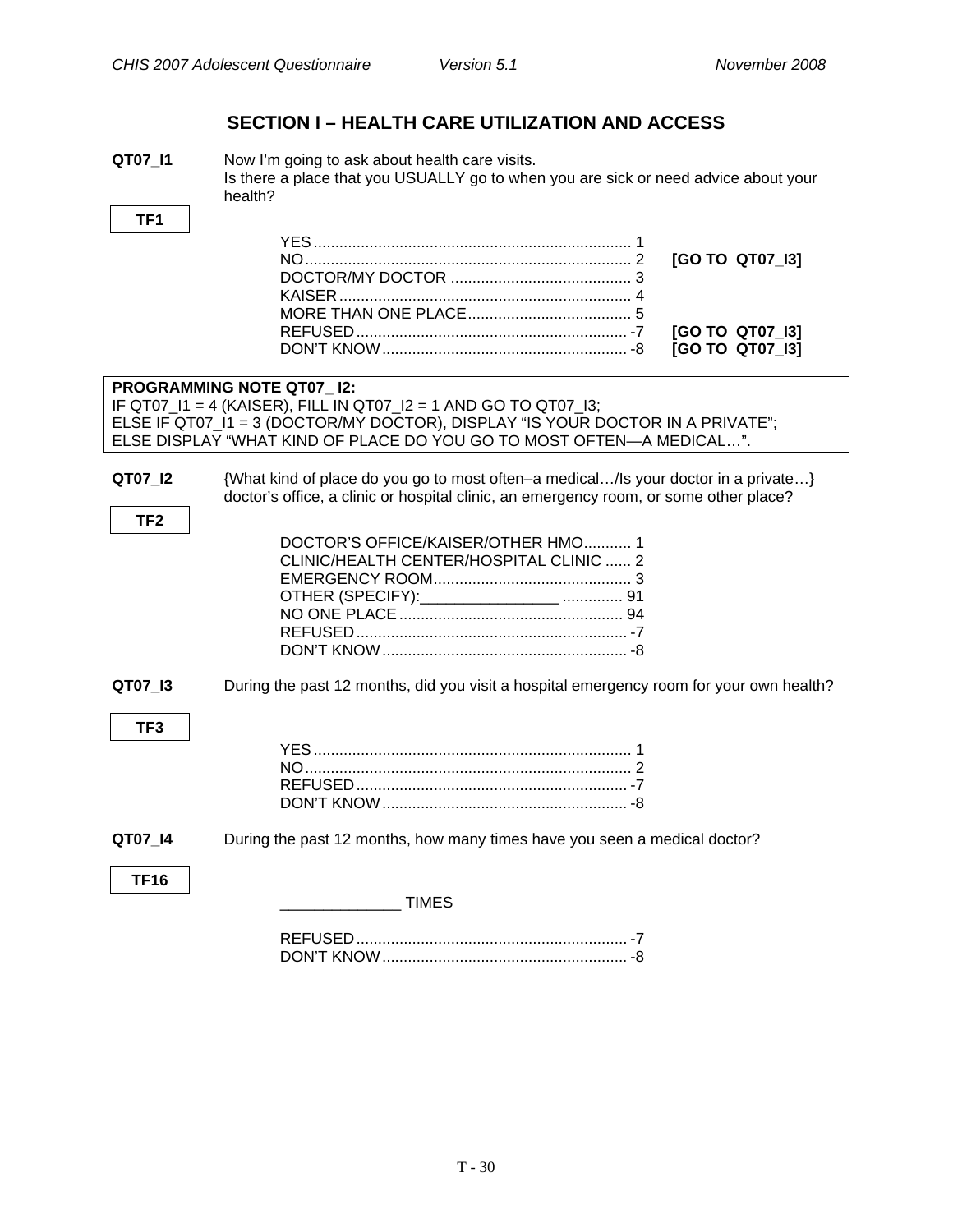<span id="page-33-0"></span>**QT07\_I5** When was the last time you saw a doctor for a physical exam or check-up?

## **TF5**

|         | PROGRAMMING NOTE QT07_I6:                                                              |
|---------|----------------------------------------------------------------------------------------|
|         | IF QT07_I5 = 0 (NEVER HAD A PHYSICAL EXAM), 5 (LAST PHYSICAL EXAM 2 OR MORE YEARS      |
|         | AGO), -7, (REFUSED) -8 (DON'T KNOW), GO TO QT07_I10;                                   |
|         | ELSE CONTINUE WITH QT07_I16;                                                           |
|         |                                                                                        |
| QT07_I6 | When you had your last routine physical exam, did you and a doctor talk about exercise |
|         | or physical activity?                                                                  |
| TF8H    |                                                                                        |
|         |                                                                                        |
|         |                                                                                        |
|         |                                                                                        |
|         |                                                                                        |
|         |                                                                                        |
| QT07_I7 | [When you had your last routine physical exam, did you and a doctor talk]              |
|         | about nutrition or healthy eating?                                                     |
| TF8I    |                                                                                        |
|         |                                                                                        |
|         |                                                                                        |
|         |                                                                                        |
|         |                                                                                        |
|         |                                                                                        |
| QT07_I8 | [When you had your last routine physical exam, did you and a doctor talk]              |
|         | about your emotions or moods?                                                          |
| TF8F    |                                                                                        |
|         |                                                                                        |
|         |                                                                                        |
|         |                                                                                        |
|         |                                                                                        |
|         |                                                                                        |
| QT07_I9 | [When you had your last routine physical exam, did you and a doctor talk]              |
|         | about having regular dental checkups?                                                  |
|         |                                                                                        |
| TF8J    |                                                                                        |
|         |                                                                                        |
|         |                                                                                        |
|         |                                                                                        |
|         |                                                                                        |
|         |                                                                                        |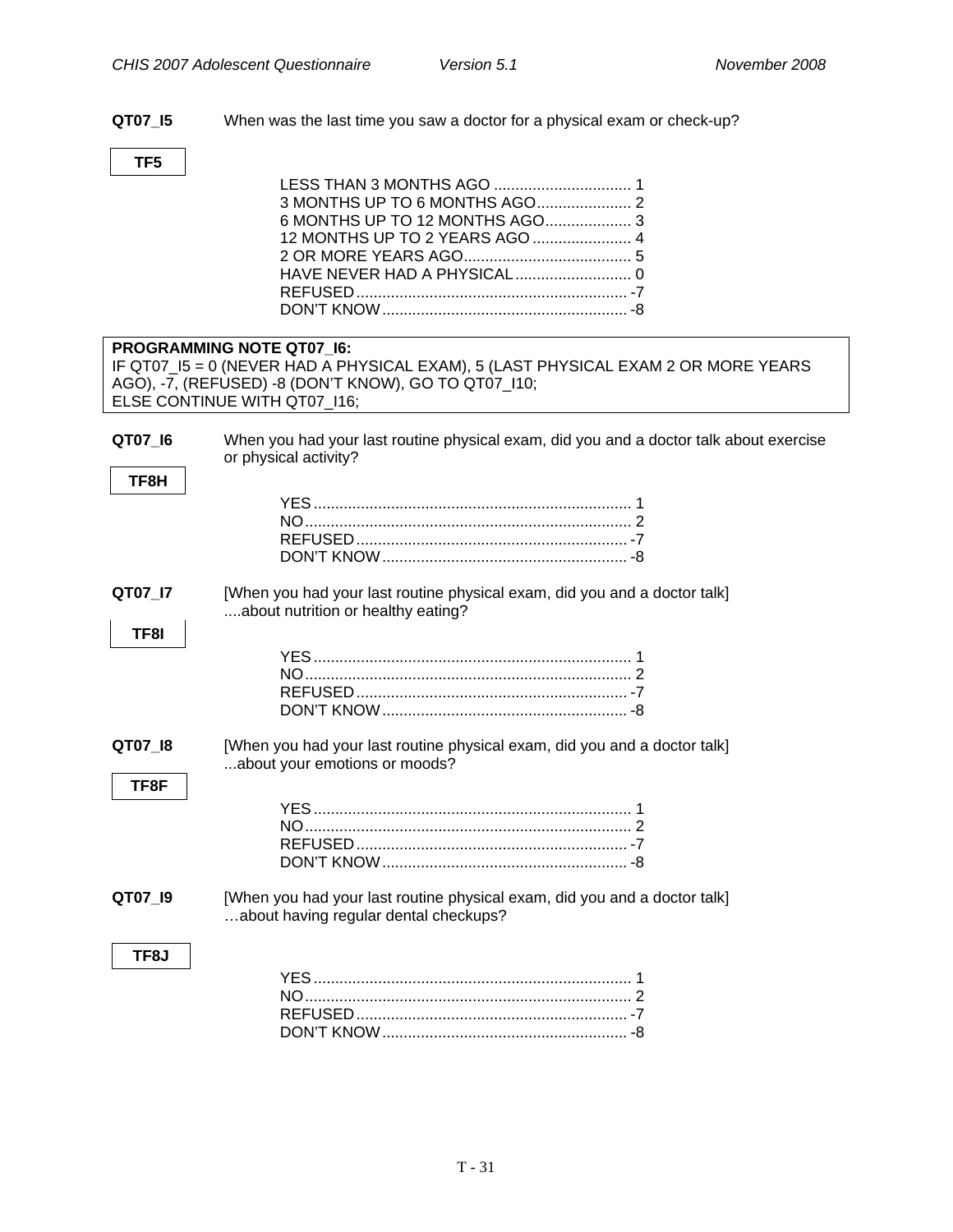<span id="page-34-0"></span>**QT07\_I10** During the past 12 months did you think you needed help for emotional or mental health problems, such as feeling sad, anxious or nervous?

**TF11** 

**TI13**

**TF9** 

**TF22** 

**TI11** 

**QT07\_I11** In the past 12 months, have you received any psychological or emotional counseling?

```
PROGRAMMING NOTE QT07_I12; 
IF QT07_E4 = 1 OR QT07_E9 = 1 CONTINUE WITH QT07_I12; 
ELSE GO TO QT07_I13;
```
**QT07\_I12** In the past 12 months, did you receive any professional help for your use of alcohol or drugs?

**QT07\_I13** In the past 12 months, did you delay or not get any medical care you felt you needed?

**QT07\_I14** Was cost or lack of insurance a reason why you delayed or did not get the care you felt you needed?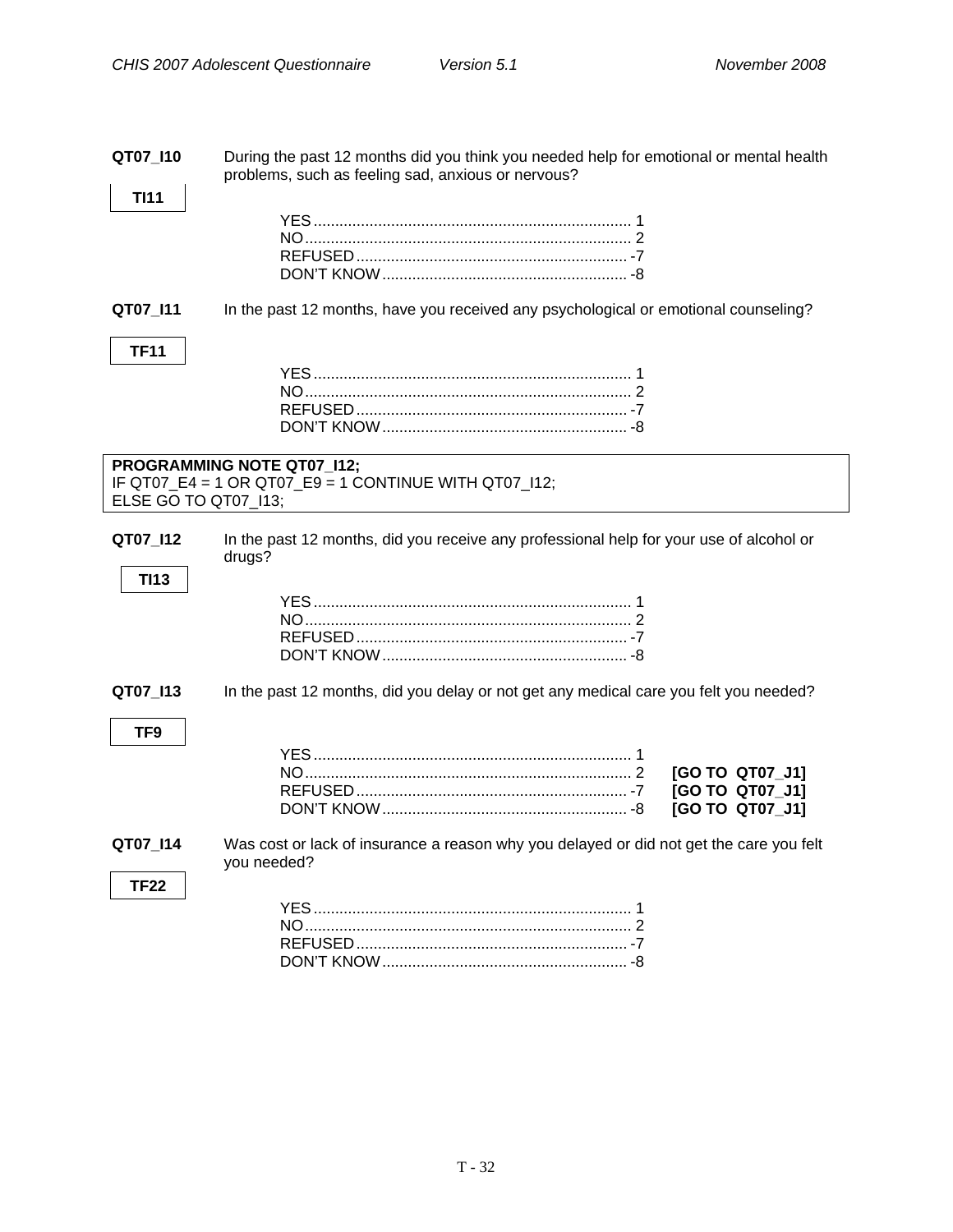### **SECTION J - DENTAL OR ORAL HEALTH**

<span id="page-35-0"></span>**QT07\_J1** About how long has it been since you last visited a dentist or dental clinic? Include dental hygienists and all types of dental specialists.

| <b>TF14</b> |                                                                                                                                                                                                                                                                                |
|-------------|--------------------------------------------------------------------------------------------------------------------------------------------------------------------------------------------------------------------------------------------------------------------------------|
|             | [GO TO QT07_J3]<br>[GO TO QT07_J3]<br>[GO TO QT07_J3]                                                                                                                                                                                                                          |
| QT07_J2     | Was it for a routine checkup or cleaning, or was it for a specific problem?                                                                                                                                                                                                    |
| <b>TF15</b> | ROUTINE CHECKUP OR CLEANING  1                                                                                                                                                                                                                                                 |
| YEAR");     | PROGRAM NOTE QT07 J3:<br>IF QT07_J1=1 (< 6 MONTHS AGO) OR 2 (6 MONTHS – 1 YEAR AGO), GO TO QT07_J4;<br>ELSE IF QT07_J1 = 0 (NEVER VISITED) OR 3 (1-2 YEARS AGO) OR 4 (2-5 YEARS AGO) OR 5<br>(MORE THAN 5 YEARS AGO), CONT. WITH QT07_J3 AND IF QT07_J1 = 0 say. ("IN THE PAST |
| QT07 J3     | What is the main reason you haven't visited a dentist {in the past year}?                                                                                                                                                                                                      |
| TM1         | DID NOT HAVE A DENTIST, NONE AVAILABLE 3<br>FEAR, PAIN, NERVOUSNESS  4<br>NO TRANSPORTATION, TOO FAR AWAY 5<br>OTHER, SPECIFY: _________________________ 7                                                                                                                     |
|             | <b>PROGRAM NOTE QT07 J4:</b>                                                                                                                                                                                                                                                   |

IF QT07\_J1 = 0 (NEVER VISITED A DENTIST), GO TO QT07\_J6; ELSE CONTINUE WITH QT07\_J4;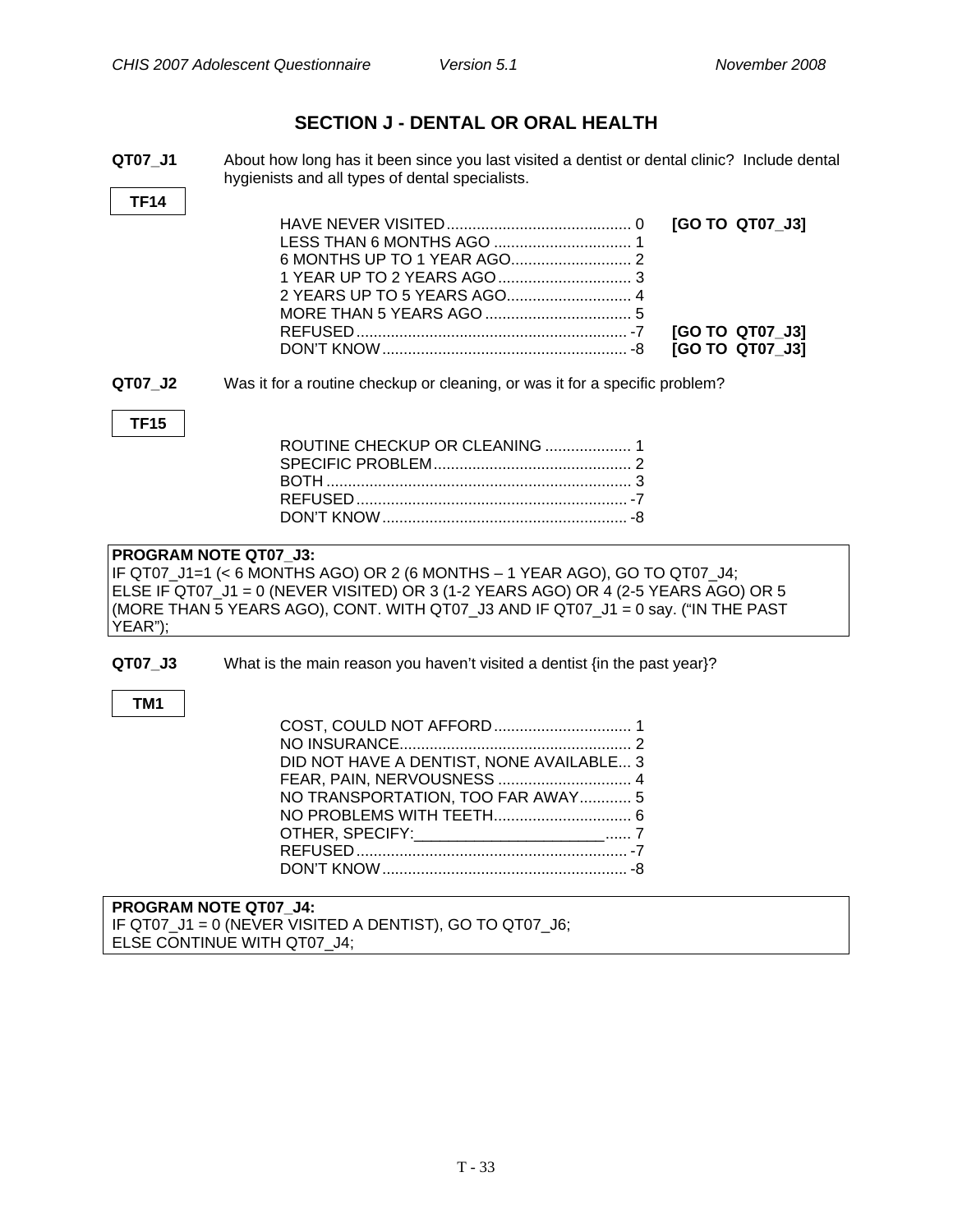**QT07\_J4** Is there a particular dentist or place you usually go to for your dental care?

#### **TF25**

|                 | PROGRAM NOTE QT07 J5:<br>IF QT07_J1 = 0 (NEVER VISITED A DENTIST) OR 3 (1-2 YEARS AGO) OR 4 (2-5 YEARS AGO) OR 5<br>(MORE THAN 5 YEARS AGO), GO TO QT07_J6;<br>ELSE CONTINUE WITH QT07_J5; |
|-----------------|--------------------------------------------------------------------------------------------------------------------------------------------------------------------------------------------|
|                 |                                                                                                                                                                                            |
| QT07_J5         | During the past 12 months, about how many visits did you make to a dentist?                                                                                                                |
| TM <sub>2</sub> |                                                                                                                                                                                            |
|                 | <b>Example 19 VISITS</b>                                                                                                                                                                   |
|                 |                                                                                                                                                                                            |
|                 |                                                                                                                                                                                            |
| QT07_J6         | During the past 12 months, was there any time when you needed dental care but you<br>could not afford it?                                                                                  |
| <b>TF26</b>     |                                                                                                                                                                                            |
|                 |                                                                                                                                                                                            |
|                 |                                                                                                                                                                                            |
|                 |                                                                                                                                                                                            |
|                 |                                                                                                                                                                                            |
| QT07_J7         | During the past 12 months, did you miss any time from school because of a dental<br>problem? Do not count time missed for cleaning or a check-up.                                          |
| <b>TF28</b>     |                                                                                                                                                                                            |
|                 |                                                                                                                                                                                            |
|                 | [GO TO QT07_J9]                                                                                                                                                                            |
|                 | [GO TO QT07_J9]                                                                                                                                                                            |
|                 | [GO TO QT07_J9]                                                                                                                                                                            |
| QT07_J8         | How many days of school did you miss because of dental problems?                                                                                                                           |
| <b>TF29</b>     |                                                                                                                                                                                            |
|                 | <b>DAYS</b>                                                                                                                                                                                |
|                 |                                                                                                                                                                                            |

DON'T KNOW......................................................... -8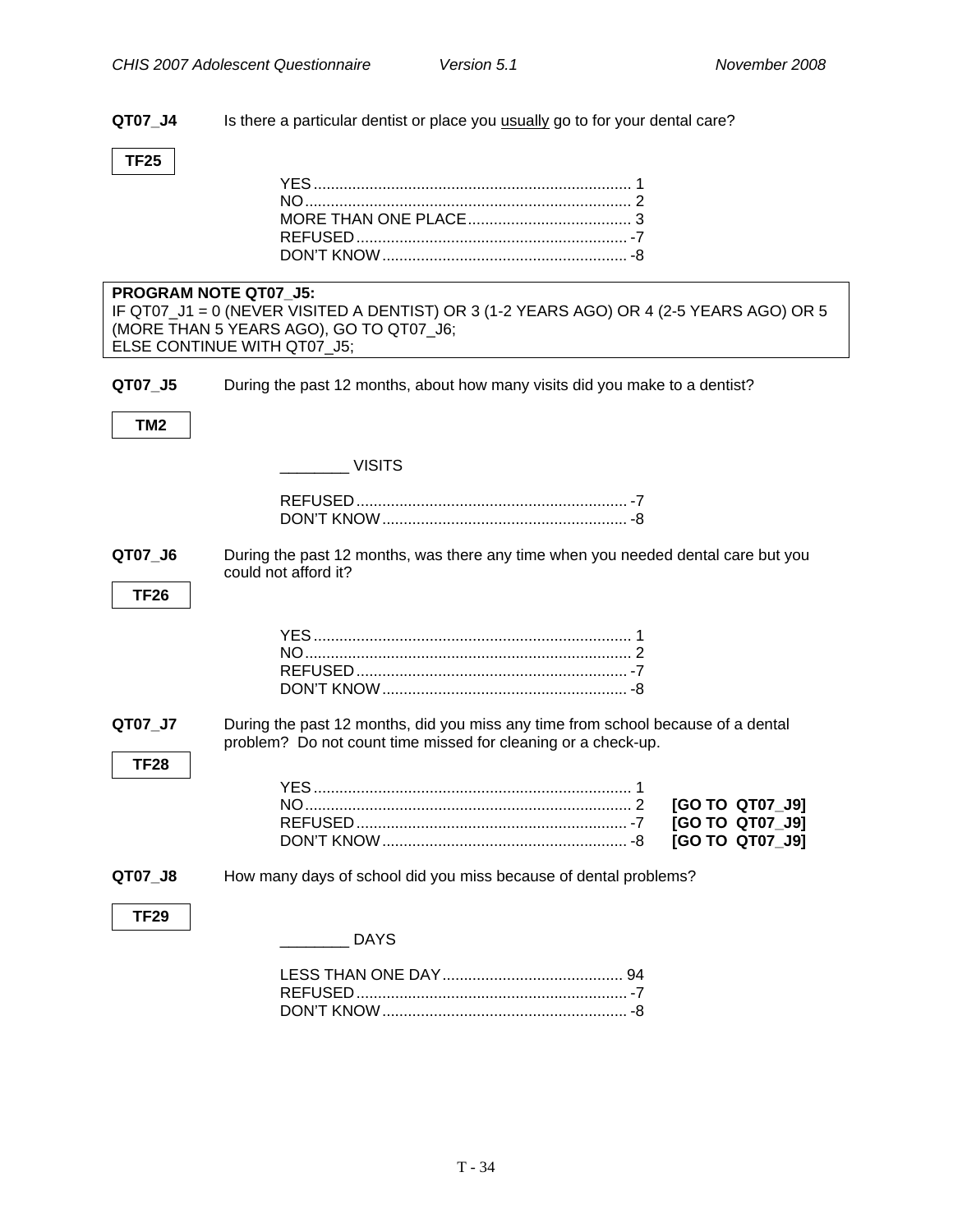#### <span id="page-37-0"></span>**QT07\_J9** How would you describe the condition of your teeth: excellent, very good, good, fair, or poor?

#### **TM3**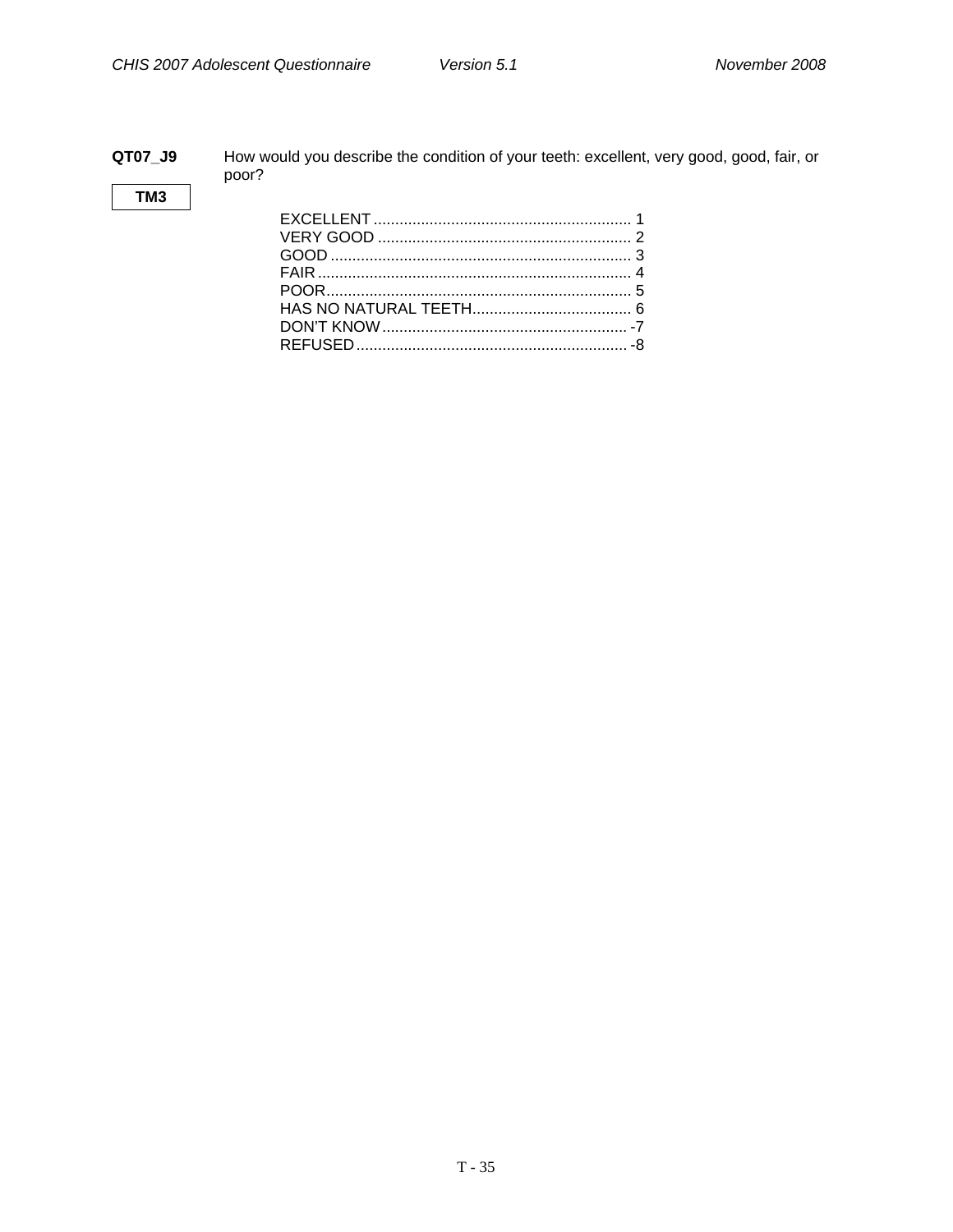### **SECTION K – ADULT SUPERVISION**

<span id="page-38-0"></span>

| QT07 K1         | These next questions are about your parents. Are your parents:                                                                                                                              |
|-----------------|---------------------------------------------------------------------------------------------------------------------------------------------------------------------------------------------|
| TH1             |                                                                                                                                                                                             |
|                 | [GO TO QT07_K3]<br>[GO TO QT07_K3]<br>Not married, but living with each other  4<br>Not married, and not living with each other  5<br>[GO TO QT07_K3]<br>[GO TO QT07_K3]<br>[GO TO QT07_K3] |
| QT07 K2         | Do you live with both your parents in the same house or apartment?                                                                                                                          |
| TH <sub>2</sub> |                                                                                                                                                                                             |
| QT07 K3         | About how often is there an adult around during your after-school hours? Would you say:                                                                                                     |
| TH <sub>5</sub> |                                                                                                                                                                                             |
|                 |                                                                                                                                                                                             |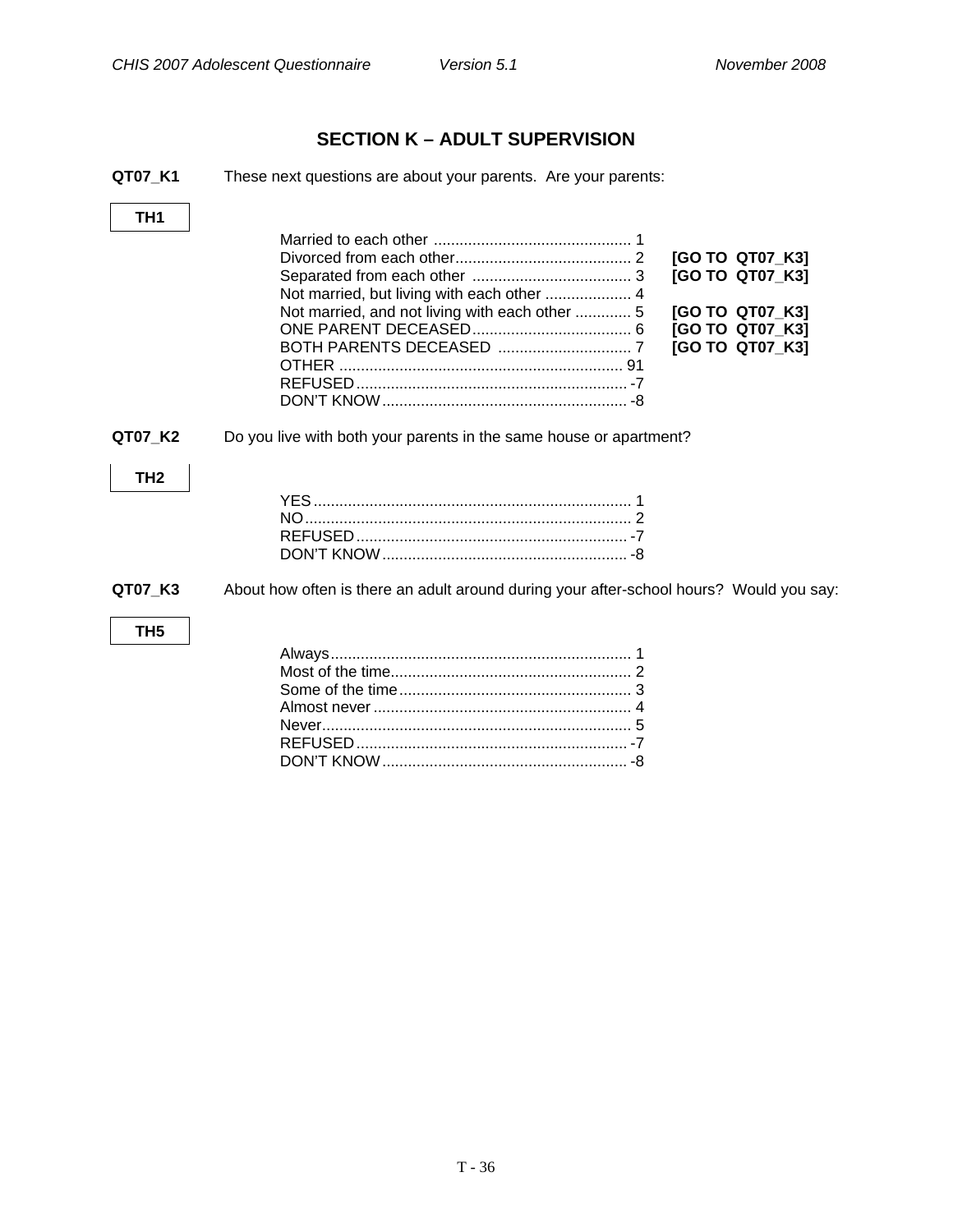### **SECTION L - DEMOGRAPHIC INFORMATION PART II**

#### <span id="page-39-0"></span>**QT07\_L1**

So we can be sure we have included all races and ethnic groups in California, I need to ask a few questions about you.

Are you Latino or Hispanic?

#### **TI1**

[*INTERVIEWER NOTE: IF NEEDED SAY, "Such as Mexican, Central or South American?"]*

**TI1A** 

**QT07\_L2** And what is your Latino or Hispanic ancestry or origin? Such as Mexican, Salvadoran, Cuban, Honduran -- and if you have more than one, tell me all of them.

> *[INTERVIEWER NOTE: IF NEEDED, GIVE MORE EXAMPLES. CODE ALL THAT APPLY]*

| SPANISH-AMERICAN (FROM SPAIN  12             |  |
|----------------------------------------------|--|
| OTHER LATINO (SPECIFY): ________________  91 |  |
|                                              |  |
|                                              |  |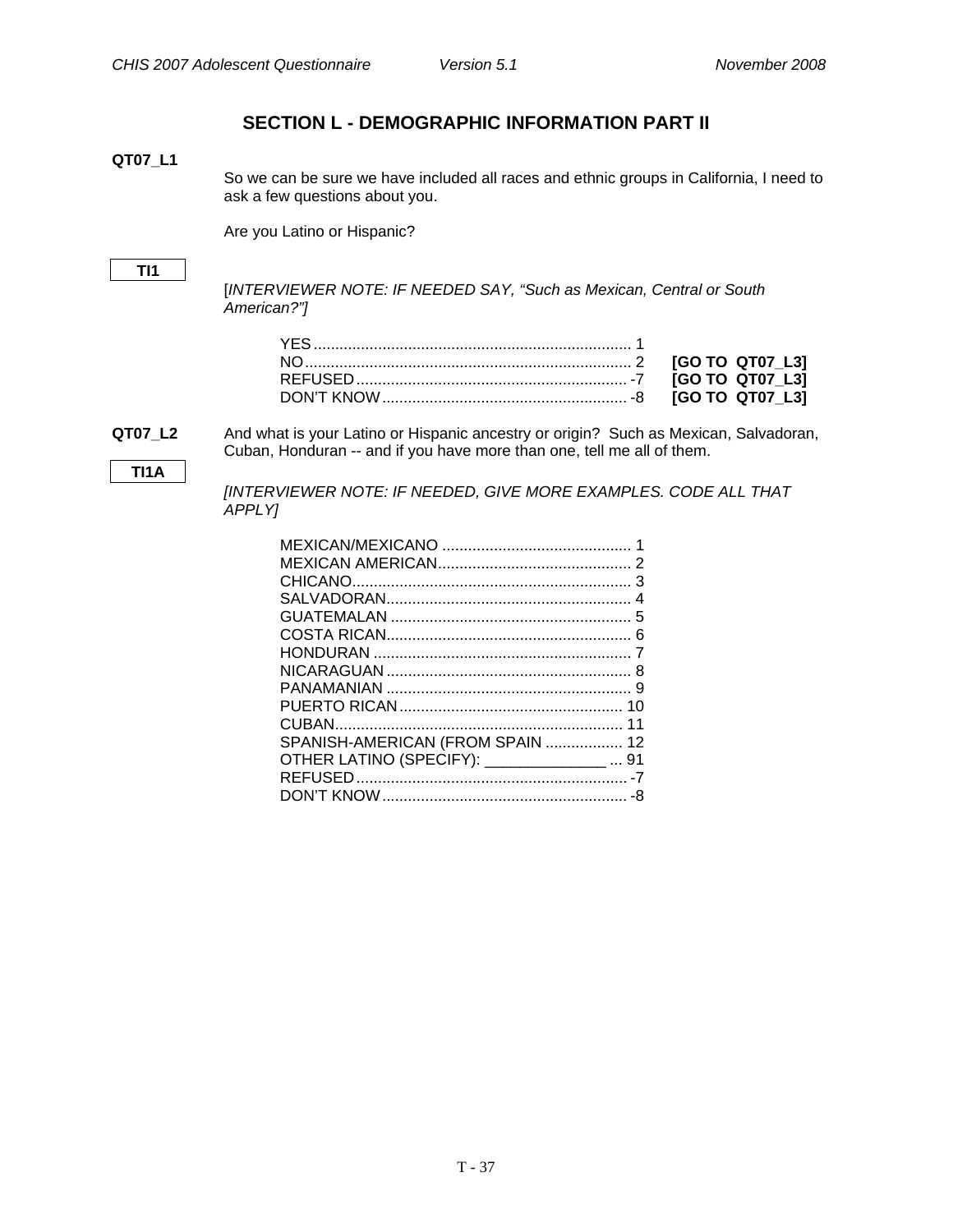|                 | <b>PROGRAMMING NOTE QT07 L3:</b>                                                                                                                                                                                                                                                              |
|-----------------|-----------------------------------------------------------------------------------------------------------------------------------------------------------------------------------------------------------------------------------------------------------------------------------------------|
|                 | IF QT07_L1 = 1 (YES), SAY, "YOU SAID YOU ARE LATINO OR HISPANIC. ALSO"                                                                                                                                                                                                                        |
|                 | IF MORE THAN ONE RACE GIVEN, AFTER ENTERING RESPONSES FOR QT07 L3, CONTINUE                                                                                                                                                                                                                   |
|                 | WITH PROGRAMMING NOTE QT07 L4;                                                                                                                                                                                                                                                                |
|                 | ELSE GO TO SKIPS AS INDICATED FOR SINGLE RESPONSES;                                                                                                                                                                                                                                           |
|                 |                                                                                                                                                                                                                                                                                               |
| QT07_L3         | {You said you are Latino or Hispanic. Also,} Please tell me which one or more of the<br>following you would use to describe yourself: Would you describe yourself as Native<br>Hawaiian, Other Pacific Islander, American Indian, Alaska Native, Asian, Black, African<br>American, or White? |
| TI <sub>2</sub> |                                                                                                                                                                                                                                                                                               |
|                 | [INTERVIEWER NOTE: IF R GIVES AN "OTHER" RESPONSE YOU MUST SPECIFY<br>WHAT IT IS. CODE ALL THAT APPLY.]                                                                                                                                                                                       |

|                                  | [GO TO QT07 L10] |
|----------------------------------|------------------|
|                                  | [GO TO QT07 L10] |
|                                  | [GO TO QT07 L7]  |
| AMERICAN INDIAN, ALASKA NATIVE 4 | [GO TO QT07 L4]  |
|                                  | [GO TO QT07 L8]  |
|                                  | [GO TO QT07_L10] |
| OTHER (SPECIFY): 31              | [GO TO QT07 L10] |
|                                  | [GO TO QT07 L10] |
|                                  | [GO TO QT07 L10] |

#### **PROGRAMMING NOTE QT07\_L4:**

IF QT07\_ L3 = 4 (AMERICAN INDIAN, ALASKA NATIVE) CONTINUE WITH QT07\_L4; ELSE GO TO PROGRAMMING NOTE AT QT07\_L7;

**QT07\_L4** You said, American Indian or Alaska Native, and what is your tribal heritage? If you have more than one tribe, tell me all of them.

#### **TI2A**

*[INTERVIEWER NOTE: CODE ALL THAT APPLY]* 

| OTHER TRIBE (SPECIFY): _________________ 91 |  |
|---------------------------------------------|--|
|                                             |  |
|                                             |  |
|                                             |  |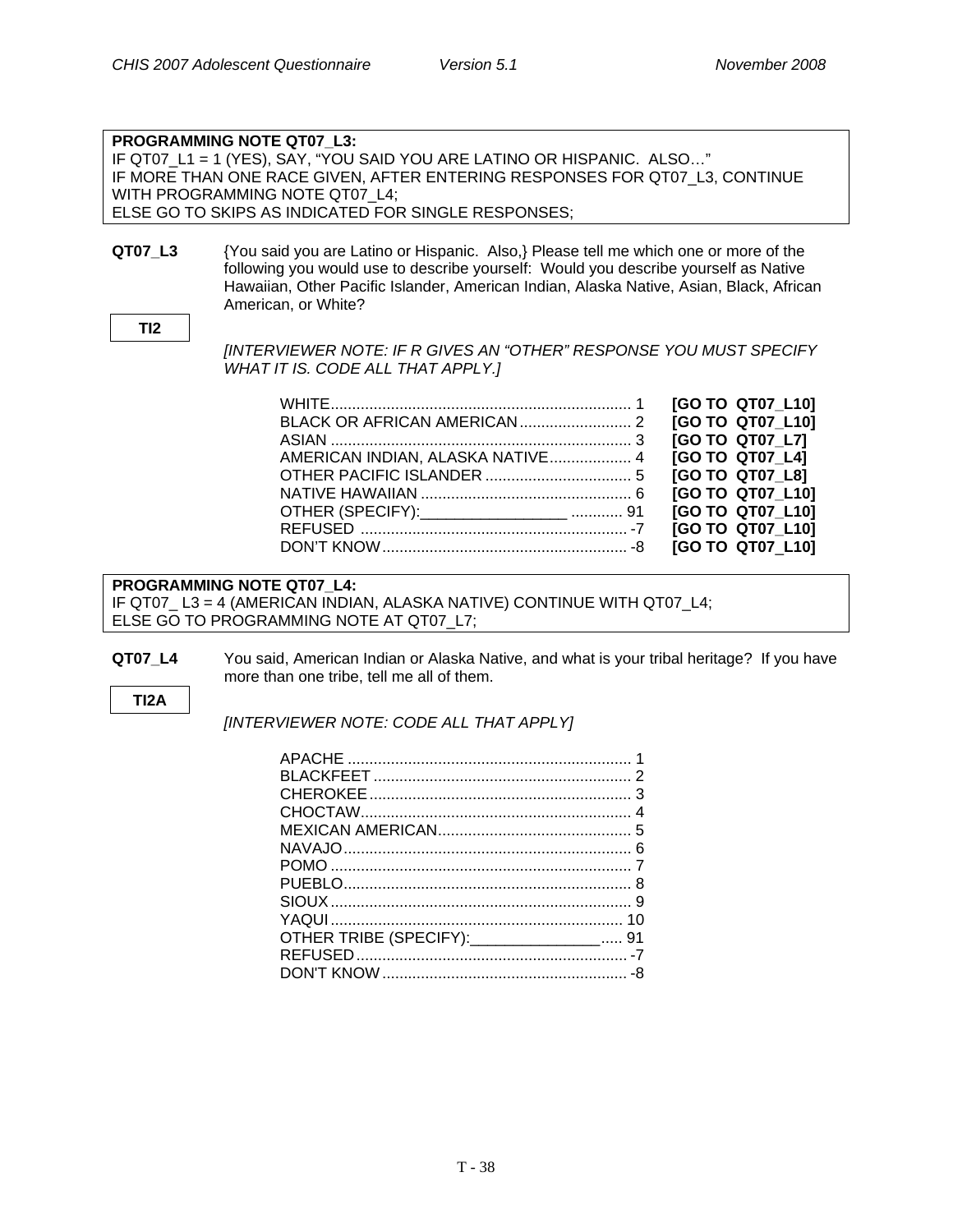**QT07\_L5** Are you an enrolled member in a federally or state recognized tribe?

**TI2B** 

#### **QT07\_L6** Which tribe are you enrolled in?

#### **TI2C**

*[INTERVIEWER NOTE: ASK FOR SPELLING OF OTHER TRIBE SPECIFIED]* 

| <b>APACHE</b>                      |  |
|------------------------------------|--|
| MESCALERO APACHE, NM 1             |  |
|                                    |  |
|                                    |  |
| <b>BLACKFEET</b>                   |  |
|                                    |  |
| <b>CHEROKEE</b>                    |  |
|                                    |  |
| CHEROKEE (NOT SPECIFIED) 6         |  |
|                                    |  |
| <b>CHOCTAW</b>                     |  |
|                                    |  |
|                                    |  |
| OTHER CHOCTAW (SPECIFY):  10       |  |
| <b>NAVAJO</b>                      |  |
| NAVAJO (NOT SPECIFIED) 11          |  |
| <b>POMO</b>                        |  |
| HOPLAND BAND, HOPLAND RANCHERIA 12 |  |
| SHERWOOD VALLEY RANCHERIA 13       |  |
|                                    |  |
|                                    |  |
| <b>PUEBLO</b>                      |  |
|                                    |  |
| YSLETA DEL SUR PUEBLO OF TEXAS  17 |  |
|                                    |  |
| OTHER PUEBLO (SPECIFY):  19        |  |
| <b>SIOUX</b>                       |  |
|                                    |  |
|                                    |  |
|                                    |  |
| YAQUI                              |  |
| PASCUA YAQUI TRIBE OF ARIZONA  23  |  |
|                                    |  |
|                                    |  |
| <b>OTHER</b>                       |  |
|                                    |  |
|                                    |  |
|                                    |  |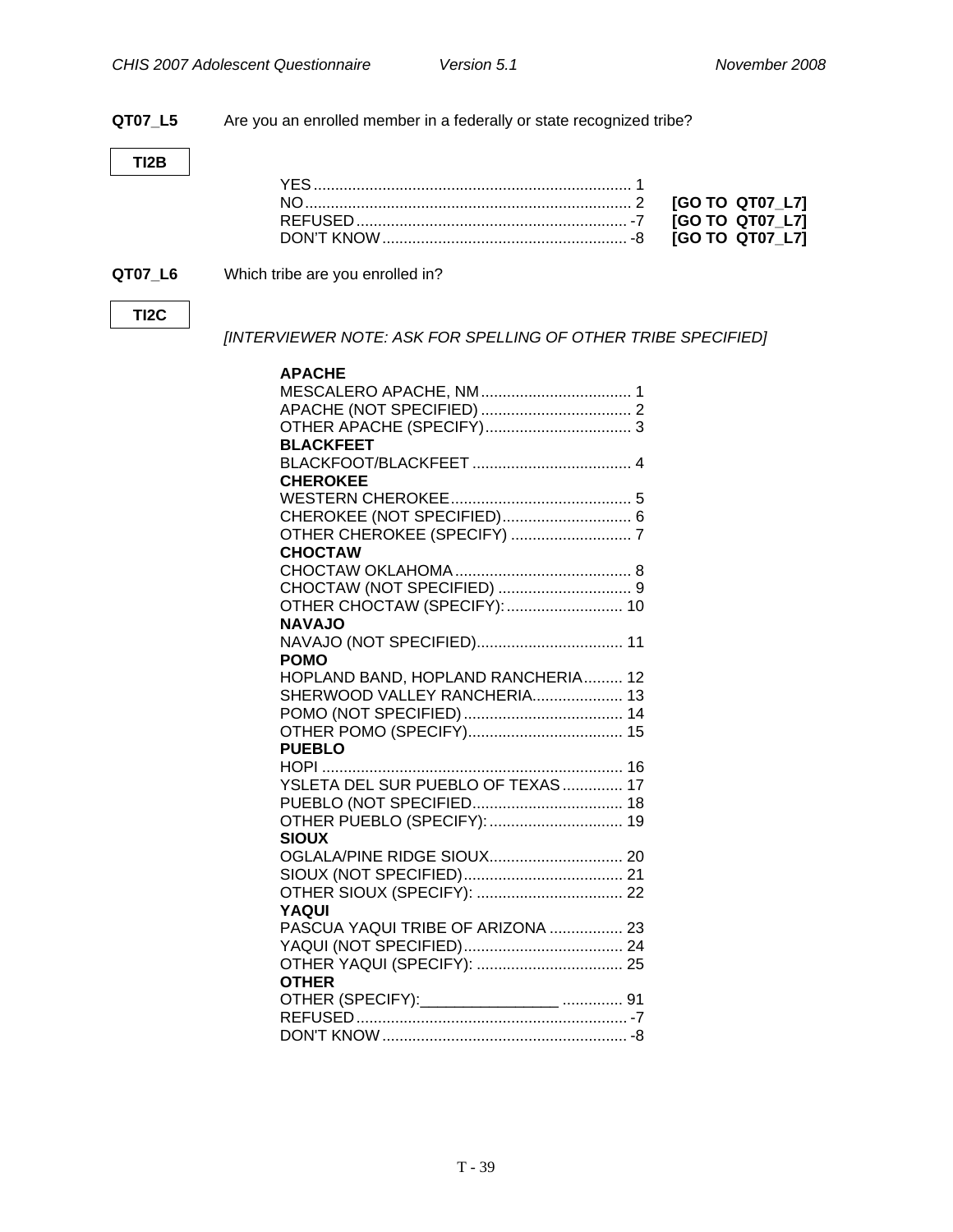#### **PROGRAMMING NOTE QT07\_L7:**  IF QT07 L3 = 3 (ASIAN) CONTINUE WITH QT07 L7; ELSE GO TO PROGRAMMING NOTE QT07\_L8;

**QT07\_L7** You said Asian, and what specific ethnic group are you, such as Chinese, Filipino, Vietnamese? If you are more than one, tell me all of them.

### **TI2D**

*[INTERVIEWER NOTE: CODE ALL THAT APPLY]* 

|                                              | 3 |
|----------------------------------------------|---|
|                                              | 4 |
|                                              |   |
|                                              |   |
|                                              |   |
|                                              |   |
|                                              |   |
|                                              |   |
|                                              |   |
|                                              |   |
|                                              |   |
|                                              |   |
|                                              |   |
|                                              |   |
|                                              |   |
| OTHER ASIAN (SPECIFY): _________________. 91 |   |
|                                              |   |
|                                              |   |
|                                              |   |

#### **PROGRAMMING NOTE QT07\_L8:**  IF QT07\_L3 = 5 (PACIFIC ISLANDER) CONTINUE WITH QT07\_L8; ELSE GO TO PROGRAMMING NOTE QT07 L9;

**QT07\_L8** You said you are Pacific Islander. What specific ethnic group are you, such as Samoan, Tongan, or Guamanian? If you are more than one, tell me all of them.

**TI2D1** 

*[INTERVIEWER NOTE: CODE ALL THAT APPLY]* 

| OTHER PACIFIC ISLANDER (SPECIFY): 91 |  |
|--------------------------------------|--|
|                                      |  |
|                                      |  |
|                                      |  |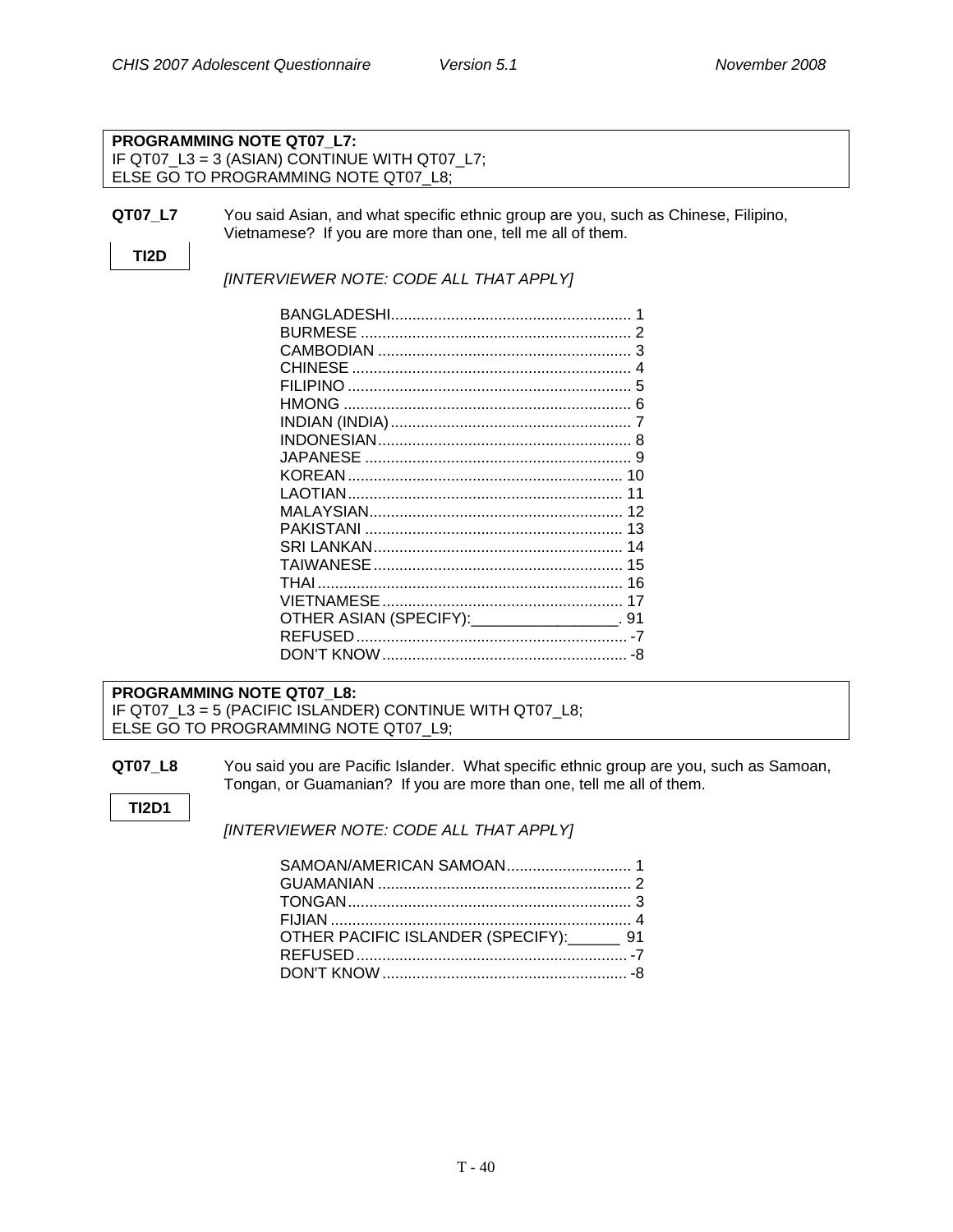#### **PROGRAMMING NOTE QT07\_L16**  IF QT07 L1 = 1 (YES, LATINO) AND [QT07 L3 = 6 (NATIVE HAWAIIAN) OR 5 (OTHER PACIFIC ISLANDER) OR 4 (AMERICAN INDIAN OR ALASKA NATIVE) OR 3 (ASIAN) OR 2 (BLACK OR AFRICAN AMERICAN) OR 1 (WHITE) OR 91 (OTHER (Specify))], CONTINUE WITH QT07\_K16; ELSE IF MULTIPLE RESPONSES TO QT07\_L3 OR QT07\_L7 OR QT07\_L8 [NOT COUNTING -7 OR -8 (REF/DK)], CONTINUE WITH QT07\_L16; ELSE GO TO QT07\_L10. FOR QT07\_L2 RESPONSES, INCLUDE "SPECIFY" RESPONSE FOR 91 (OTHER LATINO); IF QT07 L1 = -7 (REFUSE), INSERT "LATINO".

#### **QT07\_L9** You said that you are: [RESPONSES FROM QT07\_L2, QT07\_L3, QT07\_L4, QT07\_L8]. Do you identify with any one race in particular?

**TI2F**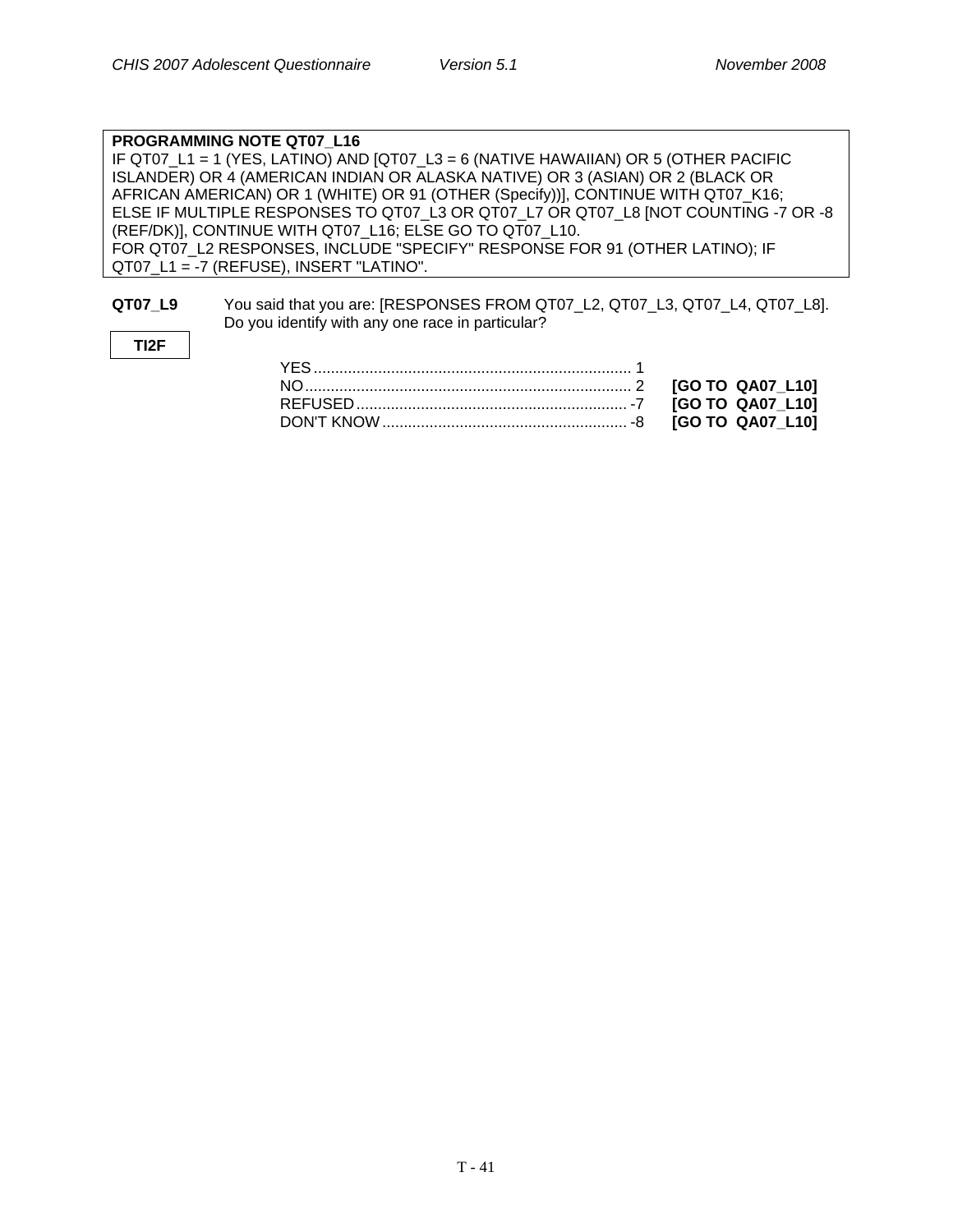#### QT07\_L9A Which do you most identify with?

#### TI2E

| SPANISH-AMERICAN (FROM SPAIN)  12<br><b>OTHER PACIFIC ISLANDER  17</b><br>AMERICAN INDIAN OR ALASKA NATIVE  18<br>PACIFIC ISLANDER, OTHER SPECIFY 55 |  |
|------------------------------------------------------------------------------------------------------------------------------------------------------|--|
|                                                                                                                                                      |  |
|                                                                                                                                                      |  |
|                                                                                                                                                      |  |
|                                                                                                                                                      |  |
|                                                                                                                                                      |  |
|                                                                                                                                                      |  |
|                                                                                                                                                      |  |
|                                                                                                                                                      |  |
|                                                                                                                                                      |  |
|                                                                                                                                                      |  |
|                                                                                                                                                      |  |
|                                                                                                                                                      |  |
|                                                                                                                                                      |  |
|                                                                                                                                                      |  |
|                                                                                                                                                      |  |
|                                                                                                                                                      |  |
|                                                                                                                                                      |  |
|                                                                                                                                                      |  |
|                                                                                                                                                      |  |
|                                                                                                                                                      |  |
|                                                                                                                                                      |  |
|                                                                                                                                                      |  |
|                                                                                                                                                      |  |
|                                                                                                                                                      |  |
|                                                                                                                                                      |  |
|                                                                                                                                                      |  |
|                                                                                                                                                      |  |
|                                                                                                                                                      |  |
|                                                                                                                                                      |  |
|                                                                                                                                                      |  |
|                                                                                                                                                      |  |
|                                                                                                                                                      |  |
|                                                                                                                                                      |  |
|                                                                                                                                                      |  |
|                                                                                                                                                      |  |
|                                                                                                                                                      |  |
|                                                                                                                                                      |  |
|                                                                                                                                                      |  |
|                                                                                                                                                      |  |
|                                                                                                                                                      |  |
|                                                                                                                                                      |  |
|                                                                                                                                                      |  |
|                                                                                                                                                      |  |
|                                                                                                                                                      |  |
|                                                                                                                                                      |  |
|                                                                                                                                                      |  |
|                                                                                                                                                      |  |
|                                                                                                                                                      |  |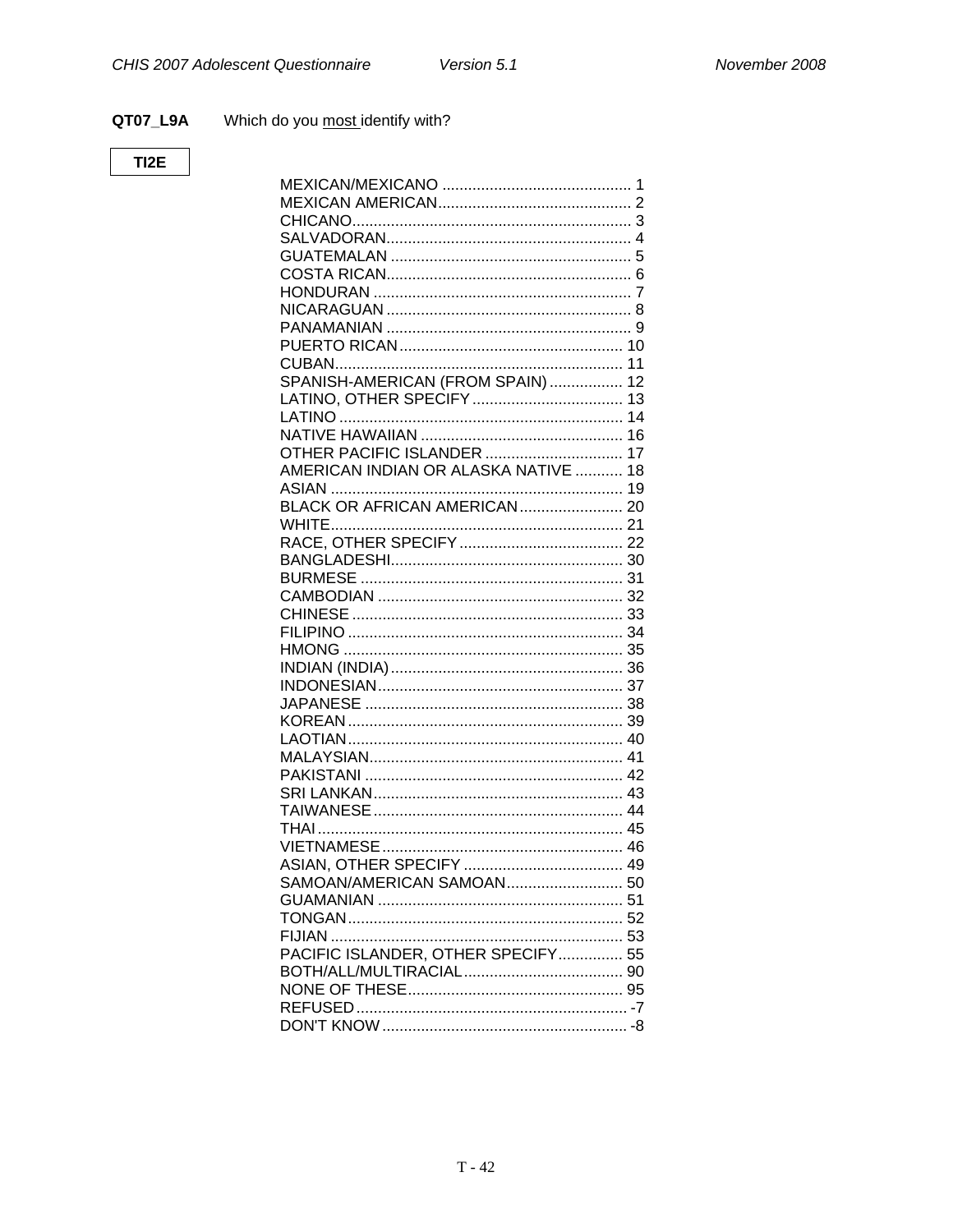#### Version 5.1

#### <span id="page-45-0"></span>PROGRAMMING NOTE QT07 L10: IF MKA = AR AND ALREADY ASKED IN ADULT QUESTIONNAIRE, SKIP TO QT07\_L14; ELSE CONTINUE WITH QT07\_L10;

#### QT07\_L10 In what country were you born?

### $TI3$

|                                                 | 1 |
|-------------------------------------------------|---|
|                                                 |   |
|                                                 |   |
|                                                 |   |
|                                                 |   |
|                                                 |   |
|                                                 |   |
|                                                 |   |
|                                                 |   |
|                                                 |   |
|                                                 |   |
|                                                 |   |
|                                                 |   |
|                                                 |   |
|                                                 |   |
|                                                 |   |
|                                                 |   |
|                                                 |   |
|                                                 |   |
|                                                 |   |
|                                                 |   |
|                                                 |   |
|                                                 |   |
|                                                 |   |
|                                                 |   |
|                                                 |   |
| OTHER (SPECIFY): __________________________  91 |   |
|                                                 |   |
|                                                 |   |
|                                                 |   |

#### PROGRAMMING NOTE QT07\_L11: IF QT07\_L10 = 1, 2, 9, 22, or 26 (BORN IN USA or US TERRITORY), GO TO QT07\_L14; ELSE, CONTINUE WITH QT07\_LK11;

QT07\_L11 Are you a citizen of the United States?

#### $TI4$

[GO TO QT07\_L13]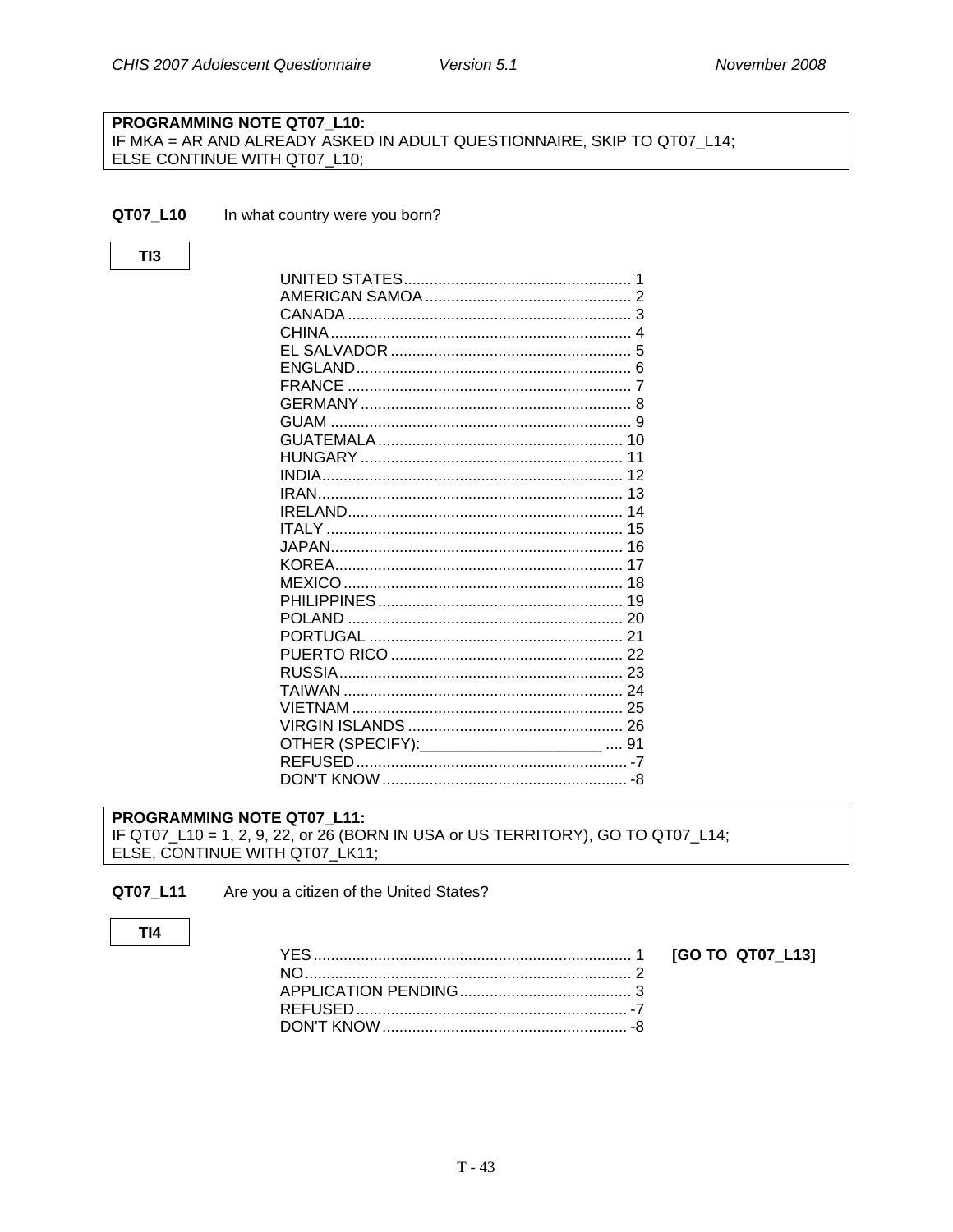#### <span id="page-46-0"></span>**QT07\_L12** Are you a permanent resident with a green card?

*[INTERVIEWER NOTE: IF NEEDED SAY, "People usually call this a "Green Card" but the color can also be pink, blue or white."]* 

**QT07\_L13** About how many years have you lived in the United States?

**TI6** 

*[INTERVIEWER NOTE: FOR LESS THAN A YEAR, ENTER 1 YEAR]* 

\_\_\_\_\_ NUMBER OF YEARS

**TI6FMT** 

YEAR FIRST CAME TO LIVE IN U.S.

**QT07\_L14** What languages do you speak at home?

#### **TI7**

*[INTERVIEWER NOTE: CODE ALL THAT APPLY. PROBE: "Any others?"]*